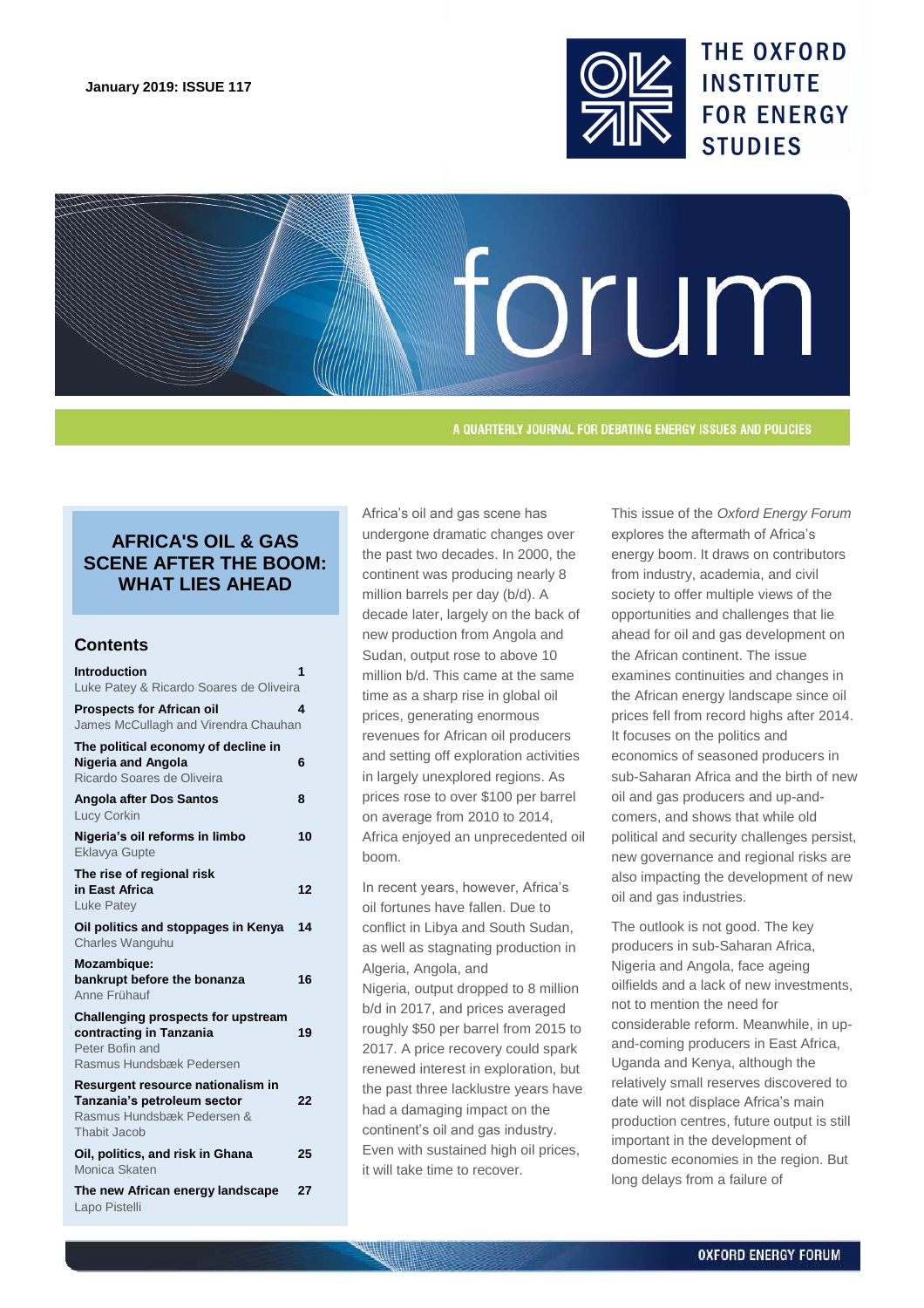neighbouring countries and international oil companies to cooperate on a regional pipeline have stalled these industries from moving to the production stage. In gas, falling prices and governance challenges have stalled Mozambique and Tanzania from developing their considerable offshore assets.

Oil and gas developers in Africa will soldier on. Some new producers, such as Ghana, will continue to provide bright spots on the continent. But political and security risks will also continue to drag down Africa's energy potential. The priorities of national leaders and international oil companies will clash around the development of new resources. And consequently, the selectivity shown by domestic and foreign investors will narrow, particularly if global energy prices are volatile in the coming decade. The combined efforts of government and industry will be needed to mitigate the political and security risks in oil and gas, win new investment and finance, and drive forward the next stage of Africa's energy development: the growth of renewables and local energy markets.

## **Prospects for African oil**

James McCullagh and Virendra Chauhan begin the issue with a sober forecast on the coming years for the African oil business. Africa has never really stood out as a significant oil region, with only 9 per cent of total proven reserves, and that trend is likely to continue. Up-and-coming producers, such as Uganda and Kenya, have relatively small reserves, and it will be the usual suspects—Nigeria, Angola, Libya, and Algeria—that make up the majority of future production. But these large producers will experience sagging results over the next three to five years. Low oil prices in recent years have discouraged new investment in their maturing oilfields. Despite the 2018

price recovery, this neglect will now take its toll on Africa's overall production.

## **The political economy of decline in Nigeria and Angola**

Ricardo Soares de Oliveira looks at the legacies of the 2004–2014 oil boom and the manner in which the post-2014 bust has impacted Africa's oil producers. Zooming in on Angola and Nigeria, he shows that different patterns of macroeconomic management and sector governance, as well as dissimilar political pressures, have led to differences in outcomes for these leading producers. However, Soares de Oliveira's analysis emphasizes the shared patterns across these and other oil-rich states in sub-Saharan Africa. In the absence of economic diversification in the boom years, dysfunctional sector institutions, and continued dependence on foreign oil expertise, states across the board have suffered significantly in fiscal terms as well as with the drying up of corporate investment in the oil sector.

## **Angola after dos Santos: taking stock**

One country struggling with stagnating production levels is Angola. Lucy Corkin examines how Angola's change of political leadership in 2017, with Eduardo dos Santos stepping down after 38 years of rule, will impact its oil industry. The new leader, João Manuel Gonçalves Lourenço, has, to some surprise, started to dismantle the patronage network established under dos Santos. He has also initiated muchneeded reform of the oil sector, particularly by starting to eliminate conflicts of interest in Sonangol, the powerful state oil company, and the country's regulators. This is already helping to draw in new investment. Yet the persistence of graft and nepotism under Lourenço demonstrates that even with a change in leadership, not everything will be made new in Angola.

### **Nigeria's oil reforms in limbo**

Militancy, ageing oilfields, the need for governance reforms, and a lack of new investments have all hampered Nigeria's oil industry, Africa's largest producer. Eklavya Gupte examines how insurgency in the Niger Delta may once again heat up. President Buhari has pushed for a new amnesty program for fighters in the Delta, but the stakes will only grow higher as Nigerians head to the polls in 2019. Nigerian light sweet crude attracts a large number of buyers, particularly in Europe and India. But amidst the threat of militancy, the long-awaited Petroleum Industry Governance Bill must be passed before the oil industry gets the boost it needs.

## **The rise of regional risk in East Africa**

Moving to up-and-coming producers in East Africa, Luke Patey finds that the interaction between domestic and regional risk has done much to shape the future of individual oil industries. Despite aspirations to cooperate on a new pipeline with Kenya, South Sudan, in the midst of civil war, will remain dependent on negotiating access to pipelines heading through its northern neighbour, Sudan. Landlocked Uganda has started the process of developing a new pipeline through Tanzania, but this regional cooperation continues to be delayed by President Museveni's hard bargaining with international oil companies. Finally, after years of discussions, a failed bid to cooperate with Uganda has dashed Kenya's hopes of acting as a regional hub for East Africa's oil. After losing Uganda's support for a new regional pipeline, Kenya will now have to fend for itself in attracting investors in a stand-alone pipeline from its oilfields in Turkana to the coast.

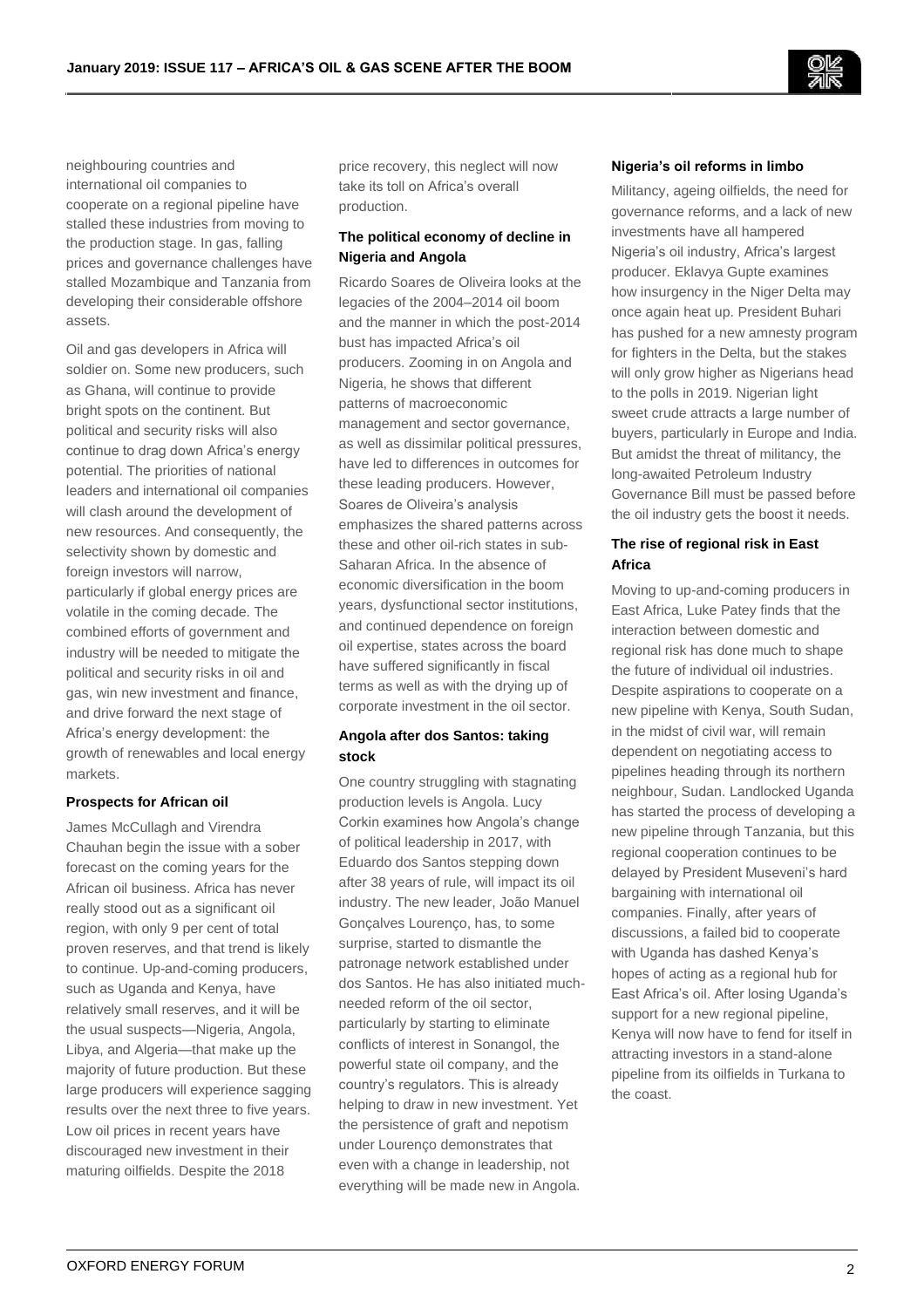

## **Oil politics and stoppages in Kenya: agreeing to disagree again soon?**

Kenya's drive to become an oil exporter in the near future has been slowed by more than just regional competition. Charles Wanguhu examines how international oil companies operating in Kenya's north-western region of Turkana have struggled to navigate longstanding tensions between national and local politicians as well as to maintain amicable relations with local communities. Several stoppages due to protests and violence, most recently stalling a trucking scheme for early oil production, have been costly affairs. Temporary solutions in which oil companies offer new jobs and contracts to local businesses, without the development of a genuine governance system, can delay but not prevent the next disruption.

Mozambique: bankrupt before the bonanza

Mozambique, another up-and-coming Africa producer, is struggling to establish its offshore gas industry. Anne Frühauf argues that the combination of falling energy prices and high levels of debt, much of it entered into secretly, will drag down Mozambique's budding gas sector for a decade. Maputo can now ill afford any further delays in the development of its Rovuma natural gas reserves, crucial to the country's effort to reduce its debt. While the socio-economic and political climate has its risks, LNG players enjoy considerable influence over the current government.

## **Challenging prospects for upstream contracting in Tanzania**

Peter Bofin and Rasmus Hundsbæk Pedersen review the development of Tanzania's gas industry and its governance issues. Here, large LNG discoveries were made in 2010, but policies advanced by the government of President John Magufuli have been

largely out of sync with the downturn in global markets. New regulatory bodies have led to institutional crowding, and restrictive legislation has resulted in the government not playing a productive role in the industry's development. President Magufuli's State House is now the primary place where large international oil companies are negotiating access and terms and leaning on their home governments for help. The interventionist president adds a fair amount of unpredictability to the industry's future development.

## **Resurgent resource nationalism in Tanzania's petroleum sector**

Looking at the recent policies of the Tanzanian government, Rasmus Hundsbæk Pedersen and Thabit Jacob find resource nationalism resurfacing. President Magufuli's 'economic warfare' against international mining companies has sparked a re-evaluation of Tanzania's contracts in the gas industry. With populist undertones, the country's legal and institutional framework on extractives has undergone a major revision to leverage benefits for the national government. But these moves should not come as a surprise. They are rather continuities of efforts by the ruling party, the Chama Cha Mapinduzi (Party of Revolution), to ensure a larger role for the state in economic development.

## **Oil, politics, and risk in Ghana**

Crossing the continent to West Africa, Monica Skaten examines the interplay between politics and risk in the region's new producer, Ghana. With offshore discoveries and development underway since 2007, the oil industry has steadily progressed in spite of the recent downturn in global oil prices. Along the way it has endured a corruption scandal connected to early investments and has largely resolved a border dispute with Côte d'Ivoire. With offshore developments moving ahead, Ghana is now aiming to explore the onshore

Voltaian Basin. Political polarization between Ghana's two main political parties, however, could undermine the industry's long-term development. Changes in government result in changes in economic policy, key personnel in state-owned companies, and contract recipients in the domestic private sector.

## **The new African energy landscape: catching the changing tide**

The issue ends with a look to the future. Lapo Pistelli sees Africa's broader economic development being held back by a widespread lack of energy access. Booming populations and urbanization demand that this change. Energy costs are extraordinarily high, particularly for poor and isolated communities. Instead of focusing simply on developing oil and gas for export, African governments and energy companies need to give immediate attention to the development of commercially viable local energy markets. Harnessing Africa's abundant natural gas reserves and expanding offgrid renewable energy programs are crucial for industrial development. Overcoming Africa's energy challenge is essential in developing internal markets and attracting domestic and international investors to lift hundreds of millions of people out of poverty.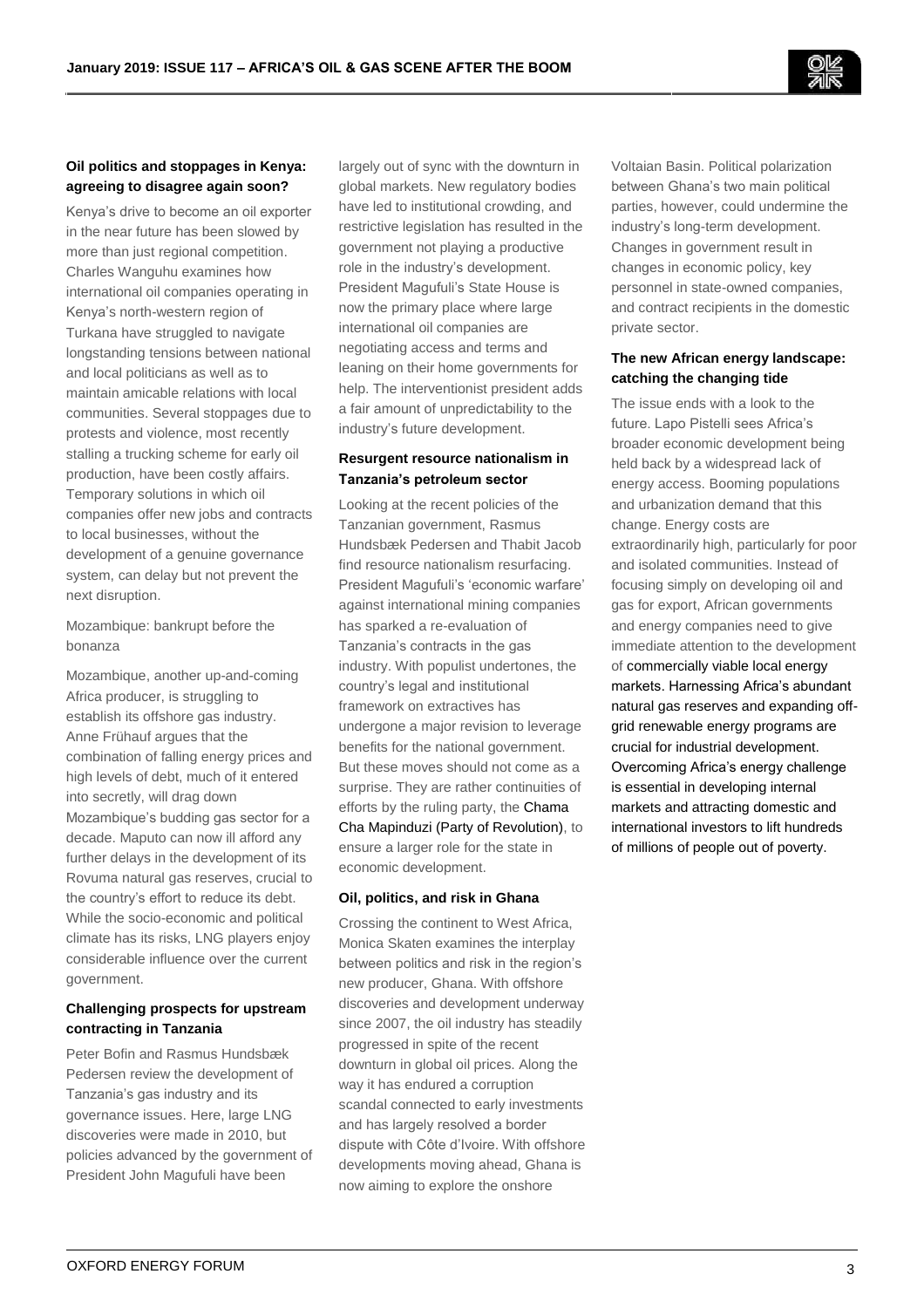

# **PROSPECTS FOR AFRICAN OIL**

## *James McCullagh and Virendra Chauhan*

Africa offers tremendous potential for the development of new gas reserves, as the rapid development of the Zohr field in Egypt and Coral South in Mozambique have shown. But for oil, the story is less rosy. Africa has produced 127 billion barrels of conventional oil to date, less than 10 per cent of the global total; and we estimate that another 126 billion barrels have yet to be produced, less than 9 per cent of proven reserves worldwide. These numbers underscore Africa's position in global oil markets: rather than having the potential to disrupt global trade, it will be a case of more of the same—a story dominated by the West African giants, Nigeria and Angola, and Libya in North Africa.

New countries are emerging as oil producers, with Senegal, Uganda, and Kenya offering enticing prospects over the medium term, though the resource size and production potential are unlikely to move the needle. The decline in opportunities of sufficient scale has resulted in a number of asset reshuffles through the downturn, with both Shell and Total offloading assets to smaller operators.

Africa's reputation as a land of new frontier oil plays has been dealt a heavy blow by the low oil price environment of the past four years, leading to a dearth of new exploration and development. Production—and exports—should be flat year-on-year in 2018, as legacy projects in Angola, Nigeria, and Congo-Brazzaville offset natural declines at mature fields elsewhere, though there is plenty of downside risk to loadings out of Nigeria and Libya, where geopolitical instability remains a nearconstant threat.

Production should rise slightly in 2019, but given high depletion and decline rates, a thin project pipeline will make it difficult for the continent to maintain even current production levels beyond 2019. The empty project pipeline can be largely explained by the oil price crash of 2014 and the consequent disincentive to explore for high-cost oil. That picture is slowly changing, as evidenced by the recent uptick in Nigerian rig counts, but given the typical length of exploration and development cycles, particularly in the deep offshore, new oil from these projects will hit the market in 2023 at the earliest. So even if aggressive enhanced recovery techniques are deployed at existing fields, Africa's production will struggle for growth between 2019 and 2022.

Angola, one of sub-Saharan Africa's





Source: National agencies, IEA, EIA, JODI, Energy Aspects.

foremost oil producers, is a case in point. Existing fields are seeing base declines of 15 per cent; the figure below shows declines for the CLOV (Cravo, Lirio, Orquidea and Violeta) field. These

declines will need to be offset by new developments, but the latter are becoming smaller and more complicated. Well completions in 2017 were half those of 2014. Angolan production has declined precipitously this year, falling below 1.5 million barrels per day (mb/d) over much of the summer, which is around 20 per cent below its July 2015 peak of 1.8 mb/d. Underlying field declines exceeded 20 per cent in Q1 2018, but this is not a new issue. Angola's deepwater fields are simply responding to elevated depletion rates and investment drying up through the downturn in oil prices. During the initial parts of the downturn (2015–2016), Angola was able to hold production constant at 1.7 mb/d, disguising underlying depletion.

Clearly this was not sustainable. With many fields in a post-plateau terminal decline phase (which typically occurs when 45–50 per cent of reserves have been produced), these trends are becoming more and more apparent. Our analysis of 26 fields suggests that almost 60 per cent of producible reserves have been depleted, and Angola will have its work cut out rejuvenating its ailing oil industry. Of the fields analysed, we assessed underlying declines at an alarming 15 per cent. Reversing such steep decline rates will take time and money, and with few major projects scheduled beyond 2019, Angola is facing the prospect of terminal output declines.

There is only one major project— Total's 0.23 mb/d Kaombo project, which is being developed in two separate phases, in Q4 2018 (inaugurated in November) and Q1 2019—underpinning our 70,000 barrels per day (b/d) year-on-year growth forecast for Angolan oil production in 2019. However, we acknowledge downside risk to this forecast, given that it assumes a complex field will ramp up smoothly. Furthermore, it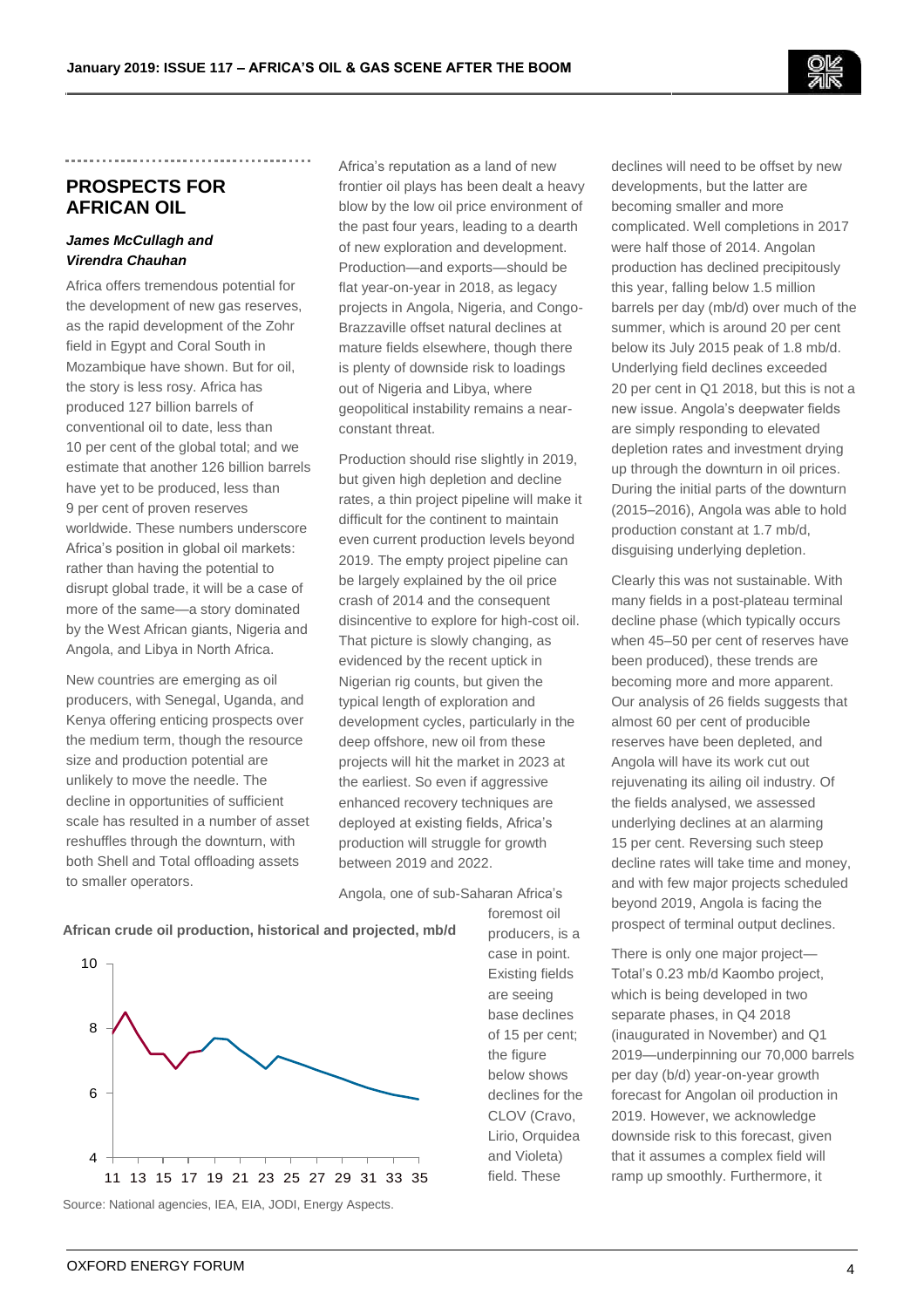assumes that CLOV, Angola's largest fiel, will continue to operate at utilization rates above 90 per cent, an ambitious assumption if history is any guide.

The Angolan government has looked to accelerate reform and restructure the oil sector, which remains the heartbeat of the economy, in an attempt to revive investment. The industry has responded positively, with Total recently making the first final investment decision in Angola since 2015, by approving the 40,000 b/d Zinia-2 project. Additionally, Eni's 25,000 b/d Ochigufu satellite in block 15/06 ramped up to capacity in May, in less than two months. But while new legislation has started to pay dividends, it is a baby step on a long and winding road.

The challenge is not only bringing fields online to offset declines; the complexity of future developments also matters. The Kaombo project will involve tying back production from six fields (Caril, Gengibre, Gindungo phase one, Canela, Louro, and Mostarda phase 2) to two FPSO (floating production storage and offloading) vessels. Aside from their location in very deep water (1.4–2.0 km), these fields are small and spread over almost 1,200 square kilometres. The distances between the fields will require a large number of wells—59 are planned—to be connected via 300 km of subsea lines. At such distances, flow assurance becomes challenging.

To decisively alter the trajectory of Angolan oil production in the medium term will require the sanctioning of stand-alone megaprojects of the scale of CLOV or Kaombo. The reserves exist, but project economics are challenged by reservoir complexity. For example, BP's 0.13 mb/d Palas, Astraea, and Juno (PAJ) scheme was originally tipped for a final investment decision in 2010 but was delayed after BP and Sonangol

could not agree on a development plan. Sonangol insisted on a stand-alone FPSO tying the three fields together, while BP wanted a cheaper scheme. We do not envisage first oil from PAJ until 2024.

Angola is not an isolated case. We have observed similar trends in many other African oil producers, including Nigeria,

Algeria, Gabon, and Equatorial Guinea, all of which predominantly produce crude grades prized for their low sulphur content and high yields of clean petroleum products. Demand for such grades will rise sharply in 2020 and beyond as the global shipping industry adapts to the International Maritime Organization's new 0.5 per cent global bunker sulphur cap, which comes into force on 1 January 2020.

Competition for light sweet West African grades will be all the more fierce given that Nigerian crude exports will nosedive by around 14 cargoes per month when Dangote's 0.65 mb/d refinery, the largest single-train refinery in the world, comes online (which is likely to occur in late 2021). In particular, Dangote plans to run a combination of locally produced Escravos, Forcados, Antan, and Bonga—crudes currently processed by refiners all over the world, though European plants often predominate.

In the medium to long term, East Africa holds the greatest promise as a source of net crude production increases. Exploration dates back to the 1950s in Kenya and Tanzania, and even earlier in Uganda, but it is only in recent years that companies have made commercially viable discoveries,



**Annual depletion rates at Angola's CLOV field,** 

Source: Company reports, Energy Aspects.

including 1.7 billion barrels of recoverable oil in the Albert Basin of western Uganda and 750 million barrels of recoverable oil in the Lokichar Basin in the Turkana region of Kenya. The Lake Albert discoveries in Uganda have in turn prompted interest in the potential for finds around Lake Tanganyika and Lake Eyasi.

Together, Uganda and Kenya are set to add over 0.3 mb/d of medium low sulphur crude production in the early 2020s, but precise time frames remain fluid—and subject to political and infrastructural challenges, including the construction of lengthy heated pipelines to evacuate the waxy crude to export markets. Front-end engineering and design as well as engineering procurement and construction have been completed for the Ugandan pipeline, though project financing and key land agreements with the Tanzanian government have not yet been sealed, suggesting that the final investment decision, targeted by the project's joint-venture upstream partners for late 2018, may be delayed until 2019. The pipe will run from the Hoima region in Uganda to the Tanzanian port of Tanga.

Development of the Lokichar Basin in Kenya is at an even earlier stage of development, and arguably subject to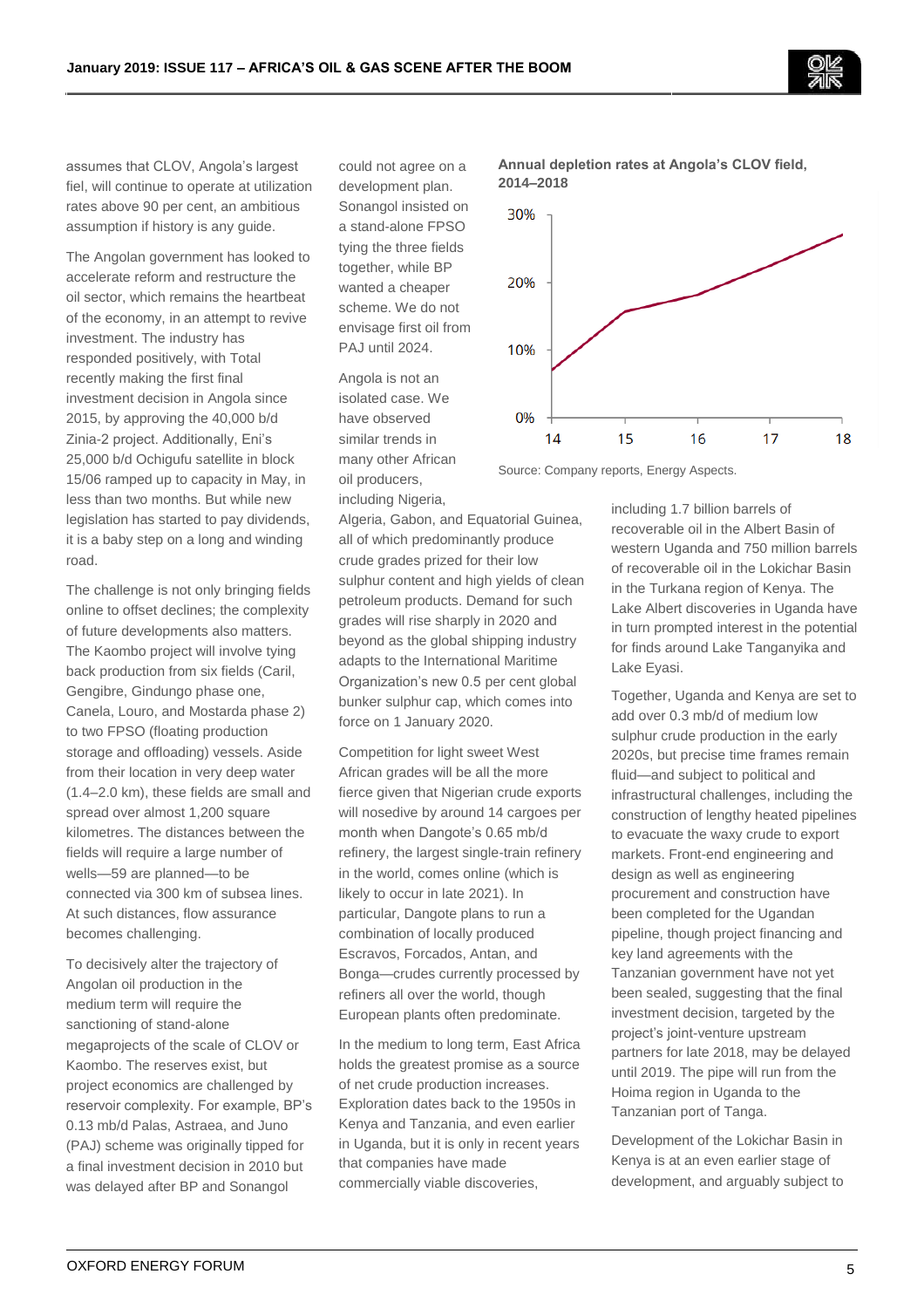even greater challenges given that the 900 km Kenyan crude pipeline terminates in Lamu, close to the volatile border with Somalia. The pipeline is currently slated for start-up in 2022, but that time frame could easily slip. The wider challenges of developing onshore oil fields in locations with high country risk were laid bare in July when Tullow Oil was forced to halt a 2,000 b/d Early Oil Pilot Scheme when local people blocked roads to prevent trucks from moving the oil to the coast for export.

Africa was supposed to be a vanguard province, propelling global supplies forward. But the oil price crash has left producers with some serious questions to answer if the continent is to live up to that label. Stung by low oil prices, cashstrapped governments in sub-Saharan Africa have been forced to try to simultaneously maximize output at mature fields and bring new field output online. Although this has halted declines in production, our analysis suggests that this may only be a temporary respite from what is looking like a steady downtrend in African output after 2019.

We see African crude oil production falling to 7 mb/d by 2025 and to below 6 mb/d by 2035. Without major exploration and production, the oildependent economies of West Africa in particular are on a fast-track to terminal production decline, and the production profiles will be all the more disconcerting for future governments given the continued lack of economic diversification in many countries.

# **THE OIL BUST SINCE 2014: THE POLITICAL ECONOMY OF DECLINE IN NIGERIA AND ANGOLA**

## *Ricardo Soares de Oliveira*

The end of the commodities boom in 2014 was a painful reminder that the

'Africa Rising' decade of high growth, especially pronounced in the largest oil producers, did not provide durable solutions to the continent's dependence on commodity exports and the price variations therein. The optimistic period of growth that seemed to end Africa's dismal late-twentieth-century economic performance came to a close, leaving many of the challenges facing these economies essentially intact. Nowhere did the apparent achievements of the boom years prove more brittle than in Africa's two largest oil producers, Nigeria and Angola.

These two countries presented different patterns of macroeconomic management and sector governance during and after the boom, as well as dissimilar political pressures that led to partly contrasting outcomes. However, the shared patterns across Nigeria, Angola, and other oil-rich states in sub-Saharan Africa, sometimes extending to soon-to-be producers affected by a so-called pre-curse, are noteworthy. These include a lack of economic diversification during the boom years, perennially dysfunctional sector institutions, and continued dependence on foreign oil expertise. Since the drop in prices, Angola, Nigeria, and other African states have suffered in fiscal terms as well as with the drying up of corporate investment in the oil sector, and now face manifold pressures on their ability to maintain the status quo.

Both economies experienced exceptional growth during this period. [Angola's GDP grew](https://data.worldbank.org/country/angola) from \$12 billion in 2002 to \$126 billion in 2014, while [Nigeria's increased](https://data.worldbank.org/country/nigeria) from \$59 billion in 2002 to \$208 billion in 2008. Angola's trajectory was arguably the more spectacular of the two, as it emerged after four decades of civil war with a domestically designed and resourced national reconstruction agenda. This took place in conditions of political stability under the authoritarian rule of

the MPLA (Movimento Popular de Libertação de Angola/People's Movement for the Liberation of Angola ) and President José Eduardo dos Santos and a strategic partnership with China, to which Angola became a top oil supplier.

Nigeria's boom decade was rather more turbulent. It needed to navigate remarkably fragmented politics intensified by Nigeria's return to electoral democracy in 1999, and debilitating outbreaks of violence in the north, the Middle Belt, and the oilproducing Niger Delta. Through endemic disruption of production and oil 'bunkering' (theft by tapping into pipelines), production in the Delta was kept below potential throughout this era. While Angola's oil sector, and especially the national oil company Sonangol, seemed partially insulated from the worst forms of graft (or, alternatively, graft was conducted in a more rule-bound manner), the Nigerian National Petroleum Corporation, and Nigeria's oil sector governance more generally, were widely seen as chaotic and made many investors averse to significant new commitments to the country's upstream.

While the two countries differed in these aspects, for both economies this was the most favourable period since the 1970s. Optimism about their economic potential resulted in a return to the sort of rhetoric about state-led development not heard for three decades. Nigeria and Angola were able to pay off their Paris Club debt, accumulate considerable hard currency reserves, and gain plaudits for macroeconomic management under the stewardship of internationally recognized technocrats. Both saw exponential growth in the size of their [banking sectors.](https://academic.oup.com/afraf/advance-article-abstract/doi/10.1093/afraf/ady029/5054659)

What did not happen at all during this boom decade was a structural economic shift away from dependence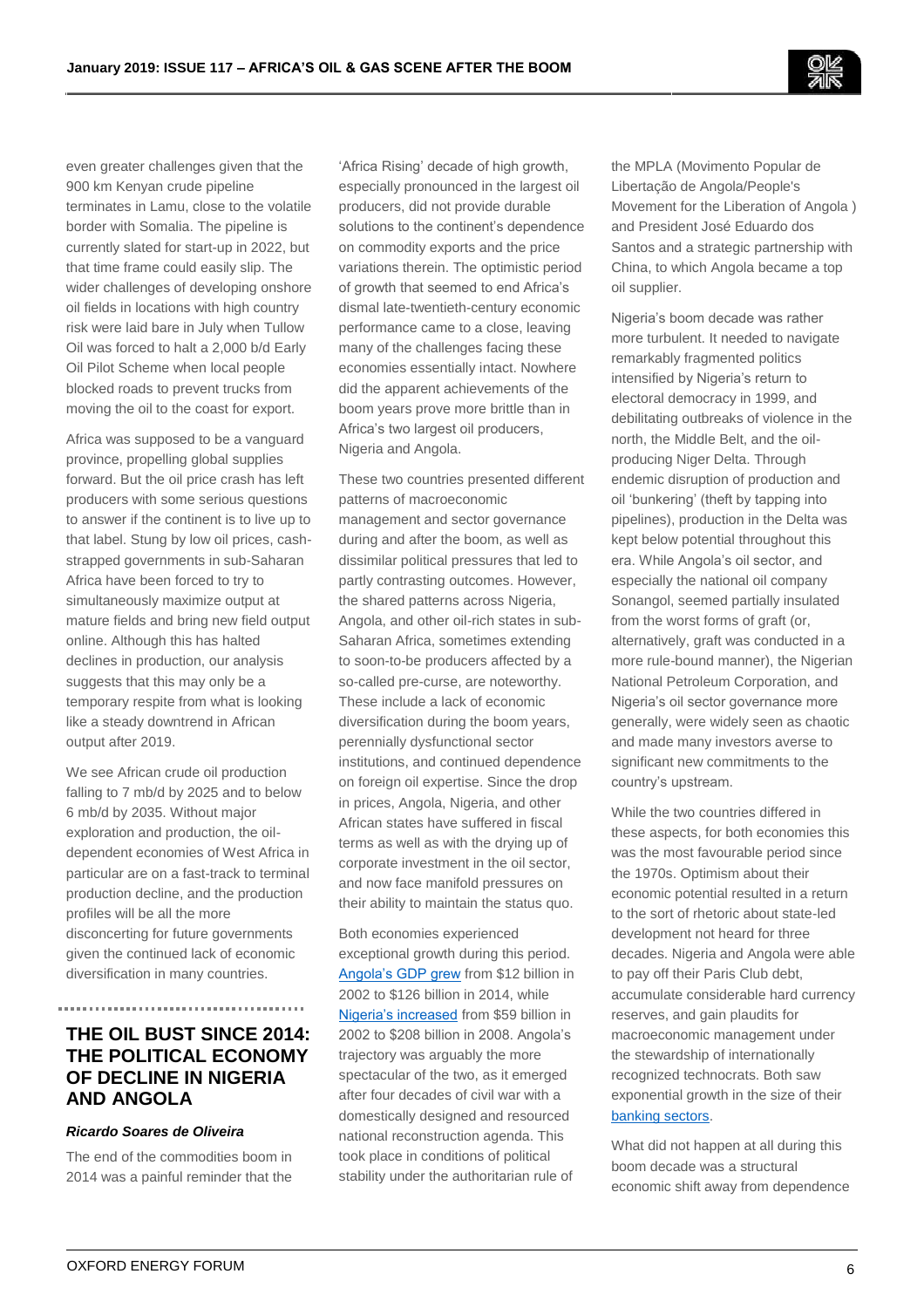on oil, especially as a source of government revenue. (Oil contributes only about 10 per cent of Nigeria's GDP, but it accounts for two-thirds of government revenues, and almost all export earnings.[\) A 2018 report](https://www.pulse.ng/bi/strategy/how-nigeria-wasted-1-trillion-during-five-major-oil-booms-id8751654.html) coauthored by a former minister and vice president of the World Bank, Obiageli Ezekwesili calculated that Nigeria had wasted almost one trillion dollars in oil revenues without significant long-term gains or structural transformation of the economy. Nigeria and Angola experienced the boom years as emancipation from their economic limitations and pressures, but this cash-fuelled respite was temporary. The decline in oil prices from \$112 per barrel in mid-2014 to a brief low of \$28 in 2016 soon led to a fiscal crisis, with massive infrastructure, agri-business, and industrial projects conceived in previous years no longer affordable.

Almost overnight, the expensive development plans drawn up in the boom years were rendered utopian, while few if any of the projects that had materialized proved profitable or even viable without major state subsidies. Very soon, the drop in revenues also jeopardized the government's less flexible commitments, particularly the civil service salary bill, which had increased massively over the boom decade. Moreover, the downturn was matched by hesitation on the part of foreign investors to commit to significant exploration in view of the price scenario, with some corporations even selling their African concerns. This dearth of foreign investment was aggravated by the [withdrawal](https://www.premiumtimesng.com/business/business-news/269530-india-largest-importer-of-nigerias-crude-oil-in-2017-nnpc.html) of the United States as a major importer of oil from the region on account of its own fracking revolution, leaving Asian powers such as India (in Nigeria) and China (in Angola) in a dominant position as a buyers of African oil. For Angola, this reduction in foreign interest meant that its relatively modest proven reserves of under 9 billion barrels were

not added to, and that average daily oil production fell slightly from close to 1.9 million barrels in 2008 to under 1.7 million barrels in 2017.

In view of the degree of oil dependence in both countries, subsequent policy choices could at best ameliorate what amounted to a massive systemic shock. In the event, decision-makers mostly failed to tackle the worst consequences of the crisis and may well have magnified its impact through flawed, but also perverse and selfserving, policies. The reaction of Angolan decision-makers to the post-2014 downturn in some ways compared positively to Nigeria's, as well as their own crisis management during the earlier (2008–2009) brief but sharp reduction in oil prices. The currency was devalued (though not quickly or significantly enough to prevent the re-emergence of a parallel currency market), fuel subsidies were rolled back, and public expenditure was curtailed.

From the vantage point of 2018, however, the running of Angola's economy from 2014 to 2017 looks problematic. After toying with a rapprochement with the International Monetary Fund, President dos Santos turned instead to China as a more opaque (if hardly concessional) source of loans. Access to scarce hard currency became a politicized prerogative of the few. Following the accession to the presidency of João Lourenço, well-supported allegations have also emerged regarding the accelerated plundering of the Angolan state by dos Santos's circle as his departure in September 2017 grew closer. This included a variety of [allegations](https://www.reuters.com/article/angola-sonangol-isabel/angolas-isabel-dos-santos-denies-graft-allegations-by-oil-firm-chief-idUSL5N1QN2NY) regarding the country's national oil company, then run by dos Santos's eldest daughter, and the sovereign wealth fund, then run by his eldest son.

In addition to the oil price downturn, other dynamics have contributed to Nigeria's economic crisis since 2014. The political turbulence around the last year of President Goodluck Jonathan's tenure was sharpened by conflicts across the country, especially the Boko Haram insurgency in the north and the continuing conflict in the Niger Delta. Far from accelerating the much-needed reform of the oil sector, the notorious Petroleum Reform Bill continued to limp through many drafts (a compromise version did not surface until 2018 and was promptly sidelined by President Muhammadu Buhari). Buhari's election in 2015 had raised hopes of a fight against graft, but soon resulted in erratic economic policy and the initial refusal to engage in some of the most basic measures to stabilize the economy (e.g. the long-delayed devaluation of the naira). In late 2018, the prospect of a fractious and very competitive electoral contest between President Buhari and former Vice President Atiku Abubakar has added further unpredictability to the management of Nigeria's economy.

As the World Bank has noted, Africa's oil-rich economies face two major challenges. The most urgent is the need for macroeconomic stabilization in the wake of the shocks brought about by the significant drop in revenues since 2014. Both countries' track records are patchy in this regard, due partly to their sheer dependence on oil revenues, which would always hamper coping strategies, and partly to the flawed character of the policies that were implemented. Of the two, Angola seems like the more manageable, with a hegemonic ruling party under a new incumbent able to push forward the sort of stabilization that Nigeria's competitive clientelism and deepening political fragmentation render very difficult.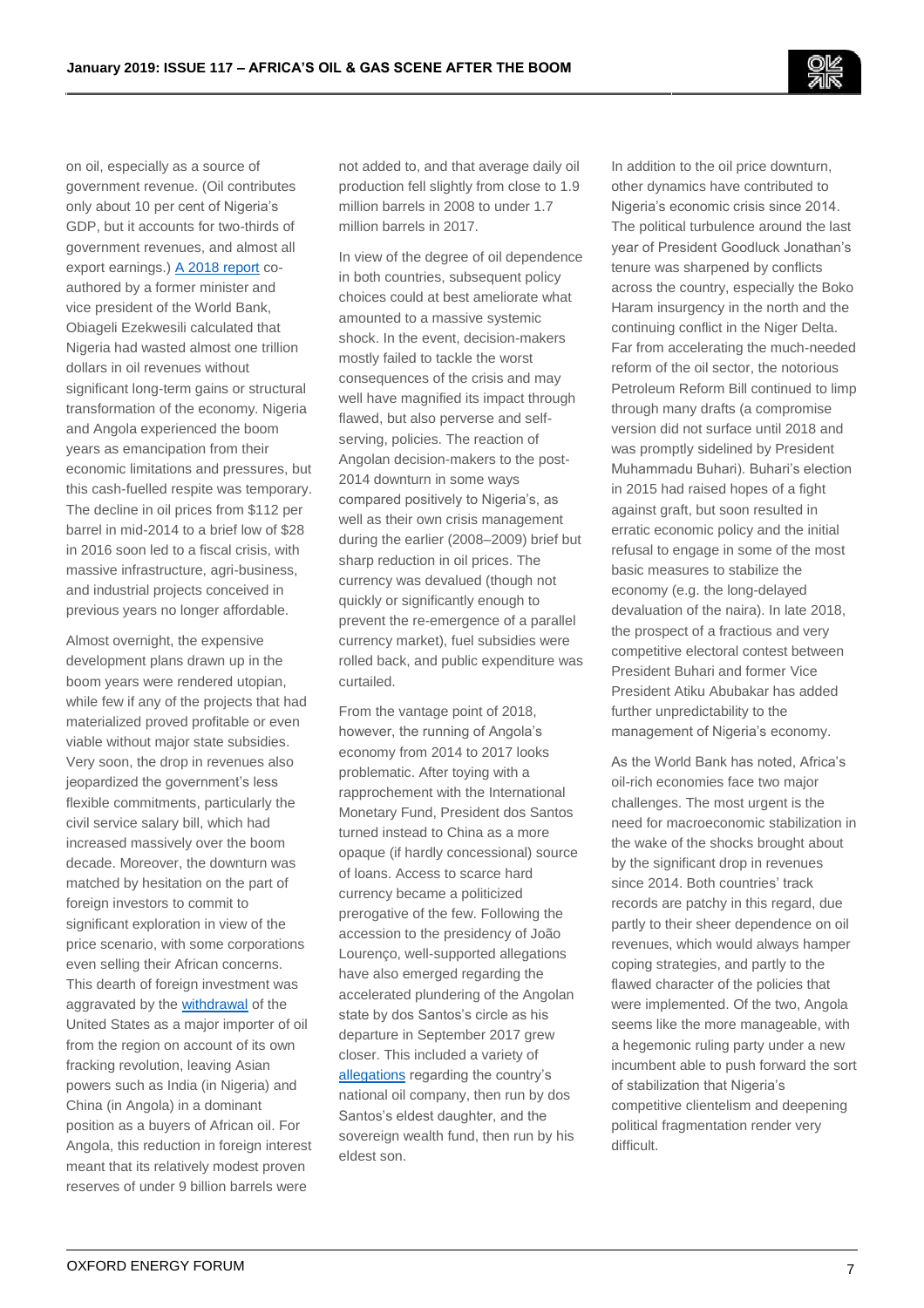

The second challenge is the need for broad-based growth underpinned by economic diversification away from the volatile oil sector. This is made more urgent by dwindling oil reserves, at least in the case of Angola, and the political salience of the youth bulge. Only such a shift could durably change the postcolonial pattern of underdevelopment experienced by these resource-rich but poor societies. Beyond lip service to the need for economic diversification and development, Nigerian politics on the eve of the February 2019 election are not generating anything like a blueprint for transformation. In Angola, President João Lourenço is reengaging with the International Monetary Fund, loudly denouncing corruption, and discontinuing some of the more ruinous pre-2014 capital-intensive projects—all of which are potentially positive steps, if arguably contradicted by Angola's deep continuities in policy and personnel with the dos Santos era. But no alternative MPLA development agenda has yet emerged.

In thinking through the dire need for systemic reform in both Angola and Nigeria, an excessive focus on the vagaries of policy would make us miss the bigger picture. There is no doubt that, say, the settling of the vexed Petroleum Reform Bill in Nigeria or a reduction in graft in Angola would be positive steps. However, in countries that have seen very different policy regimes over four decades, all with dismal outcomes, it is clear that the problem is structural and not just policyspecific. In sum, the governance of Africa's two leading oil producers has never primarily concerned with economic diversification and development, however defined. Unless a sea change occurs in elite approaches to the political economy and the long-term vision for their countries—a change that could be sparked endogenously by the adoption

of a different mentality by rulers, or exogenously by real-world transformations that they can scarcely control—we can expect Nigeria and Angola to continue to suffer from unpredictable fluctuations in the price of oil.

# **ANGOLA AFTER DOS SANTOS: TAKING STOCK**

#### *Lucy Corkin*

Angola's 2017 national elections may have been among the most anticipated on the continent, despite the outcome being all but certain. On 26 September of that year, João Manuel Gonçalves Lourenço, or JLo as he is sometimes known, became only the third Angolan president since the country's independence from Portugal in 1975. He had been hand-picked the previous year as the successor to Eduardo dos Santos, who after 38 years as the head of state announced his retirement from government office in March 2016. Most observers judged Lourenço to be a custodian of the political status quo, assuming that dos Santos would remain a kingmaker and head of the Popular Movement for the Liberation of Angola (MPLA). Consequently, the sweeping changes that Lourenço has implemented in his first year in office have come as something of a surprise, albeit a welcome one—particularly in terms of oil sector reform and muchneeded clarity on the role of Sonangol, the state oil company, going forward.

Lourenço's praise singers style him as a decisive leader who does not consider himself above the law and is serious abou[t dismantling](https://www.bloomberg.com/news/articles/2018-01-17/-terminator-lourenco-proves-he-s-no-one-s-puppet-in-angola) the country's patronage networks. However, despite the promise of his actions, admittedly, nothing as yet distinguishes them from the routine purge by a new leader of his long-standing predecessor's support base. Lourenço was swift in implementing a monumental cabinet

reshuffle, aimed squarely at removing recipients of dos Santos' patronage from key posts. This extended to members of the former first family.

Dos Santos had never made any serious attempt to install one of his children as his successor, as none of them has a credible political pedigree or the requisite support within the more powerful party factions. However, dos Santos had instead ensured that his children were well placed enough to allow his influence to be felt beyond his official retirement. Isabel, his eldest, had been appointed chair of state oil company Sonangol, and his son Jose Filomeno 'Zenu' was set up in the Angolan Sovereign Wealth Fund, which has a \$5 billion investment mandate. Lourenço removed both within the first few months of taking office. Zenu dos Santos was also charged with corruption when it emerged he had attempted to transfer \$1.5 billion from the Central Bank to a Swiss bank account as a guarantee for fraudulent investment projects. This also implicated the governor of the Central Bank, Valter Filipe da Silva, whom Lourenço summarily [replaced](https://www.bloomberg.com/news/articles/2018-03-26/angola-to-charge-dos-santos-son-in-fraud-case-mfm-radio-reports) with veteran José de Lima Massano. The funds have since been returned; unusually where the Angolan political elite are concerned, Zenu dos Santos was arrested in September 2018 and the case will go to trial.

Much of the new president's energy has been directed at revitalizing Sonangol. Isabel dos Santos's removal from the parastatal's helm in November 2017 was accompanied by a complete overhaul of the company's board and the appointment of Carlos Saturnino Guerra Sousa e Oliveira, who had been serving under the new president as secretary of state for petroleum, to that position. This was a direct snub to the former president's daughter, who had previously removed Saturnino, then serving as chair of Sonangol Research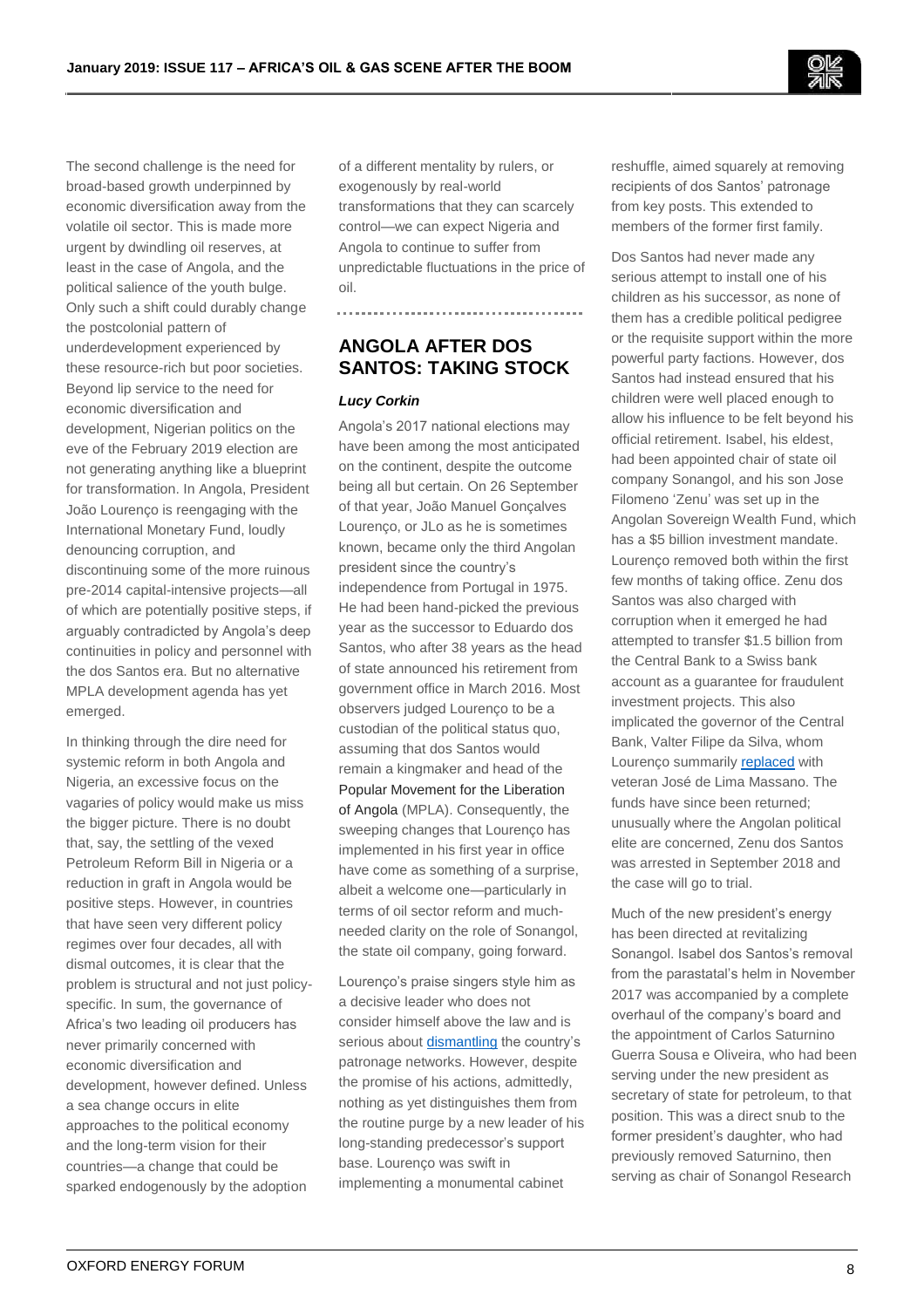and Production, in June 2016, citing gross **fiscal mismanagement**. In an ironic twist, the Angolan attorney general is now [investigating](https://mozambiqueminingpost.com/2018/03/02/africa-oil-gas-former-sonangol-administration-under-investigation-by-angola-attorney-general/) the Sonangol administration under Isabel dos Santos, which reportedly made illicit transfers to a bank in Dubai after having been dismissed. Lourenço also exercized his executive prerogative to appoint KPMG as Sonangol's auditors, effectively revoking Isabel dos Santos's previous appointment of PwC, citing a [conflict of interest.](https://mozambiqueminingpost.com/2018/02/13/africa-oil-gas-angola-pays-kpmg-e15mi-to-check-isabel-dos-santos-accounts-at-sonangol/)

Lourenço cannot pursue dos Santos directly. Either by agreement or sheer luck, three months before leaving office, the former president was granted a seat on the Council of the Republic, a presidential advisory body whose members enjoy immunity from [prosecution.](https://qz.com/1130420/africas-richest-woman-has-been-fired-from-angolas-state-oil-firm-by-the-new-president/) However, Lourenço has clearly been on a campaign to reduce the elder statesman's influence. Tellingly, when dos Santos himself attempted earlier this year to extend his leadership of the MPLA until 2019, he was forced to announce his retirement from party politics altogether. Lourenço finally [succeeded](https://www.news24.com/Africa/News/dos-santos-to-stand-down-as-head-of-angola-ruling-party-20180427) him as head of the ruling party in September 2018, confirming a decisive shift in the balance of power.

The new president appears to have tacit approval to push through muchneeded but painful reforms. With a newly appointed Central Bank Governor Massano in place, , it was announced that the kwanza's longstanding dollar peg would be abolished in favour of a 'trading band' and driven more by primary [market](https://www.cnbcafrica.com/news/financial/2018/01/05/angola-currency/) demand. Although this precipitated a more than 40 per cent [devaluation](https://macauhub.com.mo/2018/09/28/pt-kwanza-de-angola-perde-mais-de-46-do-seu-valor-face-ao-euro/) against major currencies in the eight months after its implementation, it has narrowed the gap between the official and blackmarket rates, which had been distorting the economy in recent years. It has also released the Central Bank from having to further defend the currency

with precious reserves, which have reportedly halved to \$14 billion since [2014.](https://www.timeslive.co.za/news/africa/2018-01-28-angola-faces-currency-test-in-economy-shake-up/)

Shortly after the announcement of the removal of the currency peg, Finance Minister Archer Mangueira announced the intention to negotiate a restructure of Angola's foreign debt. A rapprochement with development finance institutions also appears to be in play. Afrexim Bank announced intentions to extend a \$2 billion [facility](https://africabusinesscommunities.com/news/angola-receives-$2billion-financing-support-from-afreximbank/) to Angola, and the International Monetary Fund announced US\$ 3.7 billion in three-year credit under an [Extended Fund Facility.](https://www.news24.com/Africa/News/angola-says-to-request-45bn-imf-loan-as-crisis-lingers-20180829) Presidential Decree 164/18 enacted regulations relating to Law 10/14, which effectively provides tighter controls on public debt. Among such measures is a cap, the kwanza equivalent of \$10 million, on the Ministry of Finance's authority to negotiate and sign loans; larger agreements require the president's signature. Both these reforms will go a long way to easing dollar liquidity, which will in turn alleviate pressures on the economy, notably the hardcurrency-driven oil sector.

Indeed, a key focus for the new president since taking office has been reform in the oil sector, so as to boost investment. Predictably, Angola's oil production has been in decline, with average barrels per day (bpd) dropping by more than 300,000 over the las[t two](https://seekingalpha.com/news/3360065-total-sonangol-reach-deals-help-boost-angola-oil-production)  [years.](https://seekingalpha.com/news/3360065-total-sonangol-reach-deals-help-boost-angola-oil-production) This is due in no small part, as admitted by Oil and Mineral Resources Minister Diamantino Azevedo, to the lack of investment in recent years in surveying, prospecting, and exploration. The oil majors have been understandably wary of such expenditure during a low-oil-price environment. A severe lack of foreign currency liquidity and the financial vulnerability of Sonangol further blighted Angola's attractiveness for investment. There is concern that Angola will struggle to maintain

production at 1.5 million bpd for the next five years, which is almost 7 per cent less than the country's current OPEC [quota.](https://macauhub.com.mo/2018/05/25/pt-economia-de-angola-com-crescimento-previsto-entre-22-e-25-em-2018/) Without a spike in fresh investment, production is expected to fall to 1 million bpd by 2023[, according](https://af.reuters.com/article/angolaNews/idAFL5N1V72DI) to the Ministry of Mineral Resources and Oil.

The political wrangling centred on Sonangol in recent months was symptomatic of the country's volatile environment. Lourenço has also followed through on long-promised reforms to Sonangol itself so as to address the financial underperformance and sectoral bottlenecks in the parastatal, through which the majority of government revenues are generated. Sonangol's accounts have been lacklustre for the past few years. The company missed its budget target by 15 per cent in financial year 2016—due in part to the low oil price, which has since recovered, but also to administrative mismanagement and collusion. In August 2018, Lourenço announced via presidential decree the creation of Angola's National Oil and Gas Agency, which will [assume full](https://macauhub.com.mo/2018/08/16/pt-governo-de-angola-cria-comissao-instaladora-da-agencia-nacional-de-petroleos-e-gas/)  [management](https://macauhub.com.mo/2018/08/16/pt-governo-de-angola-cria-comissao-instaladora-da-agencia-nacional-de-petroleos-e-gas/) of the country's oil concessions by December 2020. It will bid for new oil concessions, manage production-sharing contracts, and represent the state in sharing oil profits in oil concessions. This effectively disintermediates Sonangol from total control of the oil sector, and removes the long-standing conflict of interest between its roles as sole industry concessionaire and participant in Angola's oil exploration.

In a bid to turn around company finances, Saturnino announced in February 2018 that the company will open its 70 per cent stakes in blocks 21/09 and 20/11 to tender. (These blocks had been the subject of dispute with Cobalt International, resolved when Sonangol bought out Cobalt's stakes for \$500 million in December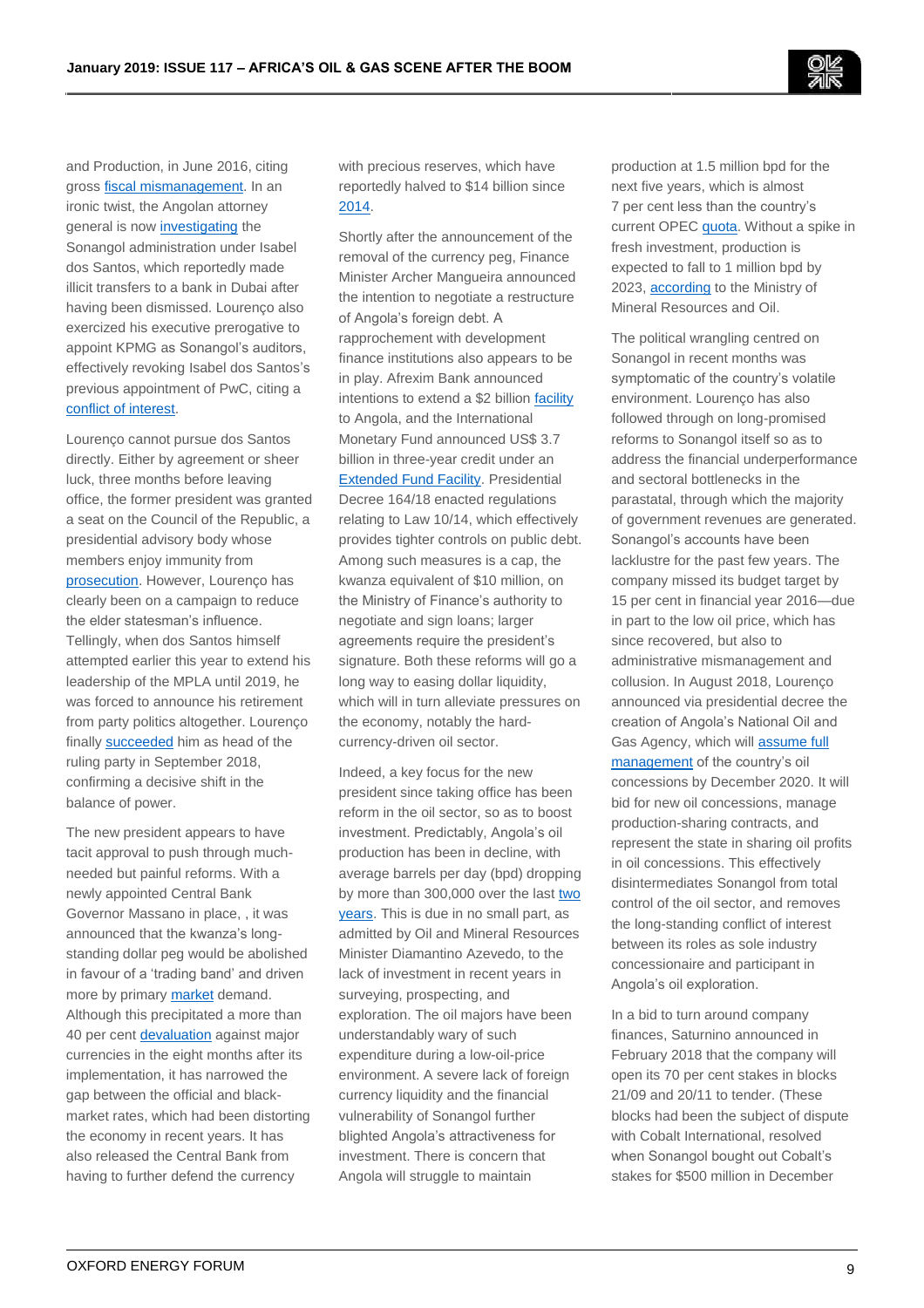2017.) Furthermore, holdings in noncore investments—such as domestic airline Sonair and five Angolan banks, including an 8.5 per cent stake in Angola's largest bank, Banco Angolano de Investimentos—are bein[g reviewed.](https://www.reuters.com/article/angola-sonangol/update-2-angola-oil-production-seen-steady-in-2018-sonangol-idUSL8N1QI2W7) Crucially, this will also allow the parastatal to focus on its core activities while releasing Angola's economy from Sonangol's formerly monopolistic grip.

Such efforts to restore clarity to investors appear to be bearing fruit. In May 2018, Total and Sonangol announced a final investment decision on Zinia II deepwater offshore development, which will have a production capacity of 40,000 bpd. Total has also signed [a partnership](https://seekingalpha.com/news/3360065-total-sonangol-reach-deals-help-boost-angola-oil-production)  [agreement](https://seekingalpha.com/news/3360065-total-sonangol-reach-deals-help-boost-angola-oil-production) with the national oil company to jointly explore Block 48, as well as to develop a network of service stations across Angola.

While these developments are inspiring cautious optimism in investors, particularly in the way graft and nepotism are being tackled, several controversial figures have remained untouched. One of these is former Vice President Manuel Vicente, a figure well-known in oil industry circles, who at one time was tipped to succeed dos Santos. CEO of Sonangol from 1999 to 2012, Vicente accumulated significant government influence. He is widely seen as having been instrumental in furthering Angola's economic diplomacy, especially through Sonangol's international [expansion.](http://www.economist.com/node/21525847) In February 2012, Vicente was minister of economic co-ordination, and in September of that year he was elevated to vice president. A raft of corruption scandals, both local and international, rendered him unsuitable for presidential candidacy. Sensing a change in the political wind, Portugal initiated corruption charges against Vicente this year. However, Lourenço, calling the charges an 'offense against the state of Angola', sued to have the

case heard in Angola, where Vicente, as a former vice president, has immunity from prosecution. Portugal agreed in May 2018 to allow the case to be taken up by Angolan [courts.](https://www.reuters.com/article/portugal-angola-corruption/portugal-lets-angola-try-ex-vp-in-graft-case-hopes-to-improve-ties-idUSL8N1SH7EV) While this could be seen as diplomatic sabre-rattling at Angola's former colonizer, Vicente, who counts the current CEO of Sonangol, Saturnino, as his protégé, is also reported to have inveigled his way into the circle of Lourenço's closest oil and gas [advisors.](https://www.africa-confidential.com/article/id/12309/Obrigado_e_tchau%2C_Dos_Santos) This somewhat dampens the outlook for a complete break with Angola's political past.

Lourenço has made an encouraging start to his administration and has in his first year wrought changes which are undeniably positive for the investment environment, particularly the oil sector. However, there are limits to the country's purported reforms, and it is not completely a case of 'out with the old, in with the new'.

# **NIGERIA'S OIL REFORMS IN LIMBO**

## *Eklavya Gupte*

['We are ready to bring it down. It won't](https://twitter.com/AgbiniboND/status/961319625538658305)  [drill a barrel of crude,](https://twitter.com/AgbiniboND/status/961319625538658305)' tweeted Mudoch Agbinibo, the leader of the militant group Niger Delta Avengers, which in 2016 brought Africa's largest oil producer to its knees with brazen attacks on the Delta's oil facilities.

The tweet threatened an attack on the floating production storage and offloading unit of the 200,000 barrels per day (b/d) Egina field, which is due to start up by end-December and is expected to increase Nigeria's oil output by over 10 per cent. Sent in February when the unit first reached Nigeria from a South Korean shipyard, it was the last time Agbinibo appeared on social media; the Niger Delta Avengers, a little-known group, has basically been dormant since then

except for some apocalyptic threats. However, the din in the Delta is gradually growing, and the chances are high that the Avengers, along with a handful of other militant groups, will plan attacks on oil infrastructure.

The government has pledged to prevent fresh outbreaks of militancy and violence in the Niger Delta. It has found ways to keep the militants quiet through a combination of promises of development, money, and a shaky amnesty program. The amnesty program was started in 2009 by then President Umaru Musa Yar'Adua to fight militancy in the Niger Delta by offering incentives to youth of the region to give up oil theft and sabotage. It worked briefly, but critics argue that it has morphed into an unsustainable money-for-peace model. New militants have emerged over the past decade, replacing the old ones, and the Delta remains just as fragile.

Nigeria's oil industry can best be described as mercurial. It produces probably the best quality of crude in the world in abundance, yet this very oil has created deep fractures in society, fuelling militancy, corruption, and mistrust, which have unfortunately thrived in a country beset by economic and regulatory uncertainty.

Despite these challenges, Nigeria remains a key global crude-oil exporter, and with its vast oil and gas reserves, it will continue to be a crucial player in the energy markets.

#### **Calm before the storm?**

Nigeria's crude and condensates output, which in mid-2016 plummeted to a 30-year low of around 1.1 million b/d due to militancy in the Niger Delta, has been climbing gradually. It averaged just around 2 million b/d in October and November 2018, in spite of pipeline sabotage affecting popular export grades like Bonny Light and Forcados – partly due to the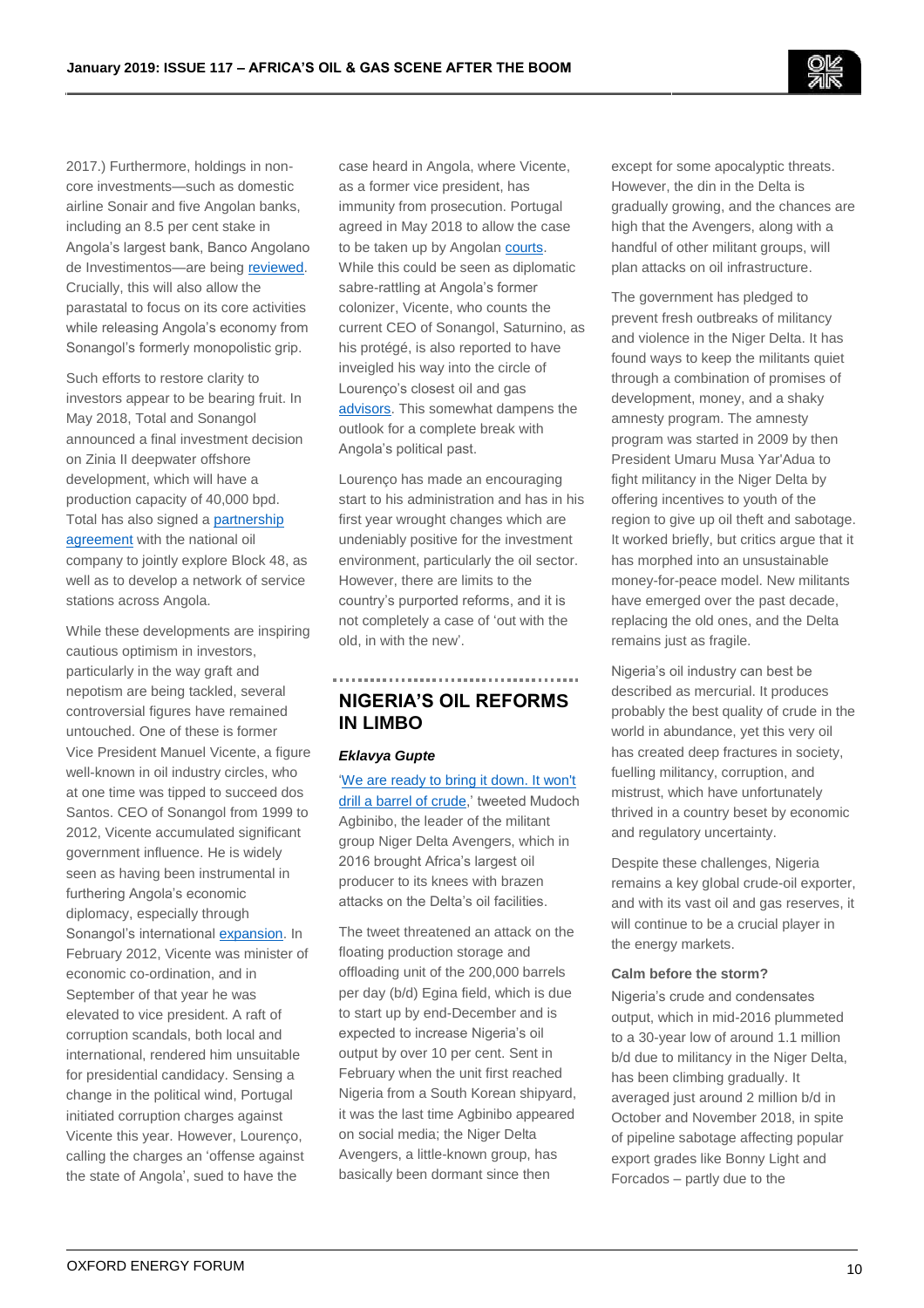government's efforts to maintain peace in the Delta. But the country faces a stiff challenge as it heads into a volatile campaign season ahead of the February 2019 presidential elections. Maintaining Nigeria's oil production at full capacity (2.2 million b/d) has been a struggle for every government in the past decade, and it isn't going to get any easier.

Nigeria's new breed of militants have a penchant for hyperbole and biblical references, the latter somewhat belied by the ferocity and brazenness of their attacks on the country's export terminals and oil pipelines. The militancy in the Niger Delta is omnipresent and a real threat to production levels.

The quandary for President Muhammadu Buhari is that his rivals, along with some Niger Delta politicians and militants, have found a common cause in undermining Niger Delta security. Most analysts expect disruptions of around 300,000 b/d to Nigerian oil output leading up to the 2019 elections.

'While large attacks on oil infrastructure remain unlikely, the volume of oil theft and minor disruption is likely to increase . . . and may push [international oil companies] to declare force majeure on Nigerian crude streams,' consultancy Rapidan Energy said in a recent analysts' note.

Some analysts have also said that the incumbent president's deep pockets mean the opposition will need to finance a sizeable campaign, which it will do in part with revenue from oil theft.

The attacks are also likely to fan the flames between the Christian south and Muslim north and reinforce the southern narrative that Buhari is doing more to grow the oil industry in the north than in the Delta, which remains the heart of the country's oil sector.

Recent announcements by the stateowned Nigerian National Petroleum Corporation (NNPC) that it will start oil exploration in the Lake Chad basin, along with plans to build a new refinery near the Niger border, have helped support this narrative.

However, despite its oil potential, the north remains dominated by the Boko Haram insurgency, limiting its prospects. This is also a sensitive time for the country, when the fragility of Christian–Muslim relations is being exacerbated by the spiralling farmer– herder violence in Nigeria's Middle Belt. If this violence and the instability in the Delta intensify, Nigeria's future looks bleak due to the sharpened ethnic, regional, and religious polarization.

But President Buhari, along with Vice President Yemi Osinbajo and oil minister Emmanuel Kachikwu, pushed for a 30 per cent increase in amnesty program payments this year, along with a sizable increase to the budget of the Niger Delta ministry to keep militants on side. In the past two years, the Buhari government has found ways to keep the militants quiet through promises of development, money, and amnesty. But it faces a stiffer challenge as it heads into a volatile presidential campaign season, with the danger that supply disruptions in the Niger Delta might escalate and lower Buhari's chances of winning another term.

### **Light and sweet**

Despite the unrest, Nigeria's crude oil, which is light and sweet and of high quality, could face a brighter future. It is mostly low in sulphur and yields a generous amount of diesel, jet fuel, and gasoline, which are generally the most profitable products for global refineries. The light, sweet barrel, which until just under a decade ago was every refiner's most sought after, has recently lost its lustre, and has emerged as the swing barrel. Nigerian oil was one of the biggest casualties of the US shale

revolution. US shale oil is similar in quality to Nigerian crude oil, and as more and more shale basins were discovered in its own backyard, the United States, once the largest buyer of Nigerian crude, did not need it any more.

But light sweet crude could stage a comeback as the International Maritime Organization's low sulphur cap on marine fuels comes into effect in 2020. This will drive demand for lower-sulphur crudes and increase their profitability. The resurgence of Nigeria's light sweet crude barrel could be around the corner.

A major goal for Nigeria's oil marketers and oil ministry is to increase the popularity of Nigerian crude. Currently, the bulk of Nigerian crude goes to Europe and India. Oil demand is largely stagnant in Europe, which is also awash with so many different types of crudes that Nigerian crude, which is generally more expensive, finds it tough to compete with cheaper heavy sour varieties.

Nigeria needs to find innovative ways to attract buyers from countries or regions where crude oil demand is rising especially China, the world's largest crude oil importer—as exporters of US crude have recently done successfully. Nigeria has taken some steps to do this, but it needs to do more.

The 2018/2020 NNPC crude oil term contracts, which were awarded a few months ago, went to more than 60 recipients, the largest list Nigeria has ever allocated. Officials have cited this as a demonstration of NNPC's efforts to broaden its customer base and to include more domestic companies, which is expected to help Buhari ahead of the election. Many of the domestic awardees are new to the world of international oil trading and will be transferring their allocations to bigger trading companies that have more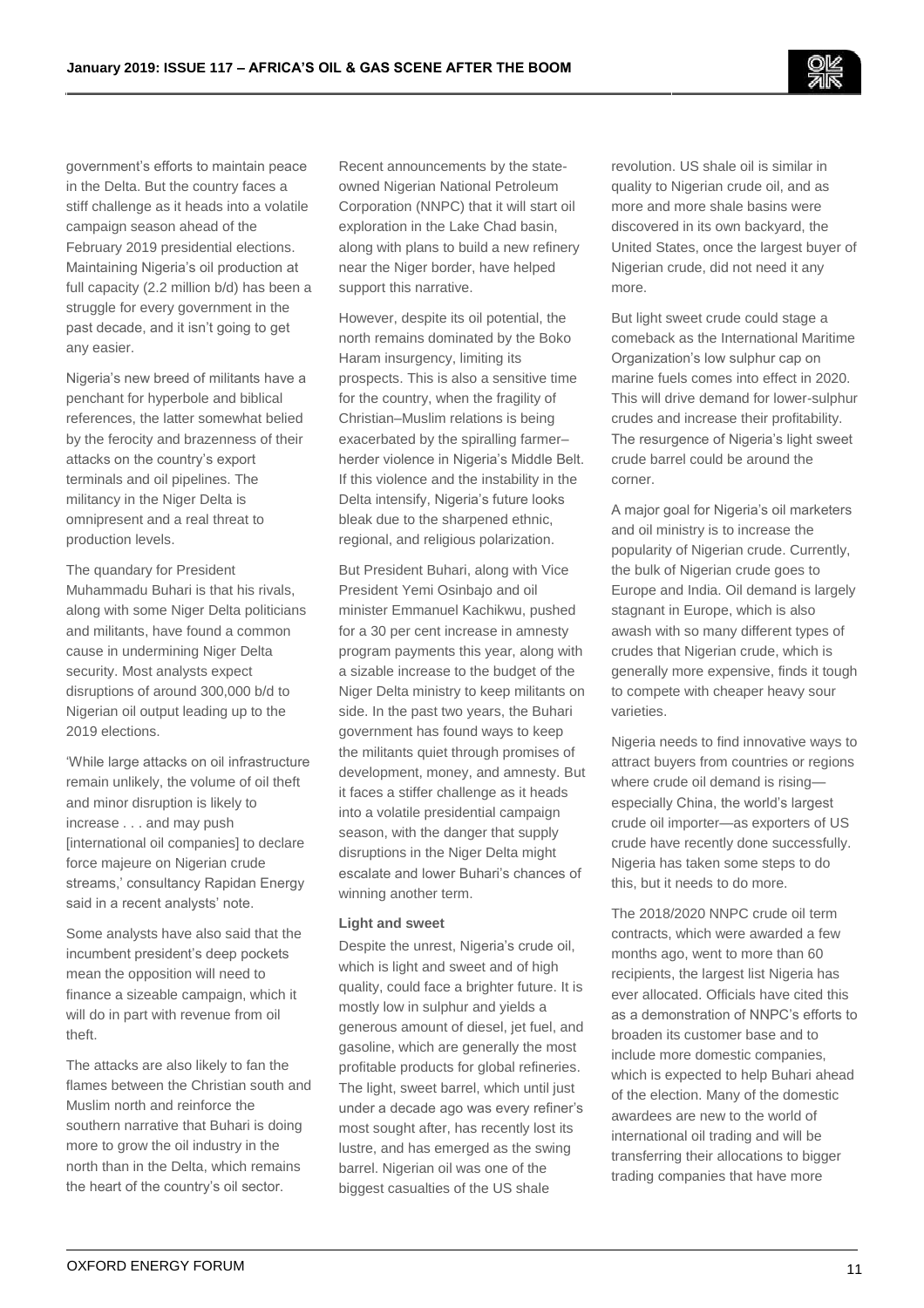

familiarity with and connections in endconsumer markets.

This policy might mean that there is a larger pool of people involved in Nigeria's crude oil term contracts, but it also means that the murky oil business in Nigeria, which is already riddled with corruption, could get messier, especially as political manoeuvring begins ahead of the elections.

#### **Big words, less action**

Nigeria's oil sector urgently needs a complete overhaul, but comprehensive reforms are unlikely in the current political climate. The state of the country's key energy legislation, the Petroleum Industry Governance Bill, is almost a metaphor for the problems in the industry.

Industry analysts say this bill will bring much-needed order to the petroleum sector, in particular its revenue-sharing model, which has been vulnerable to corruption. They argue that the bill will better regulate upstream agreements, fiscal terms, and production-sharing contracts. The bill also aims to create efficient governing institutions with clear objectives, so as to diminish the powers of the NNPC behemoth. Its passage has been seen as an urgently needed first step towards overhauling Nigeria's dysfunctional oil sector and achieving its long-term oil production targets.

But the bill has been stuck in parliament for more than eight years, held up by political wrangling and objections from foreign oil companies to the significantly higher taxes envisaged in recent drafts. Progress recently stalled again when President Buhari withheld his assent in August 2018 and sent it back to the National Assembly for review.

The bill would curb the powers of the Nigerian president and oil minister to award lucrative oil contracts on a discretionary basis and to run the three new entities to be created from NNPC.

This is cited as one of the reasons Buhari has stalled its progress, showing how central oil is in the corridors of power in Nigeria.

Nigerian oil's downstream sector also needs attention. Its four refineries, which have a capacity of 445,000 b/d, have barely been functioning in the past five years, due mainly to sabotage of pipelines carrying crude to the plants and technical problems arising after years of neglect.

Given the underperformance of these refineries, there is a pressing need for Nigeria's policymakers and the government to rethink current policy on domestic fuel pricing.

The oil ministry is wooing private investors for its domestic refineries, but progress has been slow.

For now the country and region are pinning their hopes on the 600,000 b/d Dangote refinery in Lagos, which is expected to be online in the next two to three years. This is poised to be the largest refinery in Africa; besides reducing Nigeria's hefty import bill, it could curb Nigeria's crude oil exports and affect the flow of oil products into the region. But the project has been riddled with delays, and it could take some time before a big impact is observed.

Policymakers have been calling for the privatization of refineries and removal of the cap on motor gasoline, but have not delivered on the promise of reforms. Taking steps to address these issues will need to be a priority for the next administration.

The oil ministry has set itself an almost impossible target of ending gasoline imports by 2019, which is another promise that the government might fail to keep.

Emmanuel Kachikwu, the country's oil minister, has said all the right things to reform the country's oil industry with his #7BigWins agenda. But big words without action can only get you so far. Nigeria's oil sector needs a boost, and soon.

# **THE RISE OF REGIONAL RISK IN EAST AFRICA**

## *Luke Patey*

One of the most defining characteristics of oil development in East Africa over the past decade has been the interaction of domestic and regional risk. Regional integration was originally seen as a means to energize budding oil industries. Uganda discovered oil on Lake Albert in 2006, some of the largest onshore finds in Africa for decades, and in 2012, neighbouring Kenya followed up with its own finds in its northwest Turkana region. That year, the leaders of Kenya, South Sudan, and Ethiopia gathered at the Kenyan coast to launch a \$25 billion megaproject, the Lamu Port–South Sudan–Ethiopia Transport Corridor, in which a pipeline linking South Sudan's producing oilfields to Kenya's fresh finds would help anchor the massive infrastructure initiative. Not long after, Kenya began talks with Uganda to add another pipeline link to the regional oil infrastructure endeavours. With oil prices above \$100 per barrel at the time, hopes were high that an interconnected regional pipeline was within reach.

But 12 years after the initial euphoria over East Africa's emergence on the African oil scene, the three would-be partners in regional infrastructure— South Sudan, Uganda, and Kenya have gone their separate ways. South Sudan became mired in late 2013 in a civil war that has grounded any new investment plans and substantially lowered its production through pipelines north to Sudan. Uganda has turned to Tanzania, where onshore oil has still not been found, to monetize its oil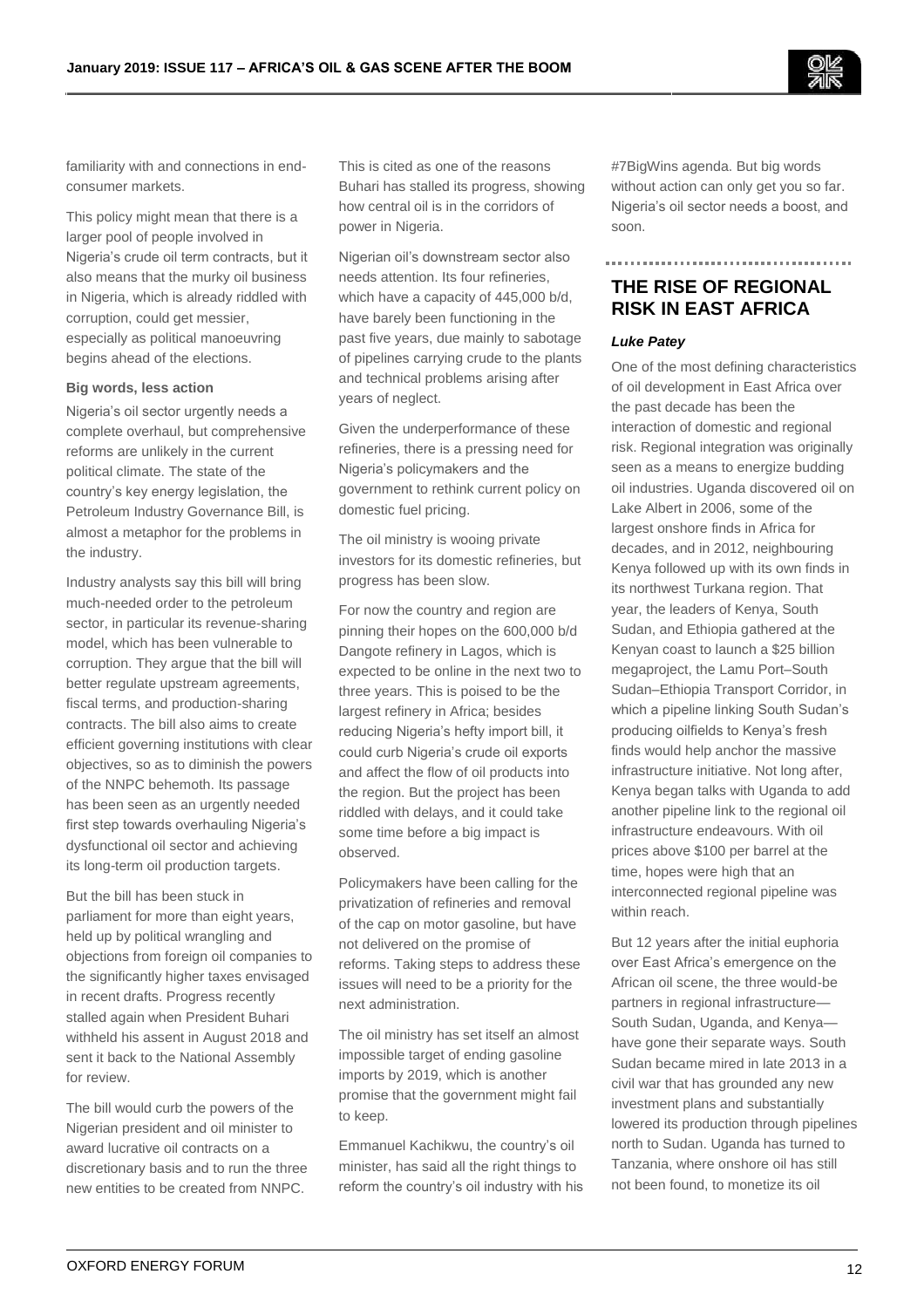resources through a regional pipeline. And Kenya, once an aspirational architect of East Africa's regional integration, finds itself struggling to find investors in a stand-alone pipeline from its landlocked oilfields in Turkana to the coast at Lamu.

For oil companies invested in the region, including the independent Tullow Oil, oil major Total, and the state-owned China National Offshore Oil Corporation, it gradually became clear that monetizing East Africa's new resources was a far larger challenge than expected. The centre of gravity for regional cooperation shifted south to the Uganda–Tanzania pipeline deal and represents a downsized version of what was originally planned. What happened? In South Sudan, Uganda, and Kenya, a mix of domestic and regional risk upended regional integration plans.

#### **South Sudan**

South Sudan's domestic political and security environment snuffed out the potential for regional integration with its East African neighbours to the south and, thus far, necessitates its continued cooperation with Sudan despite testy relations between the two countries. The start of civil war in late 2013 ended any hope that, after splitting from Sudan in 2011, the new country would take in large new investments or advance large-scale regional infrastructure projects in its oil industry. Instead, the conflict represented another severe political disruption, after the 15-month oil shutdown that occurred in 2012 in a dispute with Sudan over pipeline transit fees. This time around, oilfields were immediately closed in Unity state and slowed down in Upper Nile, South Sudan's two oilproducing regions. Oil production went from 325,000 barrels per day (b/d) at South Sudan's independence to around [109,000 b/d in 2017.](https://www.bp.com/content/dam/bp/en/corporate/pdf/energy-economics/statistical-review/bp-stats-review-2018-full-report.pdf)

The most promising prospects for new discoveries in South Sudan lie in Jonglei state. But this massive, isolated region, unstable even without the civil war, is hardly a desirable destination for low-cost exploration or potential oil development. France's Total has been circling a possible exploration deal for decades, and most recently was negotiating in partnership with Tullow before the latest potential breakthrough went nowhere</u>. A smaller Nigerian company, Oranto, with little experience in onshore exploration of the magnitude required, holds rights for one concession in Jonglei but has made little progress on the ground.

At the same time, the civil war has overshadowed the naturally declining production of South Sudan's oilfields. First exploited in the late 1990s, these small and medium-sized oilfields are ageing, a condition accelerated by closures due to political intervention and armed conflict. In the wake of a number of broken pacts, the new peace agreement signed in 2018 has been met with considerable scepticism. If the fighting does simmer down and some stability holds, [new cooperation with](https://www.voanews.com/a/south-sudan-sudan-repair-damaged-oil-infrastructure/4429090.html)  [Sudan](https://www.voanews.com/a/south-sudan-sudan-repair-damaged-oil-infrastructure/4429090.html) may boost production in the short run. Production will gradually rise, but some oilfields are uneconomical to reopen, and without large investments in enhanced oil recovery, overall [output](http://www.smallarmssurveysudan.org/fileadmin/docs/working-papers/HSBA-WP40-Oil.pdf)  [is projected to drop to below 100,000](http://www.smallarmssurveysudan.org/fileadmin/docs/working-papers/HSBA-WP40-Oil.pdf)  [b/d before 2030.](http://www.smallarmssurveysudan.org/fileadmin/docs/working-papers/HSBA-WP40-Oil.pdf)

South Sudan won political freedom from Sudan in 2011, but its economic decision-making remains limited by Sudan's control of the only oil export pipeline routes. For the past decade, relations between South Sudan's ruling party, the Sudan People's Liberation Movement, and the National Congress Party in Khartoum have been anything but stable. Recent rapprochement will need to demonstrate perseverance for investors to overcome concerns fuelled by a short border war between the two

countries in 2012. This could come in the form of settling long running disputes on, among other issues, the shared border between the two countries. Sudan became more involved in South Sudan's peace process partially to extract new economic benefits from the increased production in oil. It is very likely that if the economy in Sudan continues to falter, Sudanese leaders will seek to extract further economic and political concessions that may upset their South Sudanese counterparts.

## **Uganda**

Uganda is the region's leader in new oil production, with 6.5 billion barrels of oil in place. President Yoweri Museveni has been highly involved in the oil industry's development. He has won several drawn-out disputes with international oil companies over capital gains tax and has thus far held on to a plan to develop a domestic refinery, albeit dropping his preference for a large refinery to process both Uganda's and the region's oil, and is looking to develop an export pipeline by the early [2020s.](http://www.petroleum-economist.com/articles/politics-economics/africa/2017/ugandas-ambitious-oil-export-timetable)

Landlocked, Uganda is dependent on its neighbours to transport its oil to the Indian Ocean and international markets. Its focus for this was originally Kenya but has shifted to Tanzania. The pipeline as originally planned would have linked Uganda's Lake Albert oil to Kenya's oil resources in Turkana and then continued to the coast at a new port in Lamu. But rivalry and mistrust resulted in Uganda turning to Tanzania instead.

Widespread concern remains in Uganda about overdependence on Kenya as a trade route to international markets, and increased cooperation with Tanzania will ease that concern. Equally concerning is the potential for land disputes in Kenya to slow and disrupt pipeline construction, as well as progress at the port. Kenya was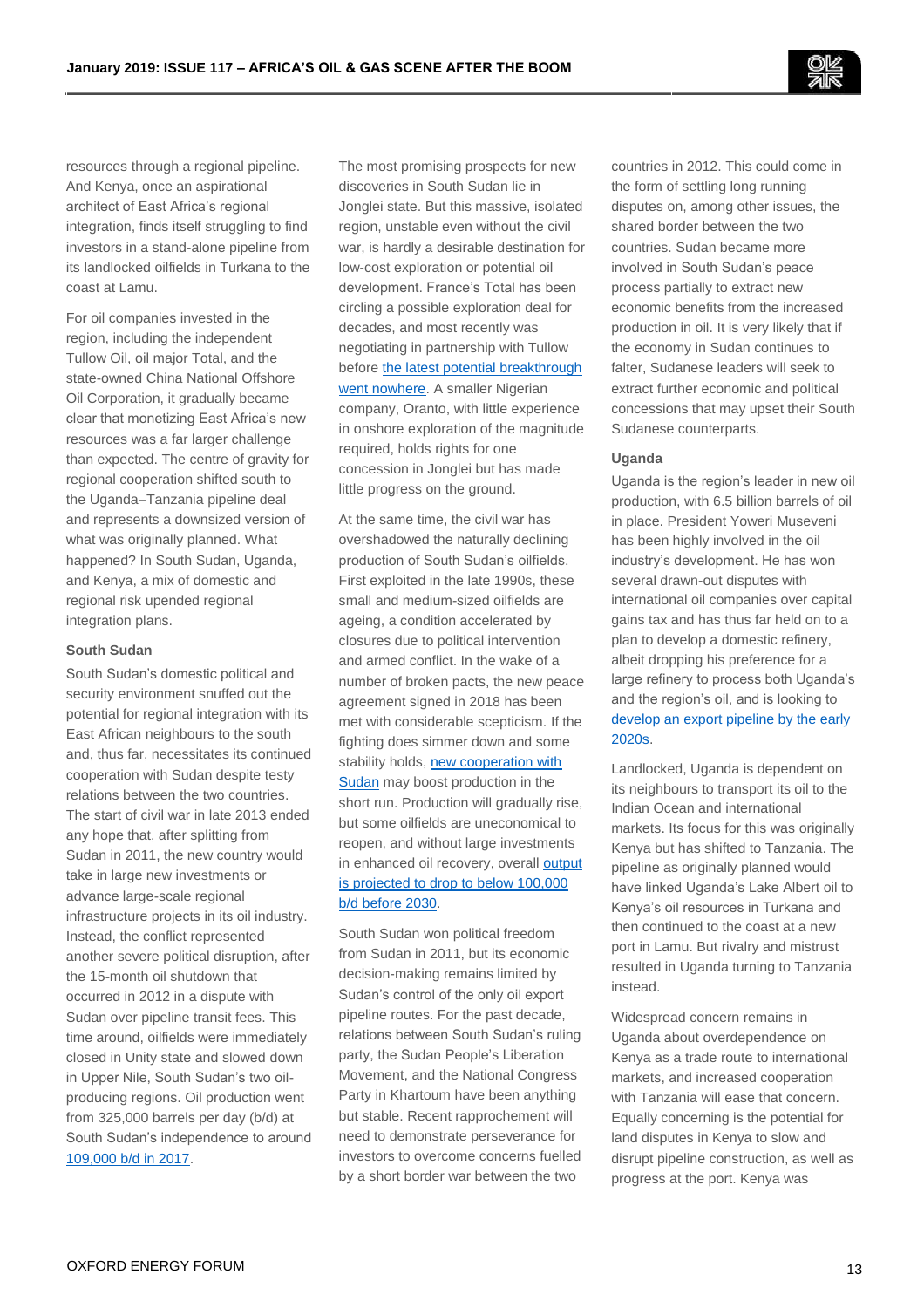

unwilling to seriously consider the cost and security advantages of a central pipeline route to Mombasa, and placed priority on developing its northern region through oil and infrastructure projects.

The Tanzania route faces challenges of its own. Running from Lake Albert down the western edge of Lake Victoria and crossing Tanzania to the port at Tanga at a length of 1,443 km, the pipeline will come with a price tag of about \$3.9 billion. There is less potential for land acquisition delays in Tanzania, as well as lower security risks compared to Kenya. But Yoweri Museveni's ongoing battles with international oil companies may yet delay the pipeline's completion beyond the early 2020s. Wrangling continues over how much oil will be sourced by Uganda's refinery, Museveni's main focus, and how much will be left for the export pipeline, an amount international oil companies wish to maximize.

The leading company in Uganda's oil industry, Total, has shown a strong preference for the Tanzanian route despite having entered Kenya's oil industry through its 2017 purchase of Mærsk Oil. But the oil major, now the dominant player in East Africa after Tullow's farmout, has [shown patience](https://www.independent.co.ug/bad-oil-deal/) in waiting for political winds to blow in its favour in what are still relatively small elements in its large international portfolio.

Relations between Uganda and Tanzania also need to remain warm over the long run. Tanzania promised to charge a lower tariff an[d plans a gas](https://www.standardmedia.co.ke/article/2001297510/tanzania-uganda-gas-pipeline-plan-to-kick-off-in-3-years)  [pipeline to Uganda](https://www.standardmedia.co.ke/article/2001297510/tanzania-uganda-gas-pipeline-plan-to-kick-off-in-3-years) as part of the growing energy interconnections between two countries. These commitments will need to be upheld for Uganda's oil industry to develop smoothly, and an unsettled border dispute with the Democratic Republic of Congo may bring more regional tensions should Uganda's exploration expand further.

#### **Kenya**

Left in the lurch, Kenya now faces the need to develop its small-scale oil resources, still measured at less than 1 billion barrels, on its own. Rising global oil prices, and the attractiveness of lowcost onshore oil, may yet give Kenya hope. But if political and security risks around the early development of its Turkana oilfields are any indication, outside investors might see more potential in backing the neighbouring pipeline in Uganda and Tanzania, rather than a stand-alone one in Kenya.

Sharp divides between national and local politicians and communities continue to impede oil development. Nairobi's decades-long neglect of the Turkana region has fostered a deepseated resentment of outside politicians among local communities. At the same time, competition has arisen among local leaders and their affiliated businesses over economic resources made available through oil development. As a result, there have bee[n multiple suspensions](https://www.bloomberg.com/news/articles/2018-07-17/tullow-oil-may-halt-turkana-operations-in-kenya-over-impasse) of Tullow's exploration and development activities. Political and security risks have also led to delays in what will likely be an [unprofitable venture of trucking](http://kcspog.org/early-oil-from-turkana-report/) early production to market.

Losing the Ugandan pipeline link will be costly for Kenya. The resulting higher tariffs from the potential presence of two pipelines in East Africa are estimated by the Kenyan government to amount to **losses of over \$3 billion**. To make up the loss, Kenya will need to push exploration companies to expand their work, but recent results [have not been promising.](http://www.oilnewskenya.com/africa-oil-relinquishes-kenyas-block-9/) Progress has, not surprisingly, been slow in the development of its planned Lamu [infrastructure corridor.](https://www.nation.co.ke/news/Kenyans-to-wait-longer-for-port-berth/1056-4786110-y065hdz/index.html) Failing to persuade Uganda to take part in a regional pipeline will likely not leave Kenya's resources stranded, but could lengthen the time before large exports should be expected.

#### **Regional politics**

Across East Africa's evolving oil scene, political and security challenges at the domestic level increasingly influence, and are influenced by, regional relations. This is not an isolated phenomenon. Border disputes are also prevalent in West and Central Africa, and should the industry move further inland, regional infrastructure deals will need to be made. National decisionmakers and domestic and international investors should not ignore these new regional dynamics unfolding in Africa, because regional politics will set the tone for both progress and setbacks.

# **OIL POLITICS AND STOPPAGES IN KENYA: AGREEING TO DISAGREE AGAIN SOON**

#### *Charles Wanguhu*

After decades of on-and-off-again exploration, Kenya's 2012 discovery of commercial quantities of oil was a breakthrough for the country. But many civil society leaders worried about what was next. In the capital, Nairobi, Hamza Ahmed, a community organizer in one of the biggest informal settlements, said, 'Kenya needs leaders not dealers.' Ahmed was expressing frustration with individuals who he saw as self-serving and exploiting community grievances for personal gain. No doubt, community organizers in the Turkana region, where oil was found 544 kilometres north of Nairobi, would agree that they have been watching a similar problem unfold since 2012. A series of disputes have led to short-term-fix agreements that will in the long term lead to increased disputes and costs to oil companies operating in the country.

The Turkana region has seen several stoppages of oil company activity due to grievances articulated by local leaders over the lack of water,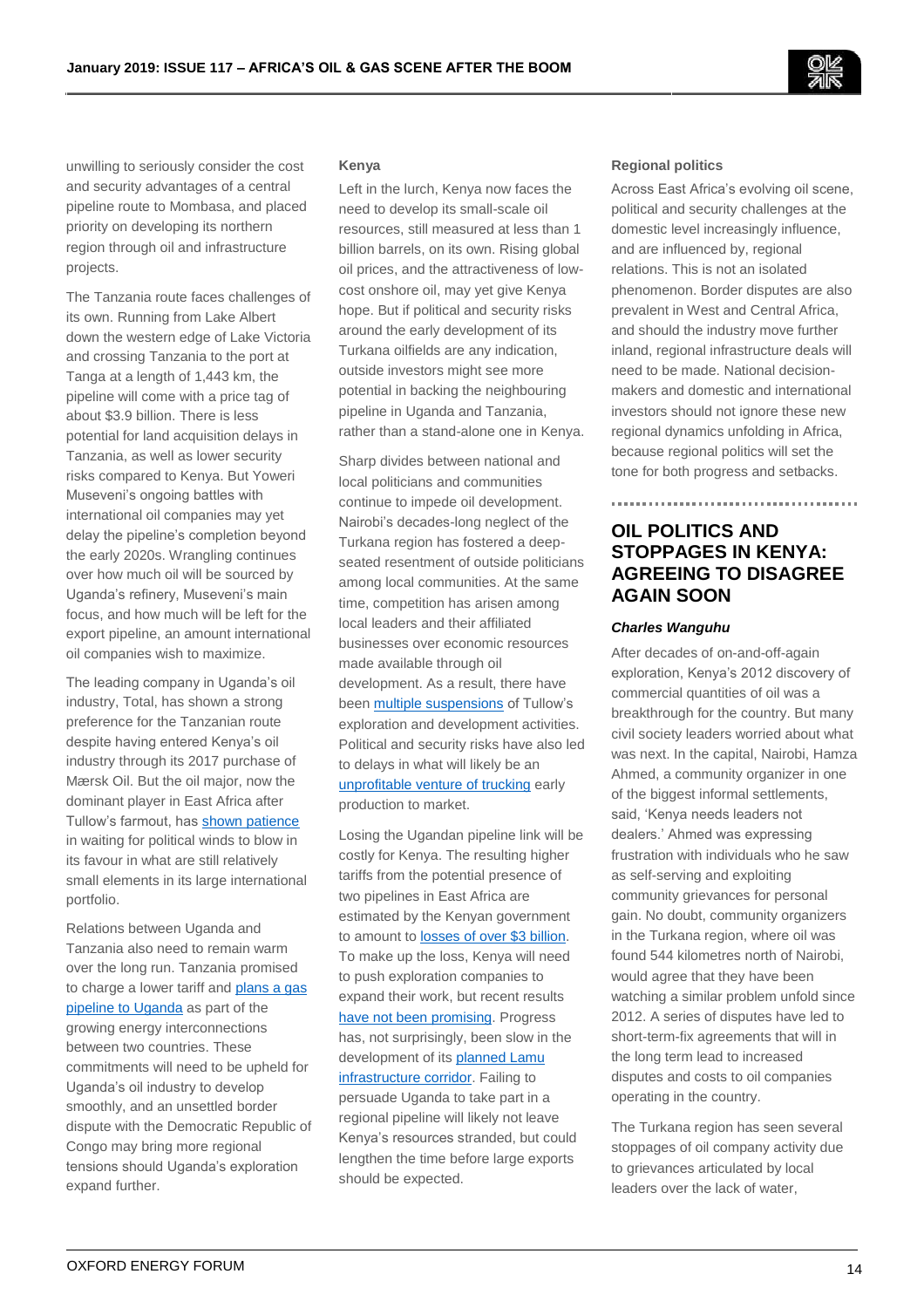environmental issues, and access to economic opportunities. In 2013, led by local members of parliament, community members stormed the site where Tullow Oil, a British firm, was exploring for oil in Turkana. The disturbances led to the closure of the camp, the evacuation of staff, and the alleged loss of millions of dollars in staff and machinery downtime. It took intense negotiations and hosting of leaders from the region to resolve the impasse and end the stoppages.

A memorandum of understanding (MOU) was signed between Tullow and the Ministry of Energy and Petroleum, setting out conditions to establish a safe, secure, and sustainable operating environment in Turkana. Among the underlying issues to be addressed, two stood out: the need for shared prosperity amongst all stakeholders and the need for transparency and fairness in process and procedures in relation to sharing of opportunities.

The MOU specifically stipulated that the company would furnish the national government with information on employment and the utilization of local goods and services (including vehicle hire). The fact that vehicle hire was mentioned specifically suggests it was one of the key issues underlying the stoppages. A grievance mechanism was also established, and the company committed to increased social investment.

The timeline for the majority of these actions was in 2014. But when the sudden downturn in oil prices occurred, operational activity was reduced, and with it the use of local goods and services. Local businesses and officials who had prepared for opportunities in the sector, including by purchasing vehicles for hire to the company, were disappointed.

After the downturn, a period of relative calm followed, with minimal stoppages and reduced oil activity. However, in 2017, with elections coming and a proposed scheme to truck oil from the region to the coast, another closure occurred. The local community took over one of the sites designated for waste storage by Tullow, and this resulted in a standoff. The initial grievances were environmental, including the lack of licensing of the area for waste management and bad odour emanating from the site.

The MOU resulting from this particular stoppage was directly between the company and the local community. Of the commitments made by the company in the MOU, only one—to douse the pits with lime to prevent the smell—related to environmental concerns. The company also committed to build two classrooms, employ 34 people, undertake hydrological surveys for sinking of water boreholes, create business opportunities, and hire six vehicles from the community. In exchange, the community agreed not to disrupt company operations.

In 2018, Kenya's president, Uhuru Kenyatta, launched an initiative to transport oil from Turkana to the coast, first by road to a central rail facility and then by train to the port of Mombasa. The scheme promised to generate a tidy sum for the fledgling railway at an envisaged cost of \$9.22 per barrel. The initiative was fast tracked due to external factors, particularly Uganda's choice to site its crude pipeline in Tanzania instead of Kenya. It therefore became a prestige project for Kenya to ensure that its oil reached the market before its neighbours and thus become the first country in the East African Community to export crude.

In the build up to the launch of the trucking initiative, several high-profile political meetings were held between Turkana leaders and the national leadership, including the president. The meetings led to concessions regarding national legislation on revenue sharing, with the government ceding ground on the previous proposed cap on revenues that would accrue to county and community levels. The government allowed for 25 per cent of future petroleum revenues to go to county and community levels without any further restrictions or capping. The community leaders, on the other hand, conceded to a reduced share of revenue to the community from 10 to 5 per cent.

However, less than two weeks into the trucking scheme, a blockage led by local members of parliament at several sites, the biggest so far, occurred. The grievance was insecurity—which, although it had historically plagued the Turkana communities, experienced a spike in the number of incidents after the launch of the trucking program. This included the shooting of community police officers, which resulted in the loss of lives. The preamble to the draft MOU did in fact lead off with the insecurity. However, the political leaders who led the stoppages highlighted the economic opportunities that came from trucking. In response, the company required its contractors, hired nationally, to seek out more local businesses to share in the economic opportunity.

The first impact of these stoppages was the cost. While all stoppage-related costs are recoverable, and Kenya will bear the brunt of them, the first stoppage took two weeks to resolve, and the stoppage in June 2018 took over a month. There was also a noticeable escalation in the disputes, and a loss of social capital for the Kenyan government and oil companies with affected communities. The risk is that the parties concerned view stoppages as a genuine means of negotiation, inevitably resulting in losses due to idle machinery and staff costs.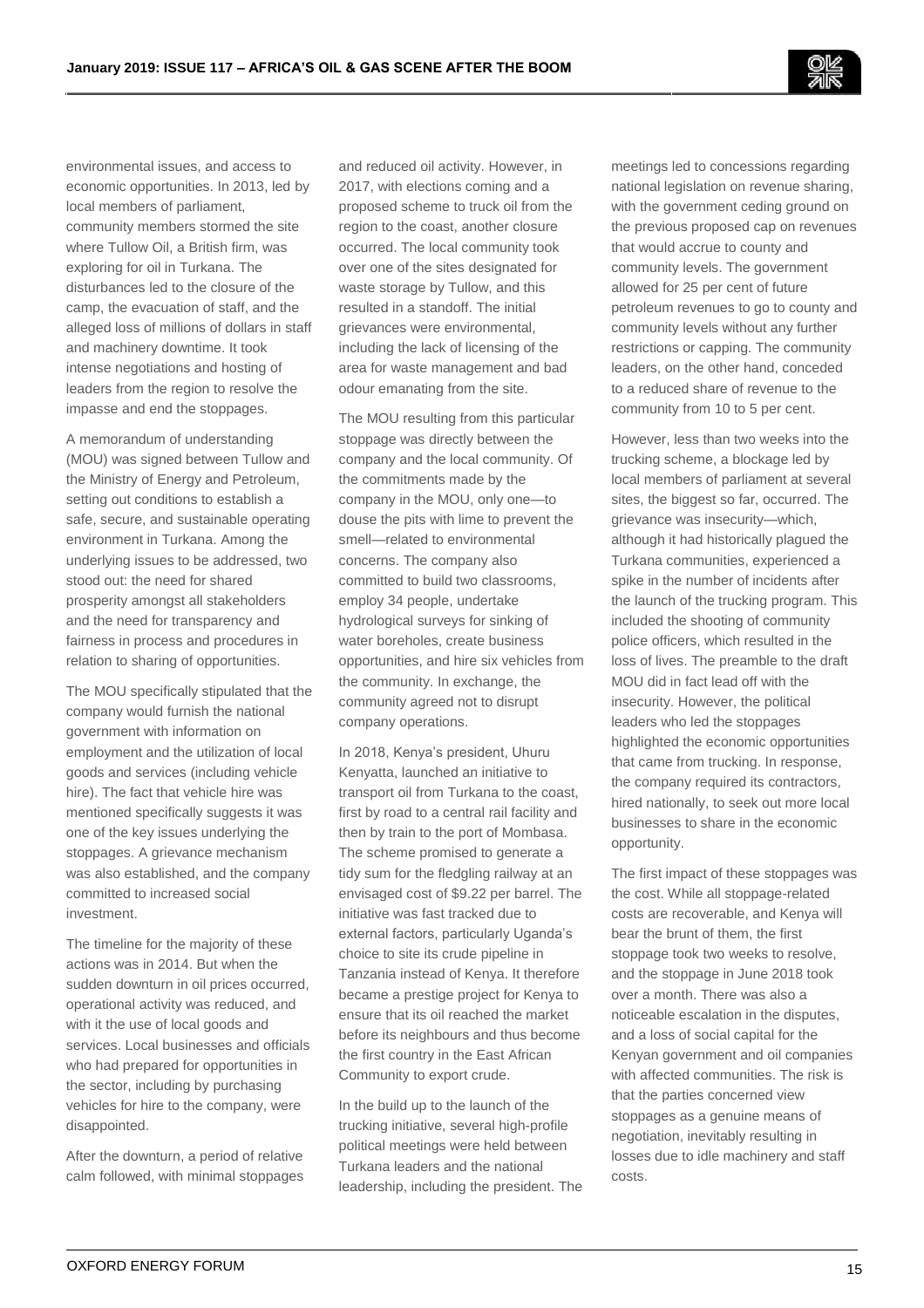Second, there is now likely, at every point of increased activity in the oil sector, to be a stalemate over fair distribution of opportunities. The sector provides a limited number of opportunities, and this will complicate power balances within communities and among their leaders. For instance, one local member of parliament has been accused of trying to monopolize opportunities for his own personal gain, with local residents accusing politicians of reserving opportunities for their relatives and cronies, short-changing the community they claim to be advocating for. Kenya's devolved government further complicates the power structure with an increased number of claimants, from the governor of the region to the members of county assemblies. There is also conflict between the regional government leaders and the members of parliament from the oil regions.

Third, community-based grievance mechanisms are ill placed to deal with political elites competing for economic opportunities. As the various stoppages show, in the battle for economic opportunities, grievances around security and the environment are mere placeholders. The communities' grievances are likely to remain unaddressed once the economic opportunities are shared between the political elites. On the political front, there is the question of how electoral transitions will be managed where politically connected individuals have access to economic opportunities. This not only raises the stakes in political contests but also risks full-blown conflict once new representatives seek to access these opportunities.

An additional challenge, expressed by the term 'local local content', is the demand that oil-related opportunities should be distributed not nationally or even regionally but at the level of the local community in which the operation is taking place.

There is a risk of recurring conflict as the oil industry moves to a production phase where increased opportunities are generated, resulting in political realignments. While initial lessons in Kenya point to the need for increased interrogation of local content policy and transparency and accountability in the oil sector, it also shows that MOUs often serve as mere band-aids to larger contestations that will only appear once the project reaches full commercial development. Inevitably, we are agreeing to disagree again soon.

# **MOZAMBIQUE: BANKRUPT BEFORE THE BONANZA**

#### *Anne Frühauf*

Since roughly 2012, the discovery of natural gas reserves in Mozambique's Rovuma basin has generated palpable industry excitement about what is sometimes billed the world's next Qatar. For Mozambique, one of the world's least developed countries, the finds have promised to be a game changer. However, early hopes that two major LNG projects could come onstream in 2018 have been dashed by deteriorating global conditions and domestic factors. Domestically, Mozambique's critical misstep was to mortgage its LNG future through excessive, secret borrowing well before a single LNG train was signed off on, let alone constructed.

While fresh momentum has been evident in the upstream sector in 2018, the long shadow of Mozambique's debt scandals—which were revealed in 2016 and triggered a sovereign default—will shape the political risk outlook for the upstream sector into the next decade. Mozambique's 'muddle-through' response to the crisis, as described by local economis[t Roberto Tibana,](https://analitica-rjt.com/product/mozambique-scenarios/) will be a source of political, policy, social, and security risks for upstream operators, although those risks may turn out to be

manageable given the industry's growing political clout in Maputo.

#### **Fresh LNG momentum**

Development of the Rovuma natural gas reserves, which contain around 75 trillion cubic feet (Tcf) of recoverable gas in Area 1 and some 85 Tcf of gas in place in Area 4, has gotten off to a slow start owing to a host of global and domestic constraints. Initially touted to come onstream in 2018, official projections now expect LNG production to start in [2023,](http://www.open.ac.uk/technology/mozambique/sites/www.open.ac.uk.technology.mozambique/files/files/20Mar2018_Mozambique_Presentation%20to%20Creditors.pdf) with gas exports reaching 18 billion cubic meters around 2024.

In 2018, fresh momentum has been building in Mozambique's upstream sector. The first and smallest development, Eni's US\$4.7 billion Coral South floating LNG project, with a planned production capacity of 3.4 million tonnes per annum, reached financial close in December 2017. Onshore, Anadarko, the operator of Area 1, has had a long marketing and financing campaign, and currently aims to take a final investment decision on its Mozambique LNG project in Q1 2019. In Area 4, the entrance of US oil giant ExxonMobil, via its \$2.8 billion deal to purchase a 25 per cent stake in Eni East Africa in March 2017, has injected significant momentum into the Rovuma LNG project. It aims to [conclude a final investment decision](https://www.reuters.com/article/us-exxon-mozambique-lng/exxon-beefs-up-mozambique-lng-project-to-cut-costs-ahead-of-bank-talks-idUSKBN1K22PG)  [around mid-2019](https://www.reuters.com/article/us-exxon-mozambique-lng/exxon-beefs-up-mozambique-lng-project-to-cut-costs-ahead-of-bank-talks-idUSKBN1K22PG) and to increase the capacity of two planned LNG trains to 7.6 million tonnes per year, with a start date in 2024. While further delays are possible, sometime in the next decade Mozambique seems destined to enter the global league of LNG producers.

The Rovuma ventures are largely export-oriented, and the government's initially ambitious plans for midstream development look less certain given Mozambique's economic crisis. A 2016 government tende[r attracted 14](https://zitamar.com/shell-puts-2-million-pursue-gtl-plant-mozambique/)  [proposals](https://zitamar.com/shell-puts-2-million-pursue-gtl-plant-mozambique/) from companies including Mitsui, Shell Mozambique, Yara, and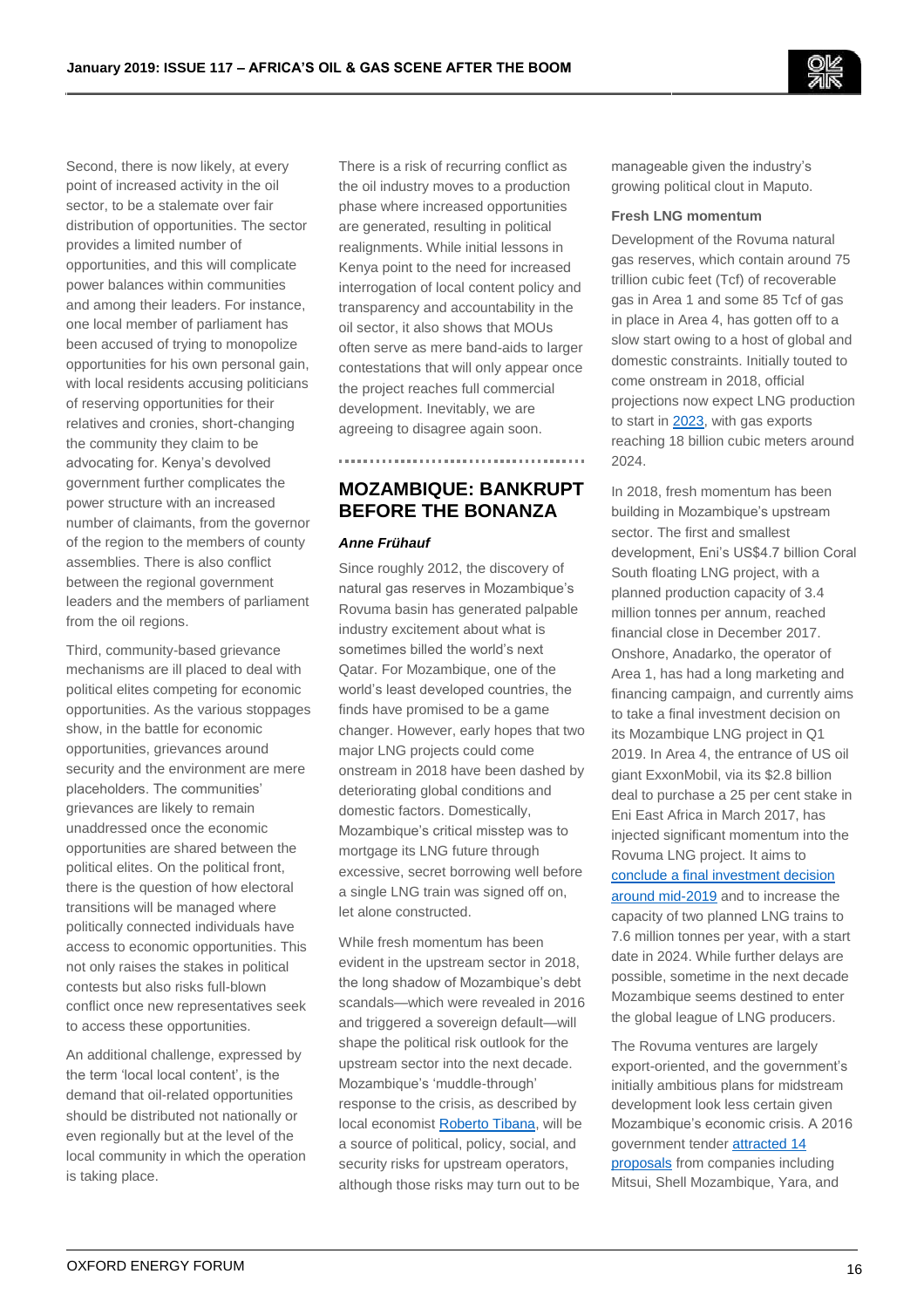Marubeni, but only Shell's plan for a 38,000 barrel per day gas-to-liquids plant seems to be making tentative progress. Fertilizer production would also make sense from a developmental perspective, given that 85 per cent of poor households earn their living i[n the](http://documents.worldbank.org/curated/en/655951534181476346/Mozambique-jobs-diagnostic)  [agriculture sector,](http://documents.worldbank.org/curated/en/655951534181476346/Mozambique-jobs-diagnostic) but much will depend on gas prices and regulatory questions.

Finally, beyond the Rovuma blocks, the government in August 2018 approved exploration contracts for the fifth licencing round, which commenced in October 2014 but was delayed by regulatory hurdles. As a result, fresh exploration off central Mozambique—in the Angoche and Zambezi basins (by ExxonMobil and Eni)—and onshore in the Mozambique Basin (Sasol) could commence as early as 2019.

## **Dependency on LNG revenues**

The country's status as an emerging LNG player will fundamentally reshape its political economy, all the more so because the LNG ventures are the only hope of President Filipe Nyusi's government of resolving its fiscal and debt conundrums over the next two decades. In 2013, the government of then president Armando Guebuza, sidestepping parliamentary approvals, contracted about \$2.3 billion of debt to create the Mozambique Tuna Company (Ematum), ProIndicus, and Mozambique Asset Management (MAM), three moribund state ventures with barely feasible business plans involving tuna fishing, maritime security services (aimed at the upstream sector), and shipbuilding and maintenance. [A debt scandal](http://www.open.ac.uk/technology/mozambique/sites/www.open.ac.uk.technology.mozambique/files/files/20Mar2018_Mozambique_Presentation%20to%20Creditors.pdf) and a sovereign default later, Mozambique's debt-to-GDP ratio was 112 per cent in 2017. A subsequent [Kroll audit](https://www.open.ac.uk/technology/mozambique/sites/www.open.ac.uk.technology.mozambique/files/files/2017-06-23_Project%20Montague%20-%20Independent%20Audit%20Executive%20Summary%20English%20(REDACTED%20FOR%20PUBLISHING).pdf) was unable to properly account for half the funds and was largely boycotted by officials, while investigations by the

attorney general's office have yielded little to date. The scandal clearly highlights the lack of accountability and the extent of corruption risks.

## The crisis has severely [dampened the](http://www.theafricareport.com/Southern-Africa/mozambique-the-anatomy-of-corruption.html)  [economic growth trajectory](http://www.theafricareport.com/Southern-Africa/mozambique-the-anatomy-of-corruption.html) of Mozambique—once lauded by International Monetary Fund chief Christine Lagarde for its rapid growth,

poverty reduction progress, and sound economic management. Instead, [government estimates](http://www.open.ac.uk/technology/mozambique/sites/www.open.ac.uk.technology.mozambique/files/files/20Mar2018_Mozambique_Presentation%20to%20Creditors.pdf) now expect real GDP growth 'to remain significantly below historical performance, at an average of 3.4% over 2016–2022 vs. 7.4% over 2005–2015'. With growth and investment in other sectors mixed at best, everything is riding on the LNG projects. From 2023, official forecasts expect real GDP growth to reach 8 to 10 per cent annually, while the value of LNG net exports could reach \$7.4 billion per annum.

The LNG boost will be crucial to help Mozambique extricate itself from its debt trap. However, the real revenue windfall is not expected to occur before the early 2030s. It thus comes as no surprise that the government pledged [to mortgage some of its gas revenues](https://cipmoz.org/wp-content/uploads/2018/08/FEARS-THAT-GAS.pdf) to foreign commercial creditors as part of an in-principle debt restructuring agreement announced in November 2018. The deal includes Value Recovery Instruments worth 5% of Mozambique's annual gas revenues (capped at USD 500mn in total) for holders of the Ematum-related sovereign bond. The government also plans to return to the market for upwards of US\$ 2 billion to finance the stake of national oil company ENH in the Rovuma projects. Even if the Nyusi administration manages to defer its debt obligations into the LNG-fuelled future, its borrowing spree will take a

toll on development spending and—by helping the government skirt deeper investigation of the \$2.3 billion debt on Mozambique's institutional integrity.

#### **Policy uncertainty?**

Could Maputo's fiscal and governance crisis create the conditions for a backlash for upstream players? As Mozambique's biggest source of revenue, the LNG players will have tremendous influence over current and future governments, while further eroding an already weak accountability link between the government and the public with its tiny base of taxpayers, as is common in countries experiencing the 'resource curse'.

At present, crucial upstream players— ExxonMobil, Eni, and Anadarko—enjoy a favourable negotiating position as Maputo cannot afford further delays to the LNG projects. More than any other commercial stakeholder, the LNG ventures seem to have the ear of President Filipe Nyusi's administration. This has helped the companies secure favourable policy outcomes (including the LNG Decree, Law No. 2/2014) and regulatory approvals.

Nevertheless, the government's fifth licensing round, which was launched in October 2014 but saw contract approvals delayed until 2018, highlighted regulatory uncertainties over changes to the Petroleum Law, including domestic market obligations and local content regulations. Deals with ExxonMobil, Eni, and Sasol are finally within reach after [the](http://interfaxenergy.com/gasdaily/article/31688/mozambique-removes-last-obstacle-to-new-exploration)  [government agreed](http://interfaxenergy.com/gasdaily/article/31688/mozambique-removes-last-obstacle-to-new-exploration) to amend regulations requiring upstream companies to list on the local stock exchange.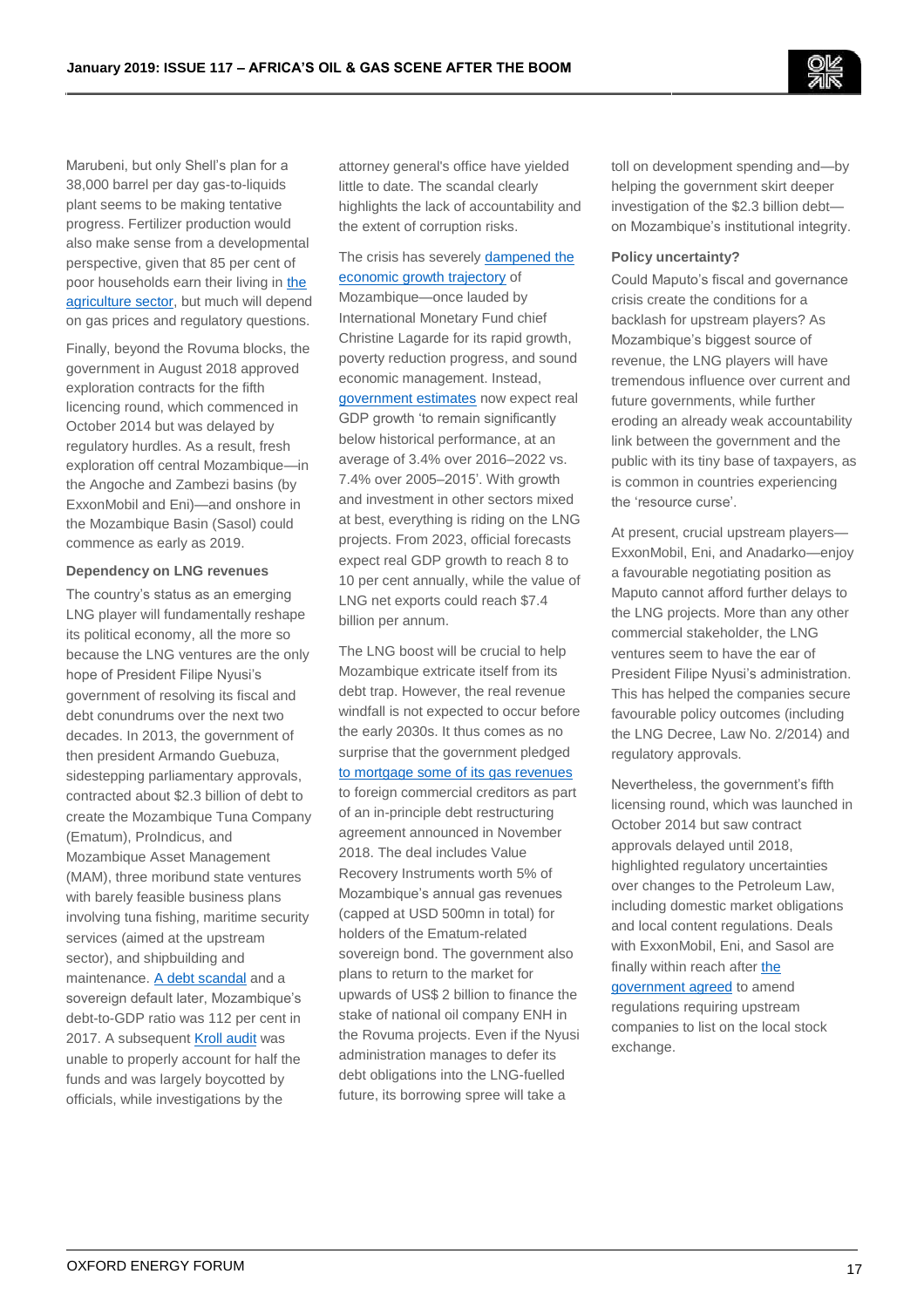

Longer term, a tight fiscal and debt outlook into the late 2020s—combined with growing public pressure to spread the benefits of the LNG bonanza could tempt the Nyusi and successor administrations to tap the country's most important income source in the production phase. While Mozambique's LNG Decree Law, passed specifically to provide security of tenure for the Rovuma ventures, is considered comprehensive, attempts to renegotiate contracts as well as tax disputes are possible, particularly as the public narrative grows that Mozambique has been shortchanged. Already, a government-commissioned audit of

Anadarko's and Eni's operating costs signals potential areas of future disputes.

## **Will voters punish the ruling party for the debt crisis?**

The degree of political instability facing the industry will depend on whether the ruling party—Frelimo, in power since independence in 1975—manages to hold on to power in conditions of bankruptcy and austerity. Ordinary Mozambicans have undoubtedly paid the heaviest price for the debt crisis, suffering the economic slowdown, inflation, and fiscal austerity measures, including cuts to fuel and wheat flour subsidies and [hikes to energy and](https://www.imf.org/en/News/Articles/2018/08/03/pr18329-imf-staff-concludes-visit-to-mozambique)  [transport prices.](https://www.imf.org/en/News/Articles/2018/08/03/pr18329-imf-staff-concludes-visit-to-mozambique) Amid a sense that the government has made ordinary people pay the price for the debt scandal while failing to hold officials accountable, Frelimo seems to be aware that the fallout from the debt crisis could create the risk of an electoral backlash.

The biggest test of Frelimo's staying power will be the 2019 presidential, parliamentary, and provincial elections.



**Presidential election results, 1994–2014**

Source: [African Elections Database;](http://africanelections.tripod.com/mz.html) Jo Hanlon: [Mozambique Election Results archive.](http://www.open.ac.uk/technology/mozambique/2018-local-election-bulletins-1)

In the October 2018 local elections, while Frelimo still won the majority of Mozambique's 53 municipalities, its performance was markedly poorer than in 2013. According to the *[Mozambique](http://www.open.ac.uk/technology/mozambique/sites/www.open.ac.uk.technology.mozambique/files/files/Local_Elections_68-16October2018.pdf)  [Political Process Bulletin](http://www.open.ac.uk/technology/mozambique/sites/www.open.ac.uk.technology.mozambique/files/files/Local_Elections_68-16October2018.pdf)*, the number of municipalities under Frelimo's control shrank from 50 to 44; another five Frelimo victories were disputed. Frelimo's declining share of the vote (just under 52 per cent) signals a worrying trend for the ruling party ahead of the 2019 ballot.

Despite this, Frelimo remains ahead in the polls, for two reasons. First, it benefits from a weak opposition. The once promising Mozambique Democratic Movement is a spent force, as the 2018 municipal elections demonstrated. The largest opposition party, Renamo, is making a comeback, particularly in central Mozambique and key cities. However, it has lost its iconic long-time leader, Afonso Dhlakama, and will struggle to overtake Frelimo's vote share at the national level.

Second, Frelimo has an inbuilt advantage owing to the politicized electoral commission and the party's ability to mobilize the state apparatus in election campaigns, even in austere times. The disputed outcomes and the exclusion of high-profile leaders from the 2018 local elections, combined with growing intimidation of politicians and local media figures, all suggest an erosion of democratic processes that is all too common in resource-curse countries.

Under these conditions, Frelimo may continue to win elections, but probably with less legitimacy.

## **Will the operating environment become more hostile?**

Even if the political landscape remains somewhat predictable, the social risk context in which upstream companies operate may worsen as inequality sharpens. Even before the LNG bonanza kicks in, Mozambique's socioeconomic indicators have begun to deteriorate. The World Bank's 2018

## *[Jobs Diagnostic Mozambique](http://documents.worldbank.org/curated/en/655951534181476346/Mozambique-jobs-diagnostic)*

emphasized that, while the national poverty headcount ratio fell from 68 per cent in 1996 to 48 per cent in 2014/2015, 'the bottom 40% of income earners has been left behind … the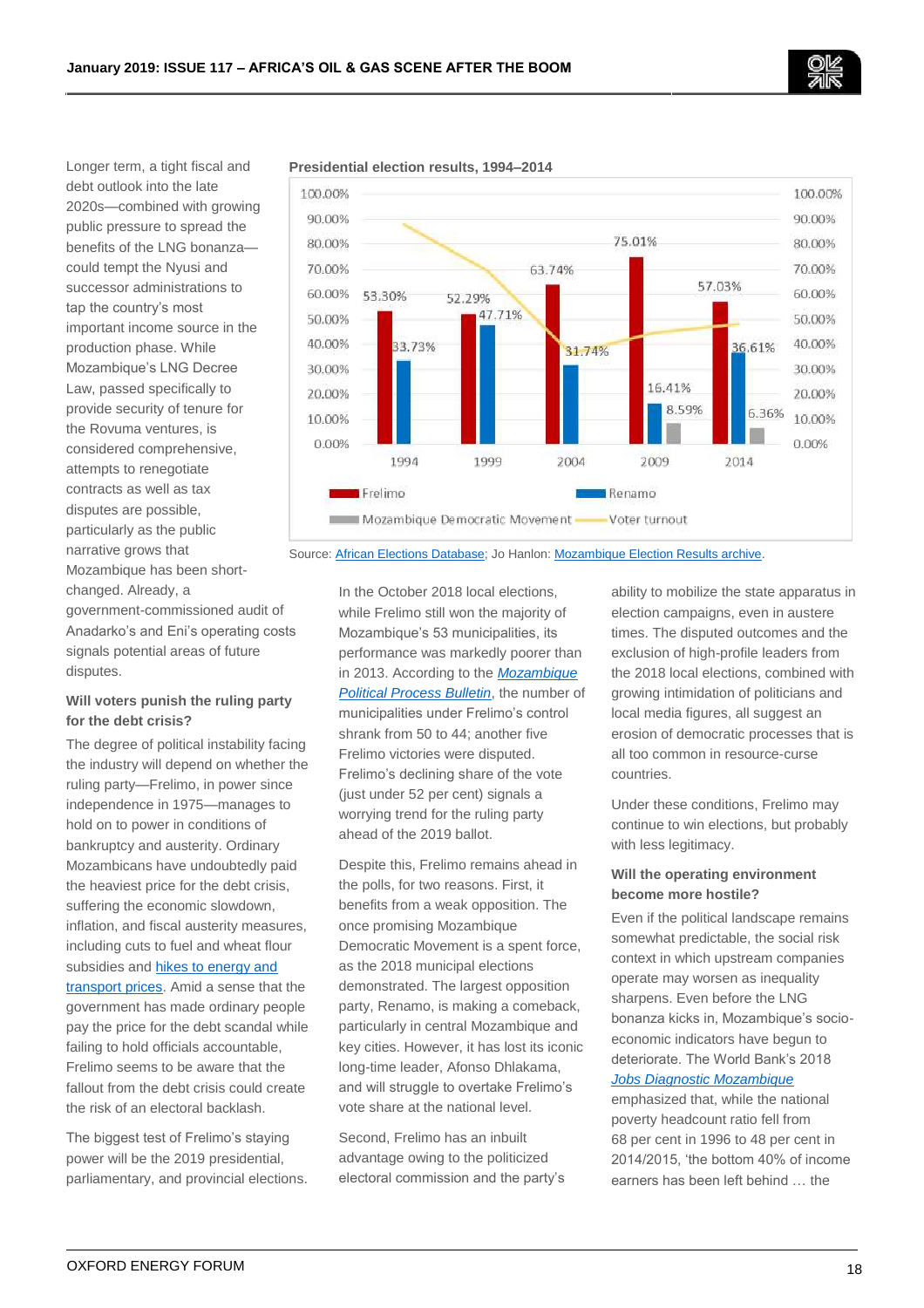

pattern of growth has become progressively less inclusive over the last 20 years. It depends increasingly on energy-related, export-oriented, capital-intensive "megaprojects," which have generated few jobs directly and indirectly.'

Will the lack of inclusive growth result in an increasingly hostile operating environment? Some conflict with local communities over upstream development in the remote northern province of Cabo Delgado seems inevitable. In August 2018, farmers on the outskirts of Pemba, who were displaced to make way for the Pemba Logistics Base intended to support upstream operations[, rioted](https://allafrica.com/stories/201808270482.html) to protest their loss of farmland and poor financial compensation (in some cases reportedly as little as \$35).

There are obvious expectations that the upstream companies will create jobs and commercial opportunities for local small and medium-size enterprises. Anadarko stated at a conference in Pemba in August 2018 that it expects to employ 3,500 Mozambicans at the peak of the construction phase and 1,500 over the 30-year production period. It highlighted business opportunities related to catering, construction materials, electronics, and other equipment, but local companies are [rarely competitive](http://www.open.ac.uk/technology/mozambique/news-reports-2018-1) due to high certification, know-how, and scale hurdles. Responding to these concerns, President Nyusi proposed that local companies partner with foreign companies, which 'sounds very much like the encouragement of cabrito capitalism, where the Frelimo elite uses land titles, mining licenses or contacts to make a deal where they trade their local contribution for 20% of a [joint venture] and the foreign partner does the work, as is happening in the mining sector' (Hanlon, Mozambique News reports & clippings 422, 20 August 2018). This has the potential to worsen

social conflict over the long term, as well as corruption and reputational risks for companies.

A second, escalating risk to the upstream sector is insurgent activity associated with the Islamist extremist group Al-Sunnah wa Jama'a, also locally referred to as Al-Shabab, which first staged attacks in Cabo Delgado Province in October 2017. While some reports suggest involvement of foreigners from Tanzania and Somalia, the Cabo Delgado insurgency—with an estimated 350 to 1,500 members seems to have a homegrown element [driven by unemployment and poverty,](https://clubofmozambique.com/news/poverty-and-unemployment-fuels-cabo-delgado-insurgency-admits-nyusi-by-joseph-hanlon/) particularly within the local Mwani ethnic group, which has historically felt

marginalized by the Maconde (to which Nyusi and other key northern Frelimo leaders belong).

The targets of insurgent raids have been local police and villages in five coastal districts of Cabo Delgado Province: Mocímboa da Praia, Palma (the district where Anadarko is developing its LNG facility on the Afungi peninsula), Nangade, Macomia, and Quissanga. To date, no attack has directly targeted upstream companies, and it is unclear whether the insurgent groups, typically comprising 10–30 men, have the capacity to attack secured sites. Nevertheless, some of the attacks have occurred within less than 20 km of the Afungi peninsula. This emerging threat forces companies to step up security, even if the challenges might ultimately prove manageable for companies accustomed to operating in countries like Iraq.

#### **The bottom line**

In 2018, there has been fresh momentum in Mozambique's fledgling LNG sector, thanks to improving commercial conditions and regulatory approvals. Politically, LNG players enjoy substantial leverage as the state's only way out of its financial crisis over the next couple of decades.

However, the political and socioeconomic context in which the upstream companies will operate is likely to deteriorate, even if the resultant project risks may still prove to be manageable from the companies' perspective.

# **CHALLENGING PROSPECTS FOR UPSTREAM CONTRACTING IN TANZANIA**

## *Peter Bofin and Rasmus Hundsbæk Pedersen*

Tanzania is East Africa's first petroleum producer and has produced natural gas in modest amounts for the domestic market since 2004. It may become a significant producer if agreement can be reached on the development of a liquefied natural gas (LNG) project following a series of deep-sea discoveries that started in 2010. In the early years, some maturation of the sector could be observed, driven by international oil company projects but with capacity being built in the state oil company, the Tanzania Petroleum Development Corporation (TPDC). Since then, however, development has slowed. TPDC hopes t[o licence a](https://www.ippmedia.com/en/business/tpdc-float-tender-oil-and-gas-exploration-blocks-q2-2019)  [number of blocks in 2019,](https://www.ippmedia.com/en/business/tpdc-float-tender-oil-and-gas-exploration-blocks-q2-2019) but

prospects for this are not good, given the political, legislative, and institutional conditions.

The deep-sea natural gas discoveries coincided with, and to some extent spurred, Tanzania's adoption of a more 'resource nationalistic' stance, which has been seen as one of the most radical in Africa. A number of reforms have been passed, at times with little regard to international competition and global oil price cycles. We argue that this reflects delays in the state's reaction to market movements, with a reluctance to fully reorient state institutions, some new, to manage its envisaged role in the sector.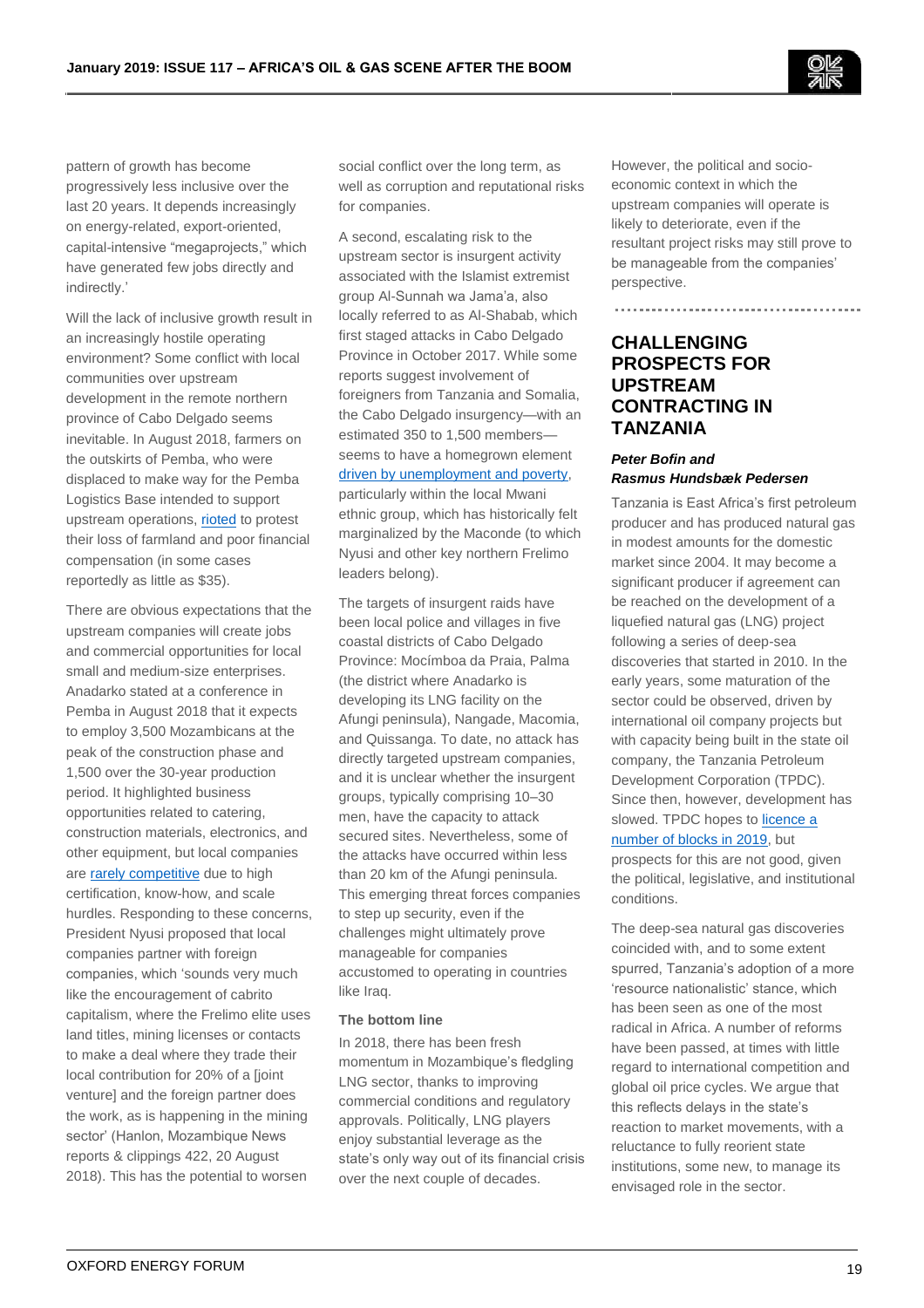The collaboration between state and private sector that is required to create markets for natural gas has proved challenging. A number of new regulatory institutions have been established, but with limited development of the sector they currently tend to contribute to institutional overcrowding and indecisiveness that often leave private actors in despair. Under President John Magufuli, decision-making power has shifted to State House (the seat of the executive branch). This may allow for flexibility in terms for the bigger players, who are able to access the highest level of government. However, it threatens to undermine the stability and transparency that the sector had been moving towards.

## **The development of Tanzania's gas sector**

As a petroleum-producing country, Tanzania matured significantly in the first years after production began. It saw considerable upstream investment from 2000 onwards, both onshore and offshore, as well as on the littoral. This was a response to reduced financial and geological risk, and rising prices attracting private upstream investments globally. Geological risk was reduced offshore by a 1999 2D seismic survey conducted on behalf of the TPDC. Onshore, geological risk was less directly lessened through discoveries in the western spur of the Rift Valley in Uganda (2006) and Kenya (2012). Since 2008, licensing through competitive bidding has been the norm.

Only onshore and nearshore projects are currently producing. The first small littoral natural gas fields at Songo Songo began producing in 2004, with PanAfrican Energy Tanzania Ltd controlling the upstream facilities at Songo Songo Island while Songas—a consortium consisting of Pan African Energy, Commonwealth Development Corporation, Globeleq, the state-run

Tanzania Electric Supply Company (TANESCO), and TPDC—was in charge of the Dar es Salaam power plant and the onshore pipeline and processing infrastructure. In Mnazi Bay, production began in 2006 by Artumas, later Wentworth, and from 2012 with Maurel et Prom as the operator, initially supplying a power plant in Mtwara but also the National Natural Gas Infrastructure Project (NNGIP) after its finalization in 2015. Finally, the modest Kiliwani North came into production in 2016, held by Ndovu Resources, though [production declined](http://admin.aminex-plc.com/uploadfiles/Aminex%20PLC%20Annual%20Report%202017.pdf)  [considerably in 2017 from 15 million](http://admin.aminex-plc.com/uploadfiles/Aminex%20PLC%20Annual%20Report%202017.pdf)  [standard cubic feet per day \(mmscfd\) in](http://admin.aminex-plc.com/uploadfiles/Aminex%20PLC%20Annual%20Report%202017.pdf)  [the first half of the year to less than 1](http://admin.aminex-plc.com/uploadfiles/Aminex%20PLC%20Annual%20Report%202017.pdf)  [mmscfd in the second half.](http://admin.aminex-plc.com/uploadfiles/Aminex%20PLC%20Annual%20Report%202017.pdf) The bulk of supply to NNGIP comes from Mnazi Bay[, averaging 49.1 mmscfd over](https://wentworthresources.com/pdf/2017-Audited-Financial-Statements.pdf)  [2017.](https://wentworthresources.com/pdf/2017-Audited-Financial-Statements.pdf)

The two former projects typify the early phase of petroleum sector development in Tanzania: both were long in gestation and initially required additional donor financing in order to de-risk operations. They also differ considerably in contractual, financial, management, and ownership structures. Songo Songo has a complex ownership structure, with private management of upstream and midstream infrastructure and state involvement in midstream. It has a mix of clients, selling power to TANESCO and natural gas to industry. Mnazi Bay has a more orthodox contractual structure. Despite expansion of production related to the NNGIP, a more than 532 kilometre pipeline from Mtwara in south-western Tanzania to Dar es Salaam, the economic powerhouse of the country, the two gas fields are yet to be fully exploited as risks related to payment from the pipeline's major offtaker, TANESCO, persist. The NNGIP is owned by the state, funded by a loan from China's Exim Bank.

For these and future natural gas development projects, TANESCO's indebtedness is the greatest obstacle. It was estimated by th[e World Bank](http://documents.worldbank.org/curated/pt/899361481773400632/111019-PGID-P151136-Concept-Box396338B-PUBLIC-Disclosed-12-14-2016.docx) at \$490 million in 2016. The following year, according to th[e Ministry of](https://www.reuters.com/article/tanzania-power-idUSL4N1F63OC)  [Energy,](https://www.reuters.com/article/tanzania-power-idUSL4N1F63OC) it was \$363 million—still much higher than 2015's estimated \$250 million, mostly legacy debts to emergency power producers. Power producers will remain the single greatest purchaser of natural gas up to 2045. In March 2016, [President](https://www.ippmedia.com/en/news/magufuli-orders-ban-any-more-dubious-power-deals)  [Magufuli declared](https://www.ippmedia.com/en/news/magufuli-orders-ban-any-more-dubious-power-deals) that TANESCO would be the only power generator in the future. This has discouraged further development of known gas reserves such as at Songo Songo and Mnazi Bay, as well as other resources.

Parallel to the development of these projects, substantial offshore discoveries started in 2010, first by BG (now owned by Shell), which became operator in the same year with Ophir and Pavilion, and later by Equinor (previously Statoil) as operator with ExxonMobil owning a smaller part. Their potential boost to domestic gas supplies prompted an ambitious National Natural Gas Utilisation Master Plan (2016–2045), which focuses on industrial and power generation use in Tanzania, as well as regional pipeline exports. The realization of these plans, however, depends on approval of the LNG project, and the domestic market obligation (10 per cent according to a [leaked agreement with](https://onedrive.live.com/view.aspx?cid=0EC42B180C06D0B8&resid=EC42B180C06D0B8%21107&app=WordPdf) Equinor) that offshore operators are contracted to supply. With negotiations on the host government's agreement to the project making little progress, this will not happen any time soon. With NNGIP operating below capacity, the National Audit Office fears that failure to make repayments to the Exim Ban[k threatens](http://www.nao.go.tz/?wpfb_dl=253)  [the viability of the state oil company.](http://www.nao.go.tz/?wpfb_dl=253)

In recent years, interest in exploration and production in Tanzania has subsided significantly. Of eight licences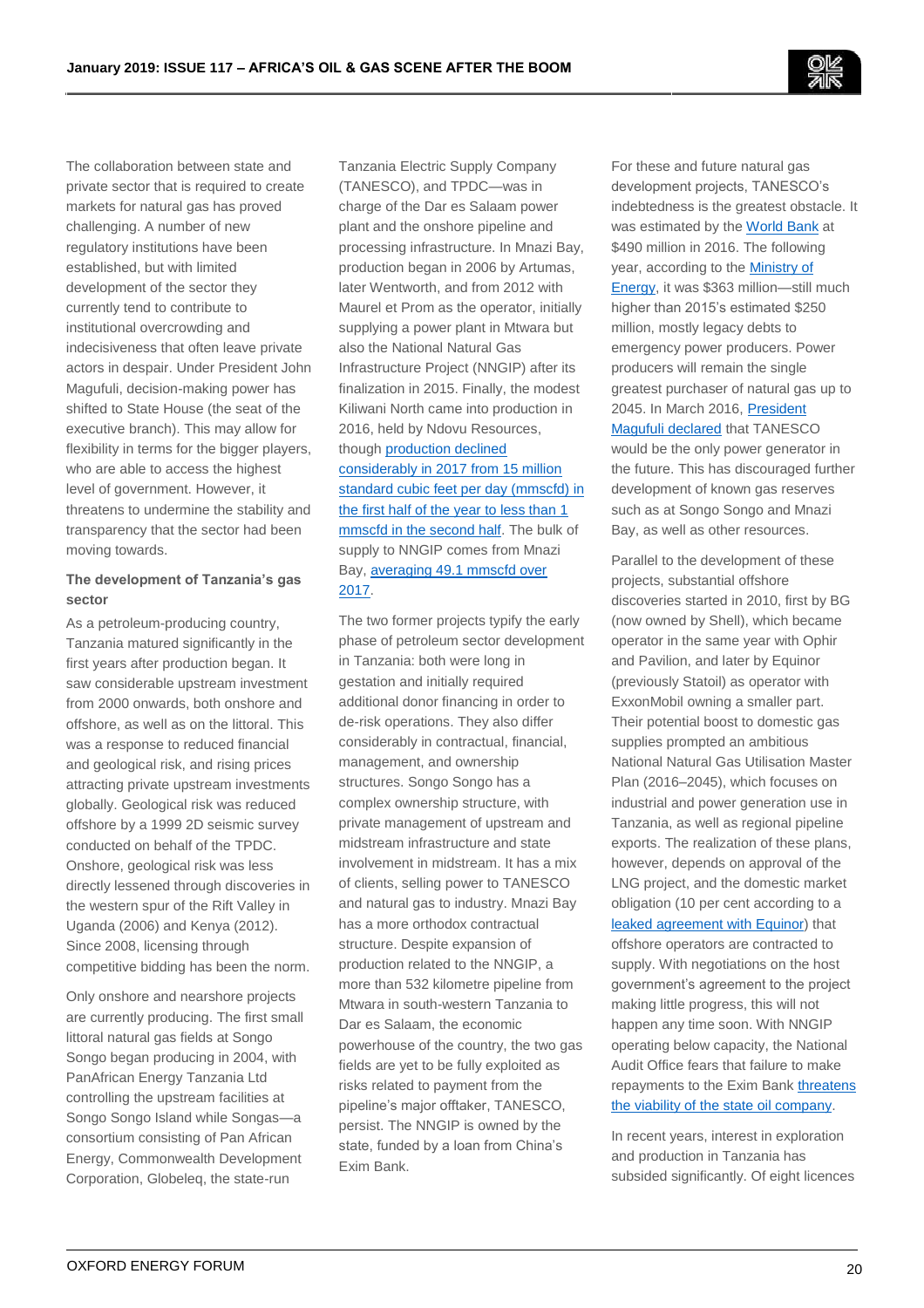awarded since 2007 for onshore blocks away from the gaseous littoral, only three remain active, with none yet in development. Of 13 offshore exploration licences awarded since 2001, only three are extant. The littoral saw six licences awarded, including for the only significant producing fields, Songo Songo and Mnazi Bay. Yet the region's largest petroleum project also involves Tanzania. Work is expected to begin soon on the privately owned and financed East Africa Crude Oil Pipeline (EACOP), the export route for Ugandan crude. To attract the project, Tanzania is understood to **have granted** [considerable fiscal concessions](http://eacop.com/presidents-museveni-magufuli-lay-foundation-stone-for-crude-oil-pipeline-construction/) to the Total-led consortium developing the project.

#### **Institutions and markets**

The fall in global oil prices has contributed to the diminution in interest in Tanzanian gas, but restrictive legislation and a toughened approach to terms play an even bigger role. Institutional reforms introduced over this period strengthened the state's position in the market, but initially not in a prohibitive way. The Petroleum Act 2008, which governs midstream and downstream activities, introduced the Energy and Water Utilities Regulatory Authority as the regulator for mid- and downstream operations. The same year, fiscal terms were tightened in a new model production-sharing agreement (MPSA), somewhat late after almost a decade of rising oil prices. An Additional Profits Tax, higher royalties, and state profit share were complemented by ambitions for state involvement of up to 25 per cent. The 2013 MPSA had much more stringent terms, with a separate offshore royalty rate of 7.5 per cent reintroduced on top of the higher royalties, state profit shares, and state involvemen[t that had](https://www.diis.dk/en/research/regulatory-capacity-has-increased-in-tanzanias-oil-and-gas-sector)  [first been introduced in the previous](https://www.diis.dk/en/research/regulatory-capacity-has-increased-in-tanzanias-oil-and-gas-sector)  [MPSA in 2008.](https://www.diis.dk/en/research/regulatory-capacity-has-increased-in-tanzanias-oil-and-gas-sector)

Even in a high oil price environment, these measures were an obstacle to investment. The country's most recent licencing round was launched in 2013 at the height of the price boom, with bidding closed just before the price slumped, but it produced no new agreements.

After the decline in oil prices in 2014, the statist trend was if anything reinforced through a new Petroleum Act in 2015, and three acts in 2017 that greatly extend the state's power to arbitrate disputes and review contracts. The Petroleum Act of 2015 was the first overhaul of the sector's legal and institutional framework since 1980. It makes significantly stronger demands for local content, calling not only for local procurement but also for significant local ownership of procurement companies. In addition, for the midstream and downstream it assigned ownership and operation of 'major gas infrastructures' to TPDC. It also created two new bodies, the Petroleum Upstream Regulatory Authority (PURA) and the Oil and Gas Advisory Bureau in the Office of the President. The former took on licencing and oversight roles previously held by TPDC, while the latter has an advisory role for the cabinet.

The division of responsibilities makes sense on paper, but in practice oversight of the sector has become increasingly politicized. TPDC is freed up to be more commercially focused, as regulatory responsibilities fall to PURA, presumably also drawing some responsibilities away from the Ministry of Energy. Having technical knowledge in State House has value in a politicized sector. Yet PURA and the Oil and Gas Advisory Bureau are yet to become operational. Some key functions ascribed to PURA in the Petroleum Act 2015 are still under TPDC in practice, such as prospecting and managing geological data. TPDC

was involved in such activities until at least 2017, while PURA's role in contractual oversight has also been usurped. The most significant reviews thus far have been from the National Audit Office in 2017 and an ad hoc parliamentary committee that reviewed all existing Production Sharing Agreements (PSA) and in June 2018 declared a loss to the state of \$130 [million,](http://mobile.mwananchi.co.tz/Habari/Ripoti-ya-Bunge-yawaweka-mtegoni-mawaziri/1597580-4593082-format-xhtml-wq2h1d/index.html) a claim that has led to the [review and renegotiation of contracts](https://www.velmalaw.co.tz/parliamentary-select-committee-has-reviewed-production-sharing-agreements-psas/) to bring them into line with the 2017 legislation.

The Natural Wealth and Resources (Permanent Sovereignty) Act 2017 explicitly removes the right to international arbitration in the case of disputes, and allows for renegotiation of contracts on instruction by parliament. Competitive bidding for exploration blocks, institutionalized from around 2008 and a requirement under the Petroleum Act 2015, is also under pressure. Minister for Energy Medard Kalemani in his [budget speech for](https://www.nishati.go.tz/wp-content/uploads/2018/05/Hotuba-ya-Bajeti-ya-Wizara-ya-Nishati-kwa-mwaka-2018-2019.pdf)  [2018/2019](https://www.nishati.go.tz/wp-content/uploads/2018/05/Hotuba-ya-Bajeti-ya-Wizara-ya-Nishati-kwa-mwaka-2018-2019.pdf) announced that TPDC is searching for partners to develop offshore blocks 4/1B and 4/1C. For onshore Eyasi-Wembere, TPDC itselfiin 2018/2019 is toapply for a licence, and seek a partner. Similar plans are in place for Mnazi Bay North, another of TPDC's blocks. In the same speech Kalemani spoke of model joint operating agreements for TPDC blocks, suggesting that future PSAs will be significantly different to existing ones.

The role of the president has also come to the fore. The negotiation of the intergovernment agreement for EACOP indicated the direction the sector is taking. Direction from State House was clear, with negotiations led by the minister for constitutional affairs under close oversight from State House. The negotiations were seen as very much a political process rather than a technocratic one to be left to TPDC or PURA. Direct intervention in the host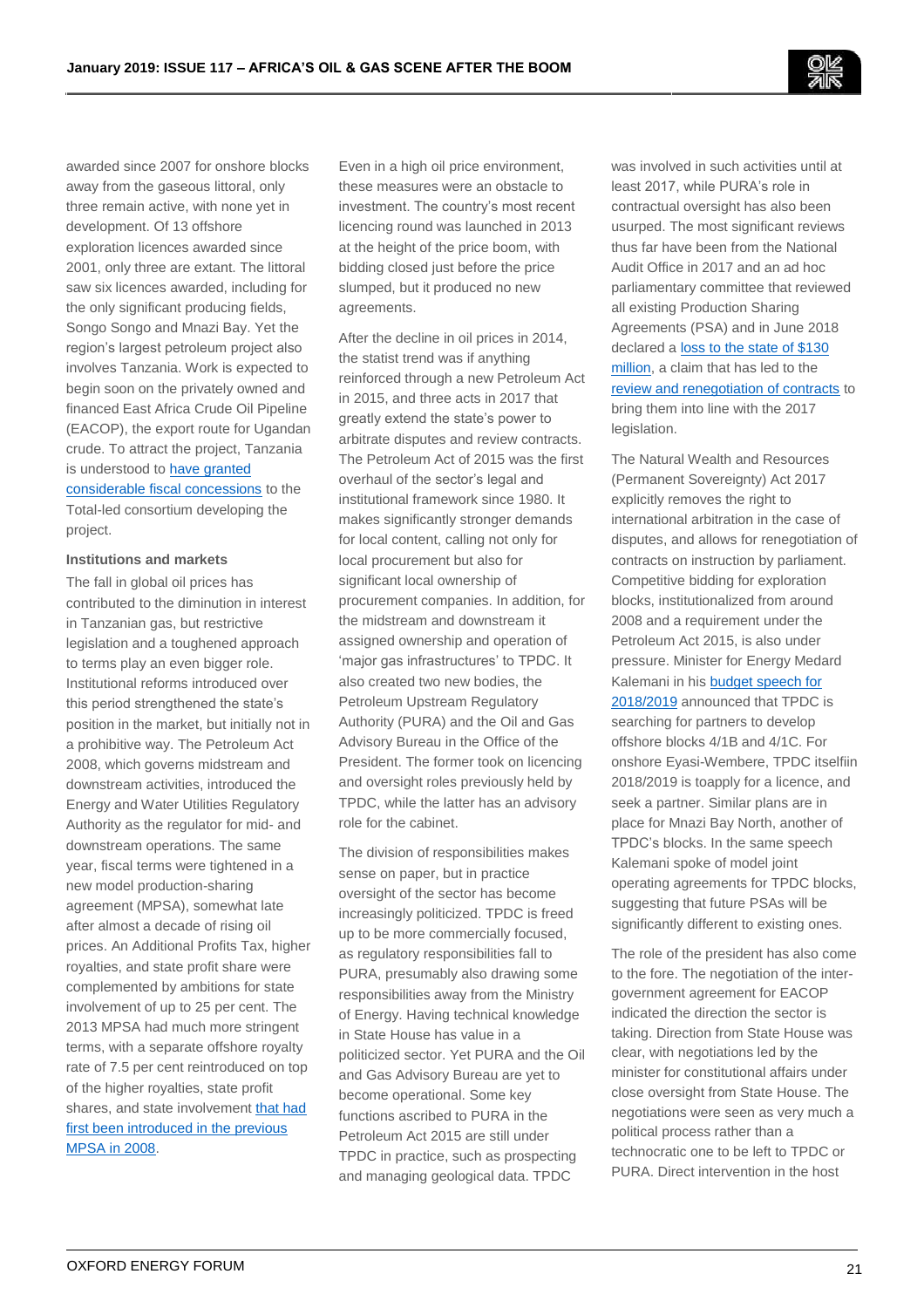

government agreement for the LNG project negotiations has been less frequent, though at times critical. Only State House intervention in 2016 allowed land acquisition for the project to go ahead, after direct representations by Equinor to President Magufuli, facilitated by the Norwegian embassy. The Danish and German embassies have also helped open doors for a fertilizer project involving Danish Topsoe. Approval of the EACOP project was achieved by lobbying of both President Magufuli and Ugandan President Yoweri Museveni by senior Total officials. Norway's country-level meetings with President Magufuli are believed to have been critical in finalizing the site for the LNG project, getting approval for bilateral negotiations between Equinor and government for development of the LNG project. Such lobbying has always had a role, but has become more critical given the much greater [centralization under President Magufuli](https://www.diis.dk/en/research/resource-nationalism-on-the-rise-in-tanzania-president-magufuli)  [compared to his predecessors.](https://www.diis.dk/en/research/resource-nationalism-on-the-rise-in-tanzania-president-magufuli)

#### **Challenging upstream investments**

Upstream investment may prove to be slow, not only because of a 'resource nationalistic' agenda per se. Rather, the confusion over old and new institutional mandates has delayed deals, and will continue to do so, and put off investors not prepared to ride out the price cycle. Terms that have been tightened in the face of falling oil prices are not likely to be loosened. Instead, upstream contracts are likely to veer away from MPSAs as competitive bidding becomes less likely. This will mean that more terms will be up for negotiation, potentially leading to protracted negotiations upstream. EACOP and NNGIP have shown that Tanzania is prepared to be flexible in negotiations when the alternative is losing the project, and results can be seen quickly. Despite the requirement that all natural gas infrastructure be state owned, it has been generous in providing incentives to attract this

private project away from Kenya. No transit fee will be levied, while both corporate tax and VAT have been waived.

The primary role envisaged for TPDC, as a partner in jointoperations, is unlikely to be realized to any larger extent. NNGIP has saddled the company with unprecedented debt. The \$1.2 billion borrowed from China's Exim Bank for construction costs was to be repaid from transit fees. With the pipeline operating at less than 10 per cent capacity, and its primary customer, the electricity utility, being a chronic debtor, this is not possible. The government may come up with additional funding, but with other huge infrastructure investments underway during a [slow-down in economic](https://www.imf.org/en/Publications/CR/Issues/2018/01/16/Republic-of-Tanzania-Seventh-Review-Under-the-Policy-Support-Instrument-Press-Release-Staff-45565)  [activity,](https://www.imf.org/en/Publications/CR/Issues/2018/01/16/Republic-of-Tanzania-Seventh-Review-Under-the-Policy-Support-Instrument-Press-Release-Staff-45565) its ability to raise funds will be limited. Topping the infrastructure agenda is Stiegler's Gorge, a massive hydropower project on the Ruvuma River. This is now President Magufuli's priority, a project he sees as possible to complete [within his term and on his](http://www.theeastafrican.co.ke/business/Magufuli-on-warpath-with-oil-companies/2560-4750068-9qxqcjz/index.html)  [terms, unlike the LNG project.](http://www.theeastafrican.co.ke/business/Magufuli-on-warpath-with-oil-companies/2560-4750068-9qxqcjz/index.html)

A more positive development is the reduction in onshore exploration and production risks. TPDC remains optimistic that oil reserves can be found and developed, particularly in the Western Rift's Lake Tanganyika and Lake Eyasi, and the company has generated airborne survey data on both. EACOP—running across the country's north to the Indian Ocean coast—will provide an export route for any new finds. Total could be well placed for any onshore opportunities in Tanzania. Negotiating EACOP at the highest level of government has likely given it an intimate understanding of interests and incentives on the Tanzanian side. TPDC is also contemplating expanding the natural gas pipeline grid, including the construction of a pipeline to Uganda along the EACOP route.

#### **Conclusion**

Unlike its 'new oil' neighbours, Uganda and Kenya, Tanzania has a longer history upstream and therefore the potential to be considerably more active. There has been considerable de-risking of Tanzania geologically, and market conditions are again improving. Presumably market conditions are what prompted TPDC to announce licencing for Q2 2019. However, companies seeking to invest in the country face notable political risks. The challenging political context, with politicians' constant meddling with limited understanding of international markets, tends to undermine the country's petroleum institutions. An interventionist presidency with significant executive power is an unpredictable element.

# **RESURGENT RESOURCE NATIONALISM IN TANZANIA'S PETROLEUM SECTOR**

## *Rasmus Hundsbæk Pedersen and Thabit Jacob*

On 2 June 2018, Dustan Kitandula, chair of a special parliamentary committee investigating Tanzania's contracts with international companies in the gas sector, reported that the country had lost \$130 million due to contract irregularities. Subsequently, he recommended the contracts to be renegotiated. This process had been set in motion in the wake of a declaration of ['economic warfare'](https://www.sciencedirect.com/science/article/pii/S2214790X18300029) on foreign-owned mining companies by the country's president, John Magufuli. Now it was the gas sector's turn to get an overhaul.

In many ways, developments in Tanzania mirrored similar resourcenationalist tendencies that had emerged in Latin America in the 2000s. Over less than a decade, the country's entire legal and institutional framework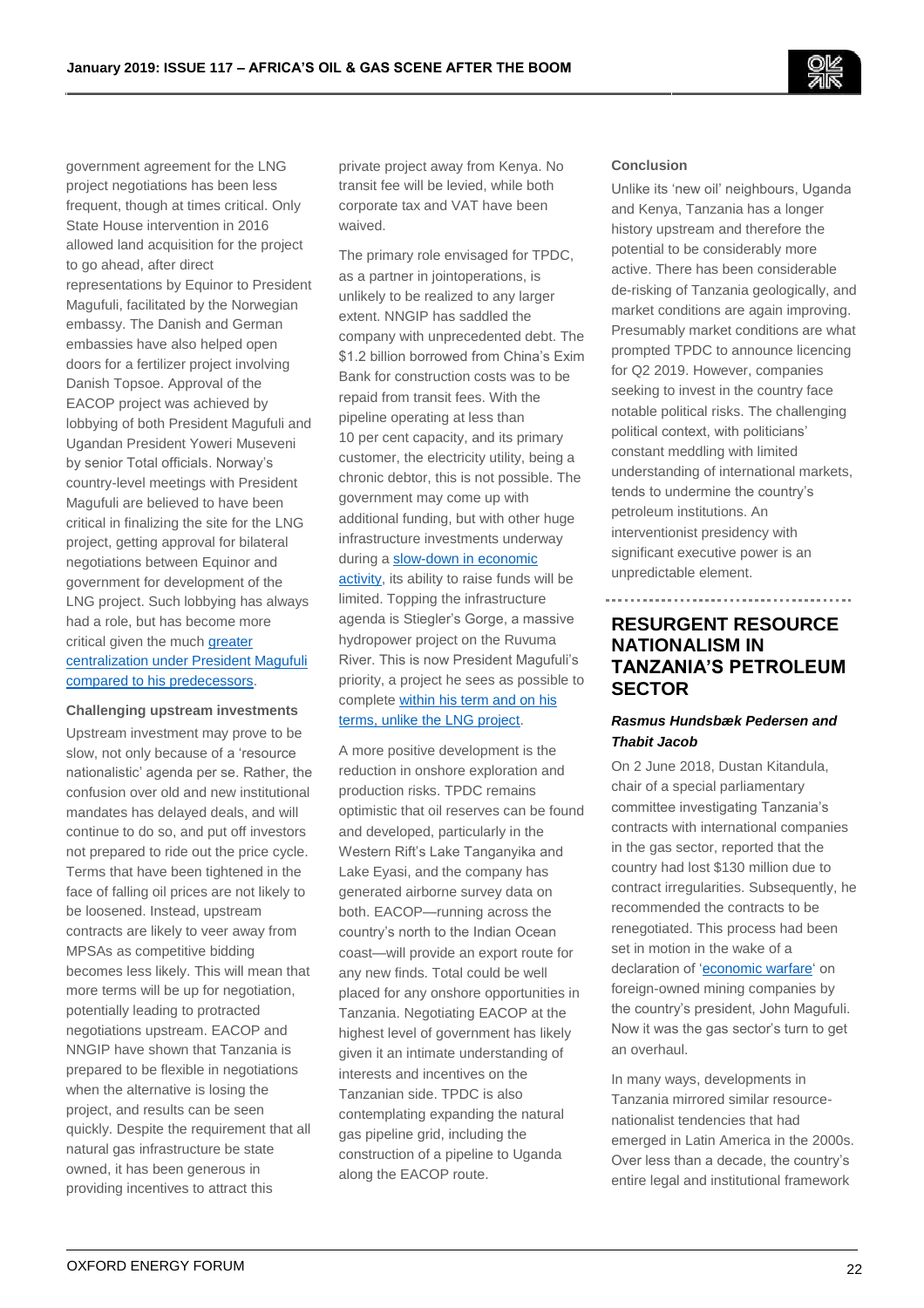governing the extractive sector has been reformed to maximize the country's benefits from its natural resources. Recent interventions also increasingly reflect the advent of more populist impulses in the relation between the state and foreign petroleum companies, which had hitherto been dominated by the bureaucracy.

But these changes do not necessarily signify that successive Tanzanian governments have achieved the promised improvement in transparency and accountability in the gas sector. There is, in fact, more continuity than change in how the sector is governed.

First, recent events are part of a broader shift in political power and economic thinking in Tanzania's ruling party, the Chama cha Mapinduzi (CCM) or Party of Revolution, towards advocacy of a bigger state role in the country's economic development. It reflects impatience, spurred by increasing electoral competition starting around 2010, with the development model driven by foreign direct investment. This makes Tanzania an early resource-nationalist mover among the 'new oil' countries that emerged in the wake of high global commodity prices in the late 2000s.

Second, the direct involvement of parliament so far does not reflect a major change in the governance of the sector, which continues to be dominated by the executive branch. Rather, there is a centralization of power around a president with populist tendencies in which the parliament is used strategically to further specific goals. This signifies a new politicization of the sector, in which domestic politics increasingly take precedence over adaption to international competition and commodity cycles.

## **Legislative changes driven by electoral politics**

When forming the special gas sector investigation committee, the parliament's speaker, Job Ndugai, referred to a set of acts that had been passed earlier in 2017 aimed at reclaiming the country's sovereignty over its natural resources. The acts were introduced after a conflict with the country's biggest mining company, Acacia, which had been accused of not paying its share of taxes. The Written Laws (Miscellaneous Amendments) Act was a reform of the Mining Act 2010. Of greater concern for the petroleum sector were the Natural Wealth and Resources (Permanent Sovereignty) Act and the Natural Wealth and Resources (Review and Re-negotiation of Unconscionable Terms) Act. The former directs that commercial dispute resolution be undertaken in Tanzanian courts only, denying access to international arbitration. The latter allows for the renegotiation of natural resources contracts, including production-sharing agreements, on the direction of the National Assembly if terms are deemed to be 'unconscionable', a term that remains undefined.

Change in the governance of the extractive sector has been underway for some time. The 2000s saw growing criticism of the government for not getting enough out of the country's mining resources. Initially raised by civil society organizations and soon taken up by what would become the country's main opposition party, Chama cha Demokrasia na Maendeleo (CHADEMA) or Party of Democracy and Development. The allegation of corruption and shady contracts in the mining sector became one of CHADEMA's main agendas and a threat to CCM, which had been in power since 1961. This affected CCM thinking in significant ways.

Around the historically competitive 2010 elections, the party undertook internal reforms that aimed to more clearly separate money and politics. Implementation was slow, but with the choice of an outsider, Magufuli, as a compromise presidential candidate in the 2015 elections, it received renewed attention to re-examine party-business relations. The newly elected president clamped down on the influential party financiers and some of the country's richest men. Also around 2010, thinking on the mineral sector, and eventually the economy as a whole, began changing towards more state involvement after decades of liberalization and generous terms to foreign companies.

The more state-led agenda was amplified by the new president's populist tendencies. As a candidate who was not part of CCM's inner circle, he sought to build a connection to ordinary Tanzanians and grass-roots party members that could help him stay in power. Despite the rapid expansion of foreign direct investments before his ascent to power, the extractive sector provided a perfect platform for such activities. His repeated attacks on what he called the corrupt and ineffective practices of the past were hugely popular. Foreign companies, Western ones in particular, could easily be depicted as a new type of colonizers, and referrals to Tanzania's first president, Julius Nyerere, and his emphasis on anti-colonial and socialist state-centric policies were common.

The involvement of the parliament in the governance of the sector fits into this image of improved downward accountability, but it has not occurred in practice. In a presidential system like Tanzania's, the parliament's power to check the executive is limited, and it has so far appeared more as a pawn in the president's game than an independent watchdog. The provisions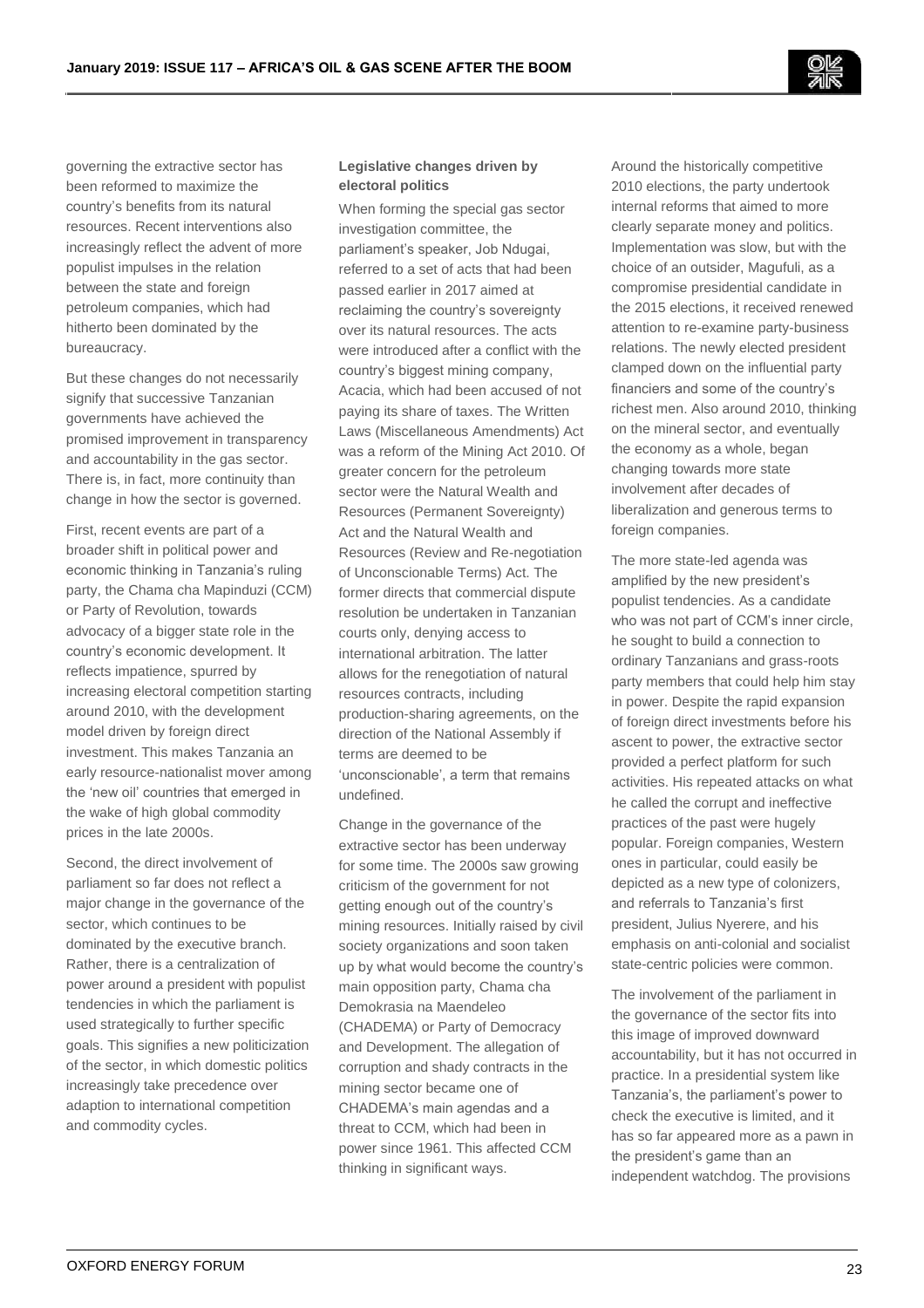

to disclose gas contracts in the Tanzania Extractive Industries (Transparency and Accountability) Act of 2015 have never been implemented, despite parliamentary pressure. In 2017 legal provisions allowing parliament to approve of new petroleum contracts were established but revoked two months later. The speaker of the parliament has made no secret of his close collaboration with the president, for instance in the case of the gas sector committee. Indeed, it is hard to imagine the parliament's ruling-party majority going against the president on these issues. In addition, the firing of managing directors of key petroleumsector institutions like the Tanzania Petroleum Development Corporation (TPDC) and the *Energy and Water Utilities Regulatory Authority* suggests that their autonomy is limited.

## **Pursuing state-led development in the petroleum sector**

The increased emphasis on direct state involvement in the economy marked a shift from liberalization, introduced in the late 1980s, in which successive administrations had seen foreign direct investments as the main way to drive economic development. This began in the extractive sector but has since spread to the rest of the economy. A new model production-sharing agreement in 2008 increased state interest in petroleum operations from 'up to' 20 per cent to 'not less than' 25 per cent, though this was probably more a reflection of improved bargaining power due to rising global oil prices than of increased resource nationalism.

A more significant shift occurred in 2010 when a new Mining Act, among generally tougher terms, provided for active state participation in mining investments, a provision that had been done away with in the more liberal Mining Act of 1998. In 2011, five-year economic development plans were

reintroduced. The first plan prescribed the recapitalization of the state-owned mining and petroleum enterprises. Since then, and in particular since the election of Magufuli in late 2015, the revival and strengthening of stateowned enterprises has spread to rest of the economy as a means to drive industrialization.

The more resource-nationalist stance in the petroleum sector also related to the major offshore deep-sea finds from 2010 onwards, which led to rising expectations among decision-makers that gas could help develop the country. A new model productionsharing agreement in 2013 toughened fiscal terms to the extent that sector insiders think it unlikely that Tanzania will attract new bids for exploration. The 2015 Energy Policy changed the focus from using Tanzania's energy resources (previously believed to be minimal) to reduce dependency on imports to developing natural gas (now known to be abundant) to promote socio-economic improvement.

The reform effort also resulted in a complete overhaul of the legal and institutional framework through three new acts. The Oil and Gas Revenues Management Act of 2015 and the Tanzania Extractive Industries (Transparency and Accountability) Act of 2015 reformed the management of revenues the extractive sector. More substantial innovations were included in the Petroleum Act, which introduced detailed provisions for all aspects of petroleum operations, from CSR over local content to a gradual separation of commercial and regulatory functions in the governance of the sector. The act also provided for state ownership of major gas infrastructure and strengthening of TPDC as the state's commercial arm. With the 2017 Sovereignty Acts, TPDC could get a further boost from the renegotiation of contracts, and Tanzanian private-sector

actors could receive preferential treatment in the upstream sector.

#### **Conclusion**

Recent signs of the emergence of resource nationalism in Africa have received much attention. However, based on the Tanzanian case, we would argue that the toughened regulation and taxation and increased emphasis on national ownership of resources may have deeper roots. In Tanzania, where electoral competition is increasing, the governance of natural resources has become a hot political topic. The renewed emphasis on resource sovereignty is hugely popular, evoking the struggle for political and economic decolonization immediately before and after independence, which is often seen as a golden age in Tanzania.

In this atmosphere, the strengthening of state-owned enterprises is also a promise to give ordinary Tanzanian citizens a bigger slice of the country's natural resource wealth through job creation and their perceived coownership through the state. This is important politically in a country with a relatively weak private sector that tends to be dominated by Tanzanians of Asian origin. Some of these interventions have the potential to improve the lot of many Tanzanians. The early contracts signed in the extractive sector had to be lucrative to attract investors in a context of high operational, fiscal, and political risk. Tougher terms are thus not completely off the mark. The tougher local-content provisions will also provide new opportunities for Tanzanian businesses, including TPDC.

However, resource nationalism comes with a price tag. In the petroleum sector, the ambitions are clear, but so far implementation has been limited due to the slowdown in activity. This is partly due to falling global oil prices, but a hostile investment environment has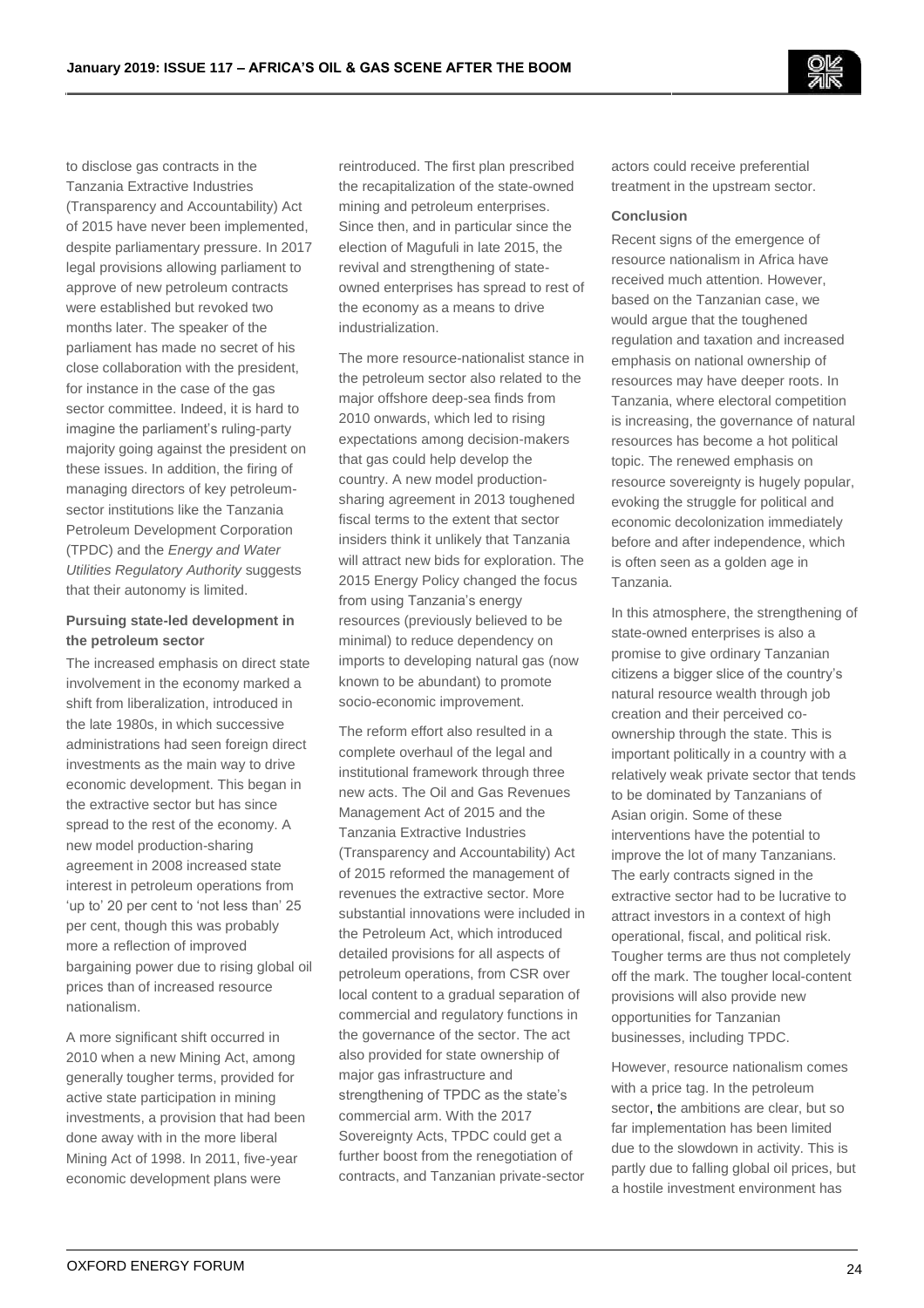also played a role. The government must maintain a difficult balance between maximizing Tanzanian benefits and continuing to attract foreign direct investment. It clearly struggles to get that balance right. Grandstanding towards foreign investors may be popular politically, but to the extent that it discourages investment, it also undermines the fulfilment of the economic promises that the ruling CCM party has made.

In this respect it is worth noticing the different approaches that the government has taken in the mining and petroleum sectors. In the mining sector, interventions were initiated directly in 2017 by the president, and renegotiation of contracts began soon after. But in the petroleum sector, the assessment has so far been outsourced to a parliament with limited power in these matters, and no concrete steps have been taken towards renegotiation. This could still change, but current conditions may reflect the fact that petroleum operations are technically and financially so much more demanding that someone in the government has realized that the country will struggle to carry them out without help from the international oil companies. With a strong executive under the current president, the power and independence of parliament will be tested further when contract review resurfaces.

# **OIL, POLITICS, AND RISK IN GHANA**

### *Monica Skaten*

The West African Republic of Ghana is one of Africa's new oil- and gasproducing nations. Compared to the large African petro-states Angola and Nigeria, Ghana remains a small producer in the Gulf of Guinea with an expected average of 200,000 barrels of oil per day in 2018. But in contrast to

most other producers on the continent, Ghana's industry has advanced at a steady pace in recent years despite a drop in international oil prices. Since the discovery of the Jubilee oil field in 2007, Ghana has seen three offshore projects come onstream. With some of its initial challenges solved, such as the maritime border dispute with Côte d'Ivoire, the industry is expected to retain its position as a key driver of growth in the domestic economy. This is expected to generate revenue for the government and to alleviate a longstanding electricity shortage.

Despite the fall in prices from \$100/barrel highs in 2014, and a degree of political risk, Ghana has made steady progress in developing its oil sector and attracting investors. In 2018, new contracts were signed by both ExxonMobil and Aker Energy. The New Patriotic Party, which was in power during the initial oil and gas discoveries, returned to power in 2017 and has created new momentum for Ghana's industry. Ambitious promises have been made, including new blocks for competitive bidding in 2019, onshore exploration, and making Ghana's Western Region [a regional](https://oxfordbusinessgroup.com/news/ghana’s-gas-production-set-rise)  [petroleum hub](https://oxfordbusinessgroup.com/news/ghana’s-gas-production-set-rise) with integrated ports and refineries. Some of the promises should be understood for what they are: attempts to attract more foreign investment and leverage for future elections. However, continued steady growth is likely, driven by foreign investment in the energy sector.

## **Initial challenges in Ghana's industry**

The first decade of Ghana's new petroleum industry has not been without challenges. It gained international attention when a change in government in 2009 led to an investigation of Kosmos Energy (the American exploration company that had discovered the Jubilee field) and its local partner, the EO Group, on

suspicion of corruption. The other international companies working in the Jubilee field also received a thorough introduction to the political challenges of operating in Ghana. The new party in power, the National Democratic Congress, stirred conflict and suspended contracts, including Aker ASA's exploration licence in the South Deepwater Tano Block. Both Aker and Kosmos Energy were accused of dealing with corrupt political patrons as their local partners. The former chose t[o exit the country,](https://www.dn.no/nyheter/energi/2010/03/01/anklager-aker-for-korrupsjon) while the latter endured [lengthy negotiations](https://www.ft.com/content/bb643772-0d2e-11e0-82ff-00144feabdc0) and rebuilt its relationship with the new government just in time for the start of production in the Jubilee field in late 2010.

Ghana turned to the International Tribunal of the Law of the Sea (ITLOS) in November 2014, after a series of bilateral negotiations with Côte d'Ivoire on the two countries' maritime border did not yield meaningful results. The dispute between Ghana and Côte d'Ivoire lasted for three years and significantly delayed projects in the Tano licence area. While Ghana ultimately secured the rights to the Tano area in September 2017, the process and the verdict showed that Ghana had hastily developed along the border without securing the legal rights, [ITLOS 2017.](https://www.itlos.org/cases/list-of-cases/case-no-23/) The dispute shed light on the fact that Ghana's border to the east also lacks official demarcation, and as such, oil and gas explorations to the east [risk land claims](http://citifmonline.com/2017/09/25/demarcate-ghana-togo-border-to-prevent-future-disputes-surveyors/) by Togo.

## **Offshore: progress in the Western Basin**

Ghana has four petroleum basins, of which three are offshore. While they all have a history of petroleum activity, the Western Basin has led the industry to date. The Jubilee field, Ghana's largest, is operated by a consortium headed by Tullow Oil. The field is positioned in a licence area that has been the site of additional discoveries, and the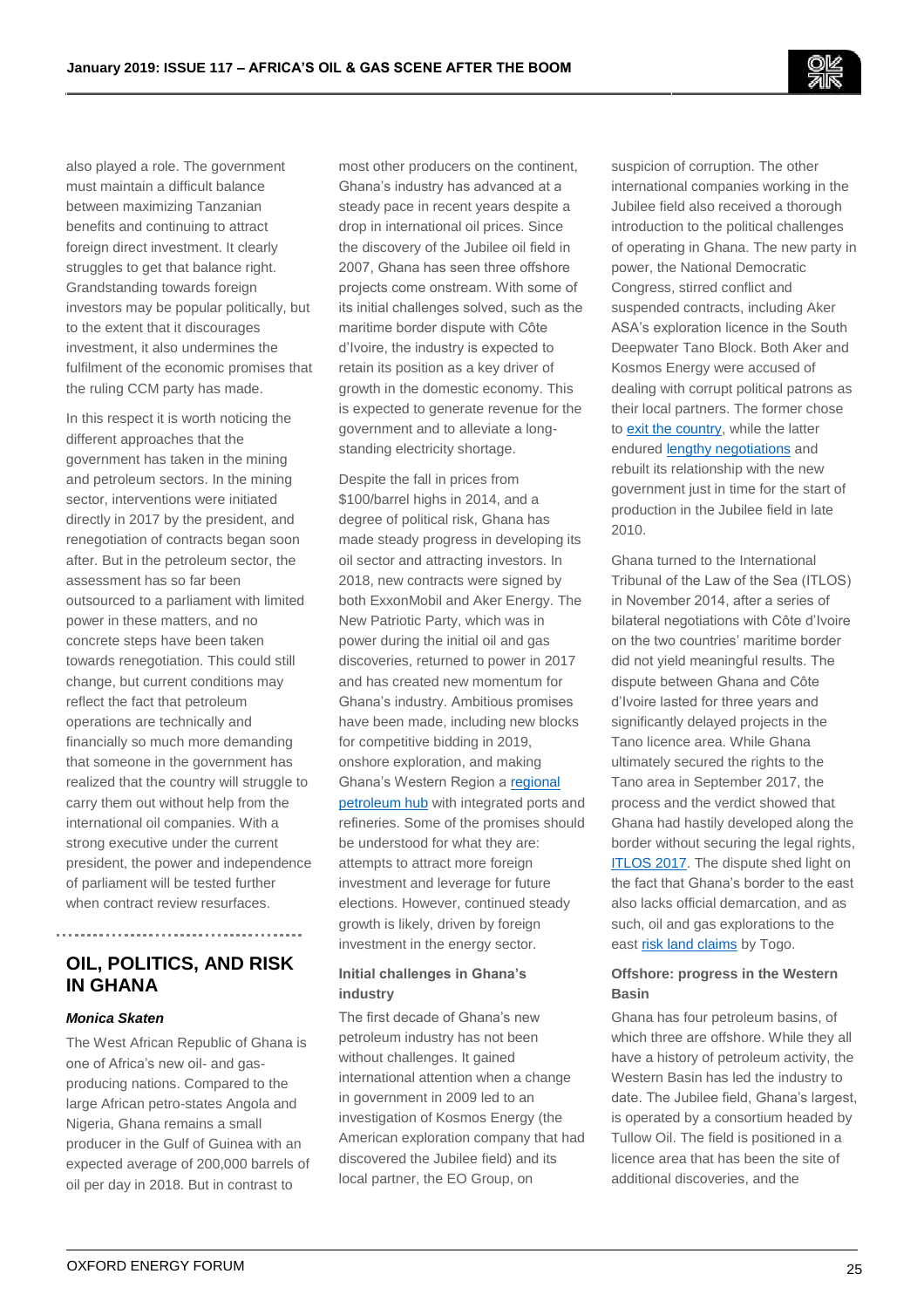development of the Greater Jubilee field is underway. Tullow's second project as operator in Ghana is the Twenneboa, Enyenra, and Ntomme (TEN) fields, which came onstream in August 2016. However, TEN was delayed by the maritime border dispute, which restricted new drilling. The Sankofa field, operated by Eni, started production in May 2017, and exploration was projected to start in an adjacent block in 2018, allowing synergies and fast-track start-up if drilling proves successful. These three fields, all located in the Western Basin, have seen the construction of infrastructure and development of the local service sector, all which aids the promotion of further exploration and production in the Western Basin.

Hess had announced discoveries in Ghana's Tano licence area before they were halted by the border dispute. In February 2018, Aker Energy acquired the Hess shares, and the company has announced a sustained exploration and production programme. Ahead of Aker's re-entry into Ghana's oil and gas industry, ExxonMobil signed a deal with the Ghanaian government to explore in Ghana's Deepwater Cape Three Points. With the growing momentum in Ghana's industry, the Ministry of Energy has announced that it will [award new blocks](http://www.energymin.gov.gh/licensing-bid-rounds-and-negotiation-committee-inaugurated) for exploration in the Western Basin in 2019. These will be awarded through a mix of open competitive tender and direct negotiation and have a favourable location due to already existing offshore infrastructure.

On the back of the development in the Western Region, Ghana's Vice President Mahamudu Bawumia announced that the government has [initiated efforts](https://www.myjoyonline.com/business/2018/June-7th/our-vision-is-to-make-ghana-a-petroleum-hub-bawumia.php) to make that region into a petroleum hub by 2030—bolstering capacity with up to four new refineries and additional storage, distribution, and processing facilities that can cater for

the demand of the West African region, aided by new ship-to-ship and bunker zones near the ports of Takoradi and Tema. The vision for the new petrochemical industry, and particularly the sustained government contribution required to develop such infrastructure projects and processing plants, has to be regarded with scepticism in Ghana's [highly competitive political environment.](https://www.routledge.com/Extractive-Industries-and-Changing-State-Dynamics-in-Africa-Beyond-the/Schubert-Engel-Macamo/p/book/9780815391845)

## **Onshore: the uncertain Voltaian Basin**

The Voltaian Basin covers 40 per cent of Ghana's land mass and is Ghana's most [promising site](http://www.cwcghana.com/wp-content/uploads/2012/01/1.-James-Yamoah.pdf) for onshore oil and gas production. The basin has been promoted by the Ghana National Petroleum Corporation since 2015 and has positive geological preconditions for oil and gas deposits. The current president of Ghana, Nana Akufo-Addo, has pledged to develop projects in the basin in the next two years. However, development of the basin carries significant financial risk, and projects will rely on foreign investment. Discoveries in the basin have inspired promises of prosperity during national political campaigns and have fuelled regional political tension. Current economic resources in the area include fisheries and transportation networks that would be impacted by development in the basin. Petroleum activity would also require resettling of entire communities. This makes development significantly more challenging here than in Ghana's offshore basins. Still, there is a potential for oil and gas discoveries, an[d political will](https://www.modernghana.com/news/786722/akufo-addo-eyes-fourth-fpso-as-search-for-volta-basin-oil-go.html) in Ghana to develop the basin.

#### **Risk: political polarization**

Ghana has a vibrant democracy, with competitive elections and frequent turnovers in government. Polarization between the two main political parties, the National Democratic Congress and the New Patriotic Party, has led to review and reversal of industry contracts in the past, and this is highly

likely to happen again. Praised for its peaceful government turnovers, the period of transition in Ghana always entails changes in economic policy and replacement of key personnel in stateowned enterprises. Entrepreneurs and business owners who have had favourable contracts, access, or positions with the outgoing government have to adjust to the new regime. While national companies and individuals carry the largest risk during a change in government, international companies are not exempt, particularly if their local partners can be targeted.

Across political party lines, there is agreement about the need for a strong state presence in the petroleum industry through Ghana's National Petroleum Corporation and National Gas Corporation. However, polarization has led to different strategies for developing national petroleum companies, limiting their long-term technical and financial stability. Polarization is not limited to stateowned corporations. With high interdependence and strong relations between the business community and the political realm, party-loyal business owners in the service industry receive government contracts when their party is in power and remain dormant when it is not. While this does not apply to all service companies, it is sufficiently widespread to diminish the long-term stability of the service sector.

#### **Conclusions**

Ghana's petroleum industry has seen steady growth despite declining international oil prices in recent years. Having joined the league of oil- and gas-producing nations with discoveries in 2007, it can today boast of three offshore oil and gas projects in the Western Basin and continued interest in further exploration, confirmed by new agreements in 2018. With the Côte d'Ivoire border dispute resolved and new licences to be offered in 2019,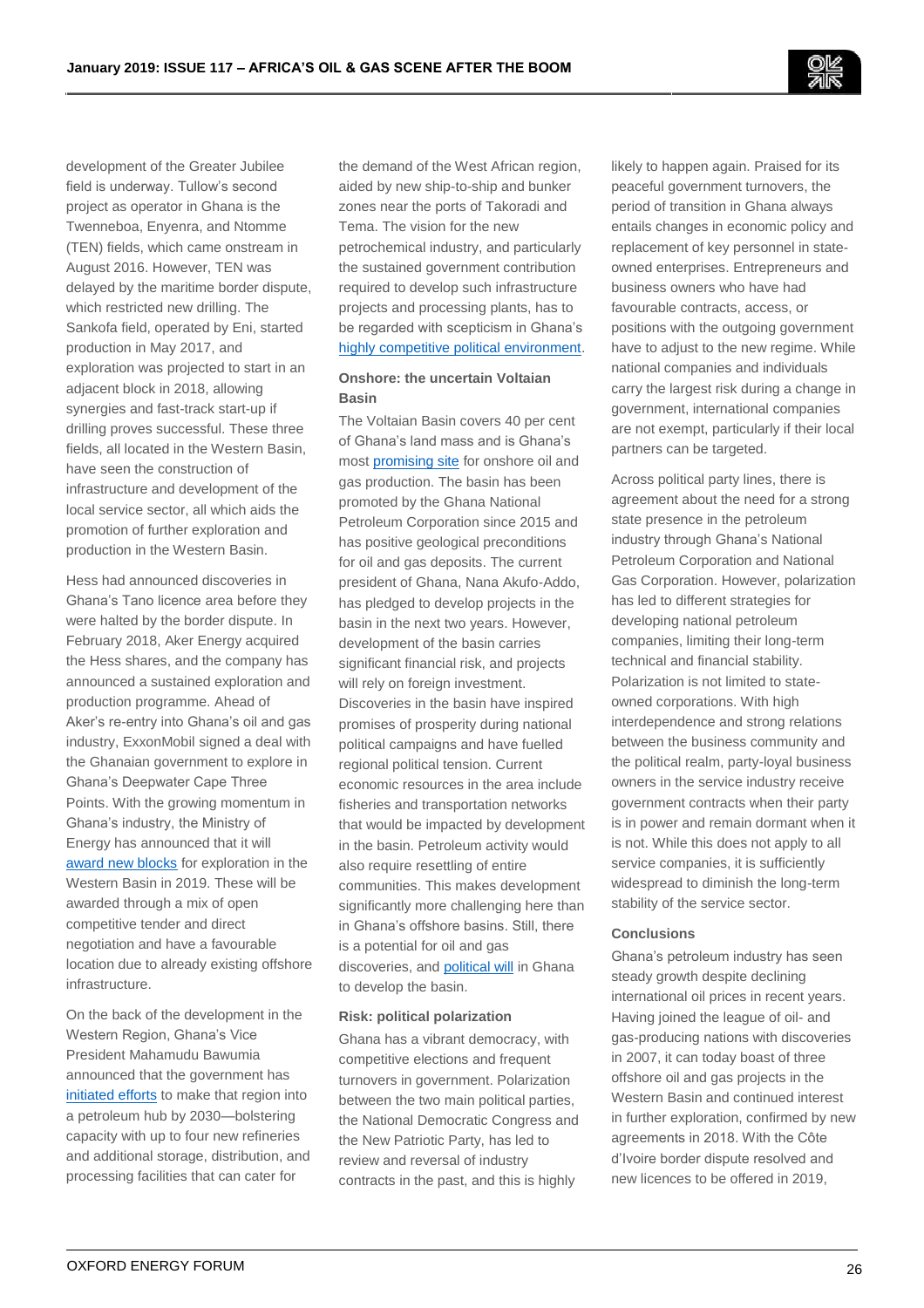

Ghana's industry might just see expansion of current projects as well as new projects in the next few years.

The country is renowned for its stability of both its democracy and its business environment in the African context. With the usual caveats about political predictions, the current New Patriotic Party government could be in power for two terms. This would provide stability for international and Ghanaian petroleum companies. However, polarization between the two main political parties will continue to impose risk in operations, impact institutional stability, and limit the long-term potential for state-owned enterprises in the petroleum industry.

# **THE NEW AFRICAN ENERGY LANDSCAPE: CATCHING THE CHANGING TIDE**

## *Lapo Pistelli*

Sub-Saharan Africa's development potential is being significantly held back by mass energy poverty and lack of access to modern energy services, which is seriously affecting the health and welfare of hundreds of millions of its citizens as well as the environment. This is all the more regrettable given the continent's huge renewable and conventional energy resources, the latter of which have mostly bypassed its citizens on the way to industrialized nations of the West and East in the form of exports.

But the imperative of decarbonisation, and above all the 2014 collapse of oil prices, have added a large measure of uncertainty to Africa's energy outlook by forcing a wholesale reassessment of oil and gas company and bank investment priorities.

While some oil and gas majors abandoned projects in Africa, and in certain cases—for example in Nigeria—

have been replaced by African companies, others have doubled down. Most majors, moreover, have partnered with others to the extent that today there are few licenses and projects developed entirely by a single company. Because of the necessary reduction in the break-even costs of upstream projects, companies have become more selective in their choice of projects while striving to raise their explorative performance.

On the financial side, large traditional bank lenders to the oil and gas industry in Africa have retreated—starting during the 2008 financial crisis and continuing after 2014—and new sources of finance have emerged, including African and Chinese banks, the latter even investing in non-Chinese ventures.

Some traders and service companies have invested in exploration and production ventures, taking more risks on development projects to bolster orders for their specialized services.

Although the crisis has not reshaped the geography of African production, new oil and gas regions have emerged, as in East Africa (Uganda and Kenya for oil and Tanzania and Mozambique for gas) and in the West (Ghana, Mauritania, and Senegal).

Finally, lower prices have deeply impacted the state budgets of energyproducing countries, which have had to consider greater diversification of their economies, and have reinforced the impetus towards free trade between African nations.

## **The need for a new development model**

Although the changes in the African energy landscape are significant, overall they have not shifted the continent's fundamental development path—yet. A radical rethinking of the development models promoted so far, above all by the West, is required in

order for the continent's enormous potential to be fulfilled.

#### According to [some estimates,](https://issafrica.s3.amazonaws.com/site/uploads/policybrief105.pdf)

moreover, Africa is the only world region where sustained economic growth in the coming years will not result in meaningful poverty reduction; on the contrary, poverty is projected to rise.

Today, about two-fifths of Africa's population is under the age of 15, and nearly one-fifth (19 per cent) is age 15– 24[. Almost half](https://www.uneca.org/sites/default/files/PublicationFiles/demographic_profile_rev_april_25.pdf) of the continent's population is under 18 years old, and children comprise the majority of the population in around one-third of the 55 African Union member states. The number of Africa's children i[s projected](https://www.unicef.org/press-releases/dividend-or-disaster-unicef%E2%80%99s-new-report-population-growth-africa) to top 1 billion by 2055. Whether these young people are able to join the labour market and benefit from inclusive economic growth will have key implications for Africa and its neighbours.

A crucial role in bringing about a more positive outcome must be played by private investors in the energy sector not only because there is no development without energy, but also because the most effective answers to today's compelling questions can be found in the long-term strategies typical of energy investments and their ability to raise the necessary long-term investment funds.

It is perhaps redundant to list the many reasons access to energy is a critical ingredient for development and human well-being; that argument has been exhaustively and convincingly documented. However, relatively few in the oil and gas industry and in government have been willing to radically change course, and the results are plain to see.

According to a report by th[e Africa](https://cleancookstoves.org/binary-data/RESOURCE/file/000/000/389-1.pdf)  [Progress Panel,](https://cleancookstoves.org/binary-data/RESOURCE/file/000/000/389-1.pdf) Africa's shortages of electricity and system bottlenecks are holding back economic growth by up to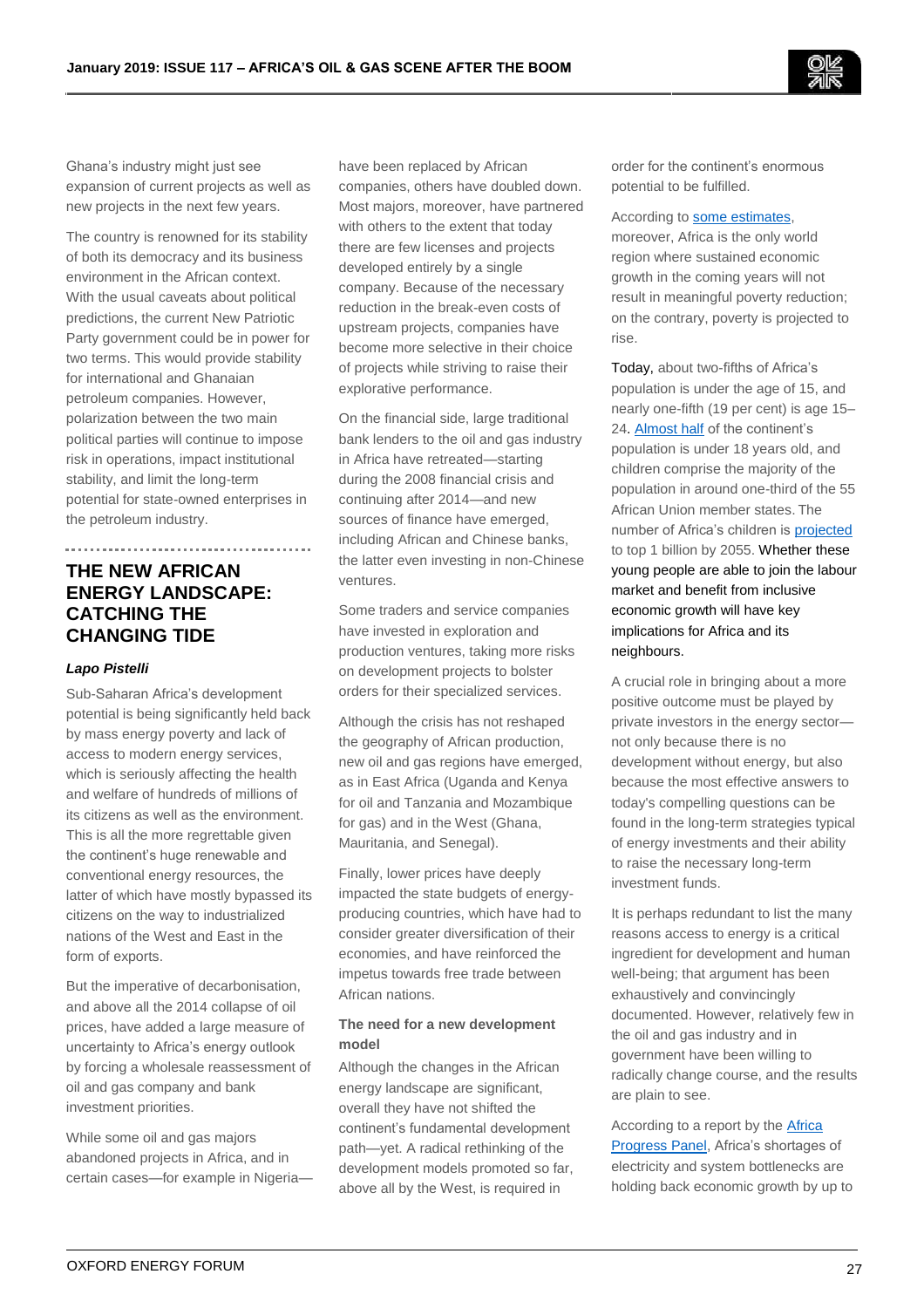4 per cent a year. Businesses are paying much higher prices for electricity produced by generators they are forced to buy in absence of grid power, and poor families are the hardest hit: villagers in northern Nigeria are spending 60 to 80 times more for their energy than residents of New York City or London.

To change this, there needs to be a Copernican reconfiguration of the logic followed so far, by encouraging investments not just in exploration and production for export but, just as importantly, in development of commercially viable local energy markets, exploiting African energy for African consumption.

The task is enormous: closing the energy access gap, according to the International Energy Agency, may require investment of over \$49 billion a year to 2030.

## **Fuelling the energy transition**

Depressingly, in Africa in 2017, all nonhydro new power plant projects were fuelled by fuel oil or diesel or even coal, losing an important bet on the energy transition of the continent. Coal is still the prevalent fuel in African electricity generation. And the amount of natural gas burned off each year in Africa because it is not commercially profitable is equal to 30 per cent of the continent's total gas consumption. Yet Africa's abundant natural gas reserves are its best bet to quickly wean itself off the dirtiest hydrocarbons such as coal, and to smooth the transition to greater use of renewables.

A recent report co-published by Cornell University, INSEAD, and the World Intellectual Property Organization noted that several countries in Africa, including Côte d'Ivoire, Ghana, Rwanda, and Tanzania, are making notable progress in implementing offgrid renewable energy programs to create distributed (decentralized)

energy systems. In Rwanda, local governments and private companies are collaborating to establish widespread off-grid solar energy systems providing electricity to approximately 600,000 households in remote areas. Innovations in pay-asyou-go business models and payment processing via mobile phones are helping to expand opportunities for Rwandan consumers to access affordable electricity.

The integration of mobile phones, their charging points, and photovoltaic generation units in rural areas has been one of the key drivers of the spread of solar photovoltaic units. They have quickly integrated in East Africa—which accounts for 34 per cent of all registered mobile accounts globally and, together with a variety of smartmetering technologies and mobile payments, have enabled the rapid spread of a pay-as-you-go business model for electricity, allowing customers to pay for electricity in small increments. The World Bank estimates that by the end of 2016, there were 700,000 systems installed on the payas-you-go platform in Kenya alone.

Although small off-grid solar power can be a solution for remote communities, reliable grid-based electricity is likely to be essential as a development catalyst for a continent with explosive demographic growth and urbanization and therefore the urgent need to create jobs in labour-intensive industries.

African industrial development goals vary from agro-processing to mining and petrochemicals and have the potential to expand the manufacturing base and increase employment, investment, and income generation throughout the value chain. So African governments need to link industrial policies with energy-access policies to spur economic growth.

Market settings, fair market prices, and multilateral finance guarantees can all play a significant role in encouraging investment in the local production and distribution of electricity. International energy companies, which are of course motivated by profit, have until now most often been awarded the right to develop resources on the basis of their ability to discover oil and gas deposits and efficiently line up an export supply chain. Instead, African governments and multilateral finance institutions need to favour the creation of public– private partnerships to invest in profitgenerating local markets.

#### **Access to energy as a human right**

In Africa, electricity access is highly varied. According to the International Energy Agency and World Bank, while in North Africa less than 1 per cent of the population lacks access to electricity, that figure is over 70 per cent in the Democratic Republic of Congo; it is 8 per cent in South Africa and 80 per cent in Somalia. The Africa Development Bank says several countries—including Ethiopia, Gabon, Ghana and Kenya—are on track to reach universal electricity access by 2030.

Lack access to electricity is not only a major impediment to development, it is a humanitarian emergency. The International Energy Agency estimates that by 2030, of the 674 million people worldwide lacking access to electricity, 600 million will live in sub-Saharan Africa. The need is clear, as are the basic remedies.

A [recent study](https://energypolicy.columbia.edu/sites/default/files/pictures/East-Africa-Shared-Gas-Initiative.pdf) that investigated energy access in nine East African countries found that most had been unable to rapidly reach their goals for development of energy resources and electricity access. The major roadblocks were the governments' insufficient financial capacity, inadequate revenues for utilities, tariffs that were insufficient to cover costs, and a weak regulatory framework.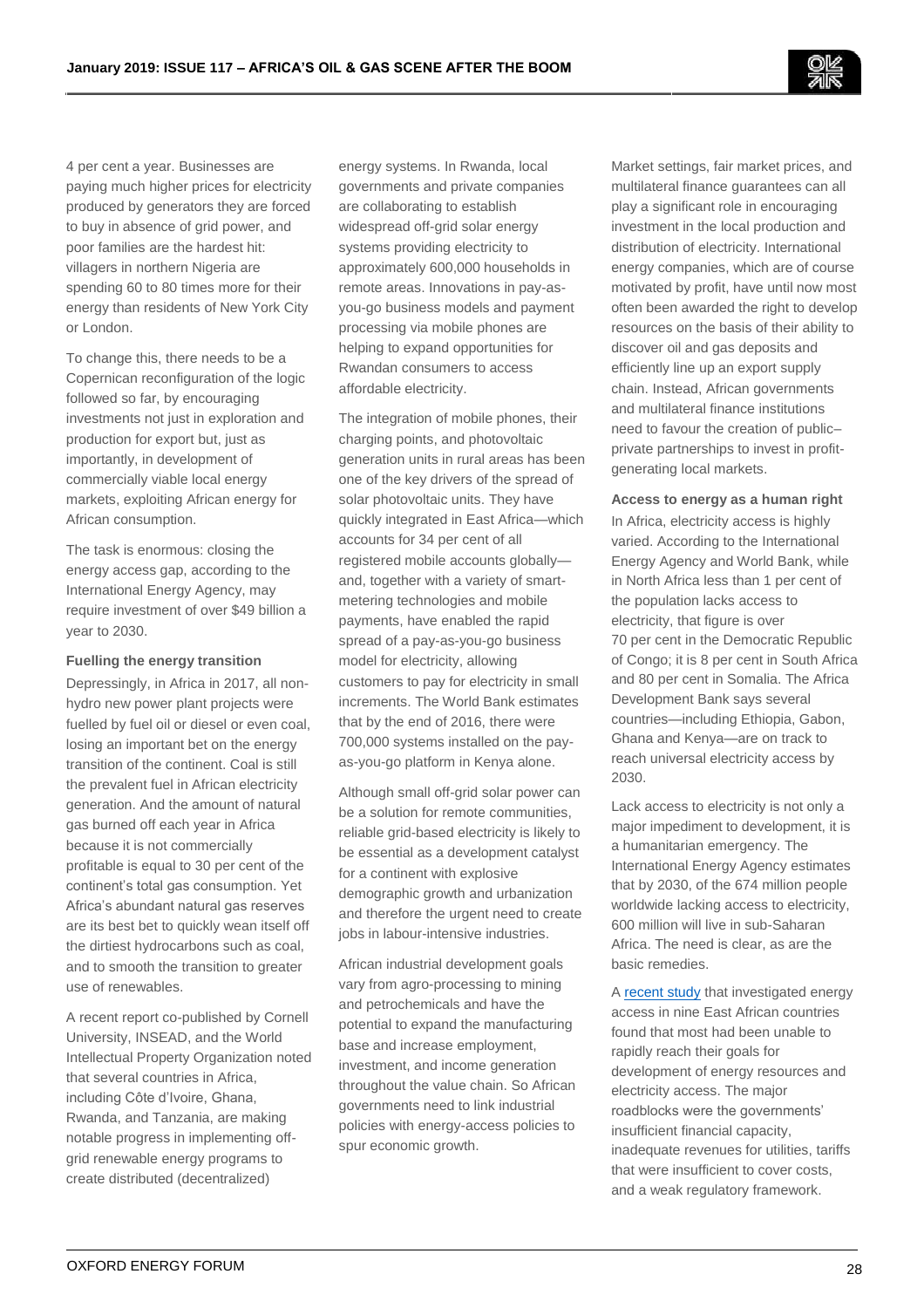This also calls into question the effectiveness of subsidies. Reforming fossil-fuel subsidies is necessary to achieve the large-scale abatement of greenhouse gas emissions required for climate change mitigation, because subsidies in their current form reduce the effective price of carbon and are a disincentive to change of the energy mix. This is particularly true for oilproducing countries in West Africa (e.g. Nigeria), where there has been a long history of fuel subsidies which have weakened the national petroleum industry, causing it to import refined petroleum products. In East Africa, conversely, the absence of subsidies has stimulated creative solutions to problems of energy affordability and availability via so-called smart technologies. Relatively simple innovations such as the use of prepaid meters in households—planned by almost all East African countries—could offer benefits to utilities and consumers in terms of payment collection and flexibility, which will be a key driver of increased electricity access.

Investors and international oil companies need more certainty about basic institutional, legal, and market settings in order to commit the often huge sums required for resource and market development. A PwC report of 79 individuals from across 11 countries from upstream, midstream, downstream, and oilfield service companies highlighted the fact that uncertain regulatory frameworks top the list of challenges to investment in Africa's oil and gas industry.

International energy companies do not just bring investment capital and the latest operational methods, capabilities, and technologies—they can also help in local capacity creation through technology transfer, education and training, and local industrial partnerships, and thus can help create permanent added value by increasing the potential of host countries.

But even when provided with favourable market and institutional settings, energy companies have to *want* to change their business focus from exports to, when possible, the long-term creation of viable local markets.

#### **African leadership**

African governments appear to be moving with renewed collective purpose to boost local economic activity by removing the substantial barriers to trade between African firms, which more often than not incur higher tariffs on their exports to other African markets than on exports to outside the continent. Lack of domestic trade is often cited as a cause of African countries' [inability to fulfil](https://au.int/sites/default/files/documents/33984-doc-qa_cfta_en_rev15march.pdf) their growth potential.

Indeed, faced with an increasingly protectionist international trade environment and an unfavourable commodities cycle, which has substantially lowered revenues from commodities exports and led to ballooning and in many cases unsustainable government debt, African governments are acting to radically boost trade within the continent.

So the announcement in March of an ambitious pan-African economic bloc the African Continental Free Trade Area—is a major milestone in boosting Africa's development potential. If it takes shape as envisaged, it will comprise all 55 African Union members, making it the world's largest free trade area by number of countries. With a combined GDP in 2017 of around \$6.4 trillion on a purchasing power parity basis, and a population of 1.2 billion, Africa is potentially very attractive to global enterprises anxious to expand from mature markets.

The new African free trade zone should also encourage more links between national energy markets. The importance of creating regional

electricity connectors is increasingly appreciated, as these can bestow critical market mass to power generation projects, supply excess electricity to neighbouring countries, and help mitigate the risk of intermittency inherent in wind and solar power systems. One of the latest, announced last year, will connect four West African countries—Cote d'Ivoire, Liberia, Sierra Leone, and Guinea supporting economic development, reducing the need for expensive generators, and allowing existing and future hydropower projects to benefit the entire region.

In Sierra Leone and Liberia, less than 5 per cent of inhabitants have access to electricity, and recent conflict in the region has severely damaged infrastructure and hindered development of new networks. The new interconnector is also expected to significantly reduce use of diesel and heavy fuel oil generators.

The transition away from hydrocarbons to renewables and natural gas is a high priority for Africa, where the effects of climate change are already being felt in more severe droughts and floods.

The transition to hybrid renewables/natural gas power generation and distribution systems often requires an upgrade to so-called intelligent distribution grids to attain maximum efficiency. In cases where no electricity supply exists at all, there is therefore the opportunity to leapfrog to the latest technological solutions. Just as the mobile phone gave many Africans their first access to telecommunications, so hybrid renewables/gas generation, smart grids, mobile cash, and pay-as-you-go power contracts can connect them to modern electricity services which make the most of Africa's abundant natural resources and help curb current and future greenhouse gas emissions from a continent which the United Nations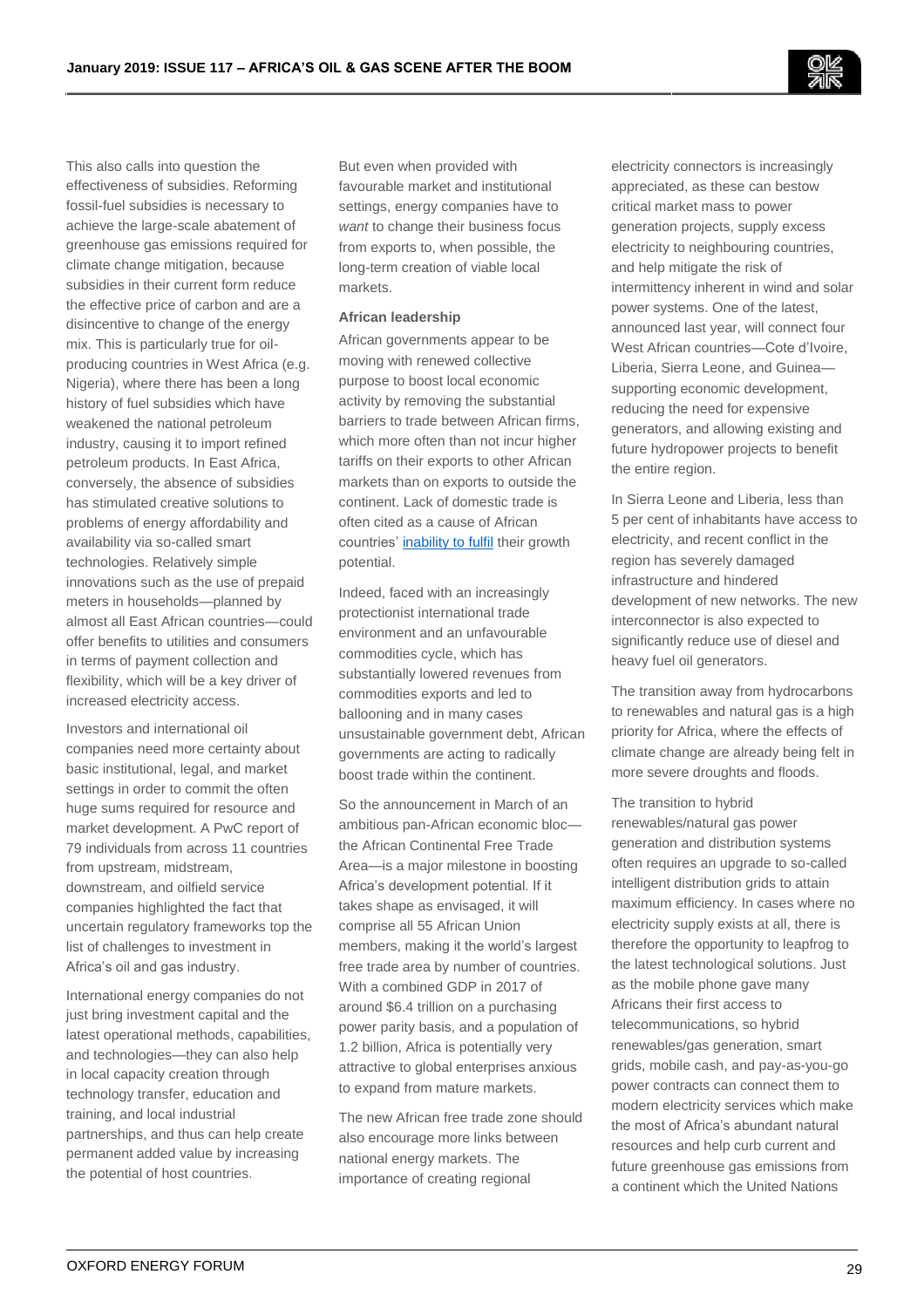

Department of Economic and Social Affairs predicts will add another 1.3 billion people to its population by 2050.

Africa has the essential ingredients to rapidly progress—and even leapfrog up the development curve: a young and rapidly urbanizing population, abundant resources, and notable examples of political, civic, and economic reform. But to do this it needs to grow its internal markets and attract domestic and international investors. As we can by now well appreciate, the outcome of its efforts to rise to this task will deeply influence both the hundreds of millions in Africa who lack the most necessities and the future of our planet. For energy companies, assisting Africa in its efforts is good business but also a moral imperative.